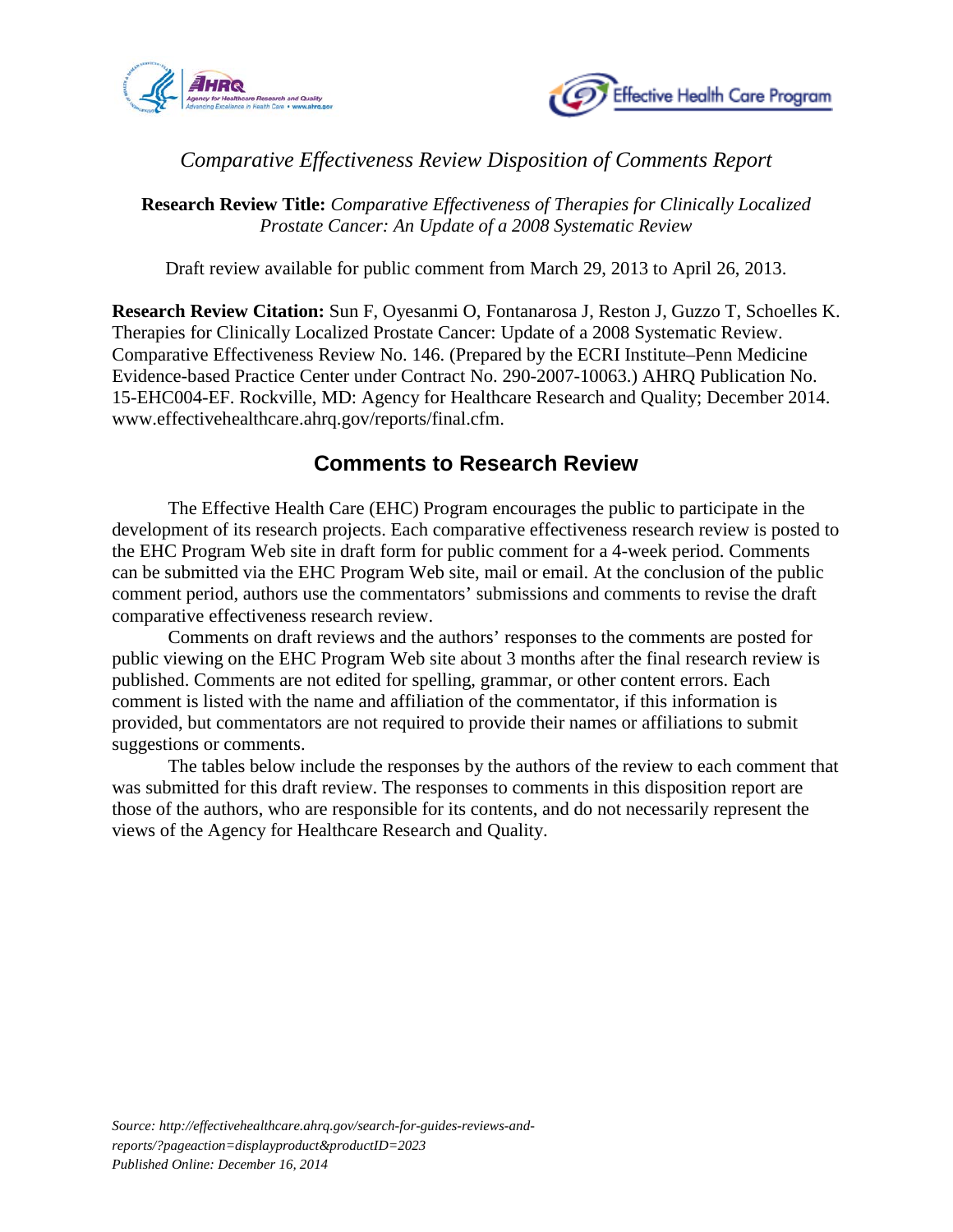



| <b>Commentator &amp;</b><br><b>Affiliation</b> | <b>Section</b>                      | <b>Comment</b>                                                                                   | <b>Response</b>                                                                                                                                                                                                  |
|------------------------------------------------|-------------------------------------|--------------------------------------------------------------------------------------------------|------------------------------------------------------------------------------------------------------------------------------------------------------------------------------------------------------------------|
| <b>TEP Reviewer 3</b>                          | Structured<br><b>Abstract</b>       | Structured abstract pg $vi -$<br>Bowel incontinence is not a common reported complication of RP. | Structured abstract pg $vi -$<br>We thank the reviewer for all the additional<br>comments made in this document. We have<br>Iremoved bowel incontinence from the list of harms<br>associated with prostatectomy. |
| <b>Peer Reviewer 1</b>                         | Executive<br>Summary                |                                                                                                  | We thank the reviewer for finding the time to review<br>and make suggestions on the report.                                                                                                                      |
| Peer Reviewer 2                                | Executive<br><b>Summary</b>         |                                                                                                  | We thank the reviewer for finding the time to review<br>and make suggestions on the report.                                                                                                                      |
| Peer Reviewer 3                                | Executive<br>Summary                |                                                                                                  | We thank the reviewer for finding the time to review<br>and make suggestions on the report.                                                                                                                      |
| <b>TEP Reviewer 1</b>                          | <b>IExecutive</b><br><b>Summary</b> |                                                                                                  | We thank the reviewer for finding the time to review<br>and make suggestions on the report.                                                                                                                      |
| <b>TEP Reviewer 2</b>                          | <b>Executive</b><br>Summary         |                                                                                                  | We thank the reviewer for finding the time to review<br>and make suggestions on the report.                                                                                                                      |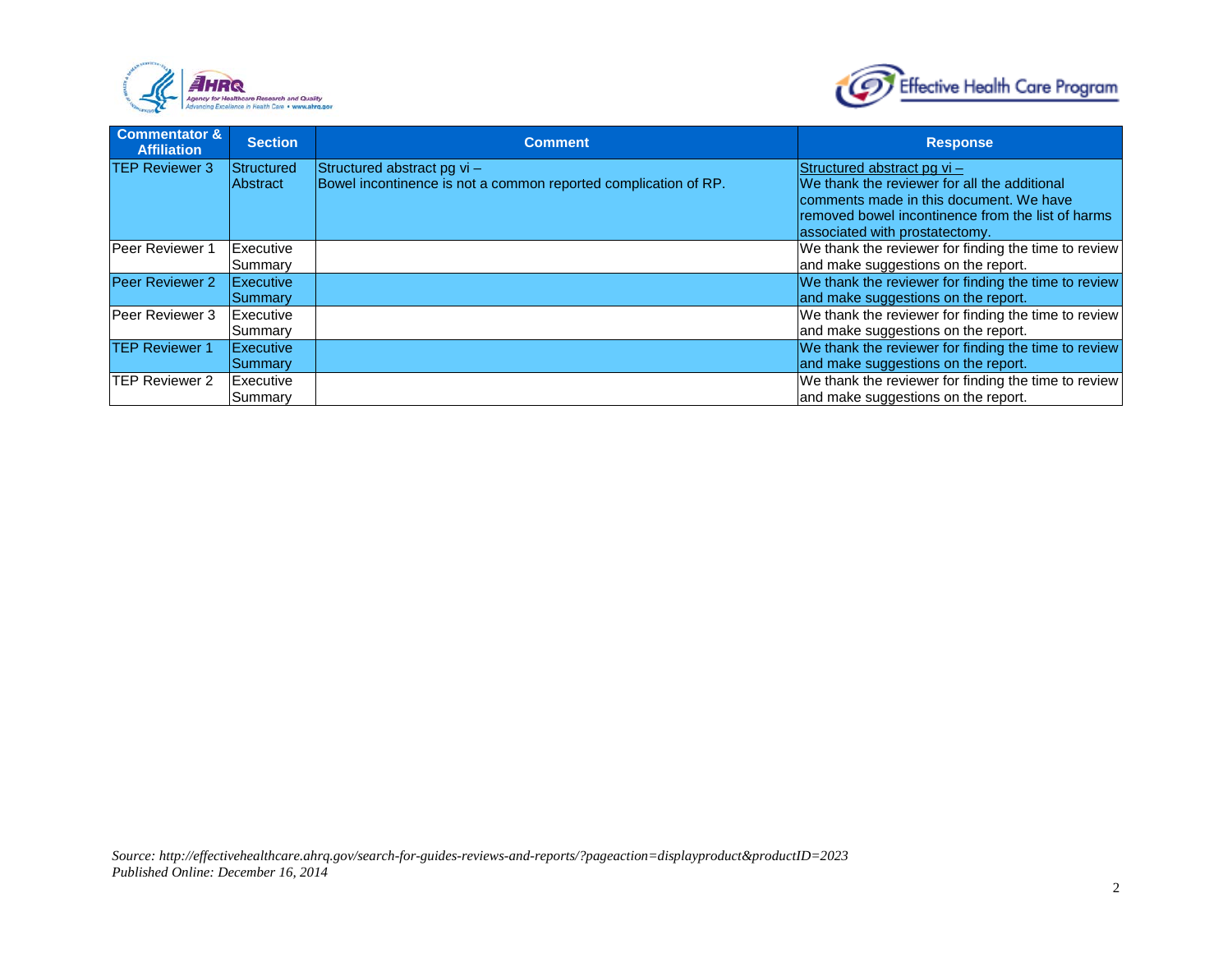



| <b>Commentator &amp;</b><br><b>Affiliation</b> | <b>Section</b>              | <b>Comment</b>                                                                                                                                                                                                                                                                                                                                                                                                                                                                                                                                                                                                                                                                                                                                                                                                                                                                                                                                                                                                                                                                                                                                                                                                                                                                                                                               | <b>Response</b>                                                                                                                                                                                                                                                                                                                                                                                                                                                                                                                                                                                                                                                                                                                                                                                                                                                                                                                                                                                                                                                                                                                                                                                                                                                                                                                                                                                                                                                                                                                                                                                                                                                                                                                                                                                                                                                                                      |
|------------------------------------------------|-----------------------------|----------------------------------------------------------------------------------------------------------------------------------------------------------------------------------------------------------------------------------------------------------------------------------------------------------------------------------------------------------------------------------------------------------------------------------------------------------------------------------------------------------------------------------------------------------------------------------------------------------------------------------------------------------------------------------------------------------------------------------------------------------------------------------------------------------------------------------------------------------------------------------------------------------------------------------------------------------------------------------------------------------------------------------------------------------------------------------------------------------------------------------------------------------------------------------------------------------------------------------------------------------------------------------------------------------------------------------------------|------------------------------------------------------------------------------------------------------------------------------------------------------------------------------------------------------------------------------------------------------------------------------------------------------------------------------------------------------------------------------------------------------------------------------------------------------------------------------------------------------------------------------------------------------------------------------------------------------------------------------------------------------------------------------------------------------------------------------------------------------------------------------------------------------------------------------------------------------------------------------------------------------------------------------------------------------------------------------------------------------------------------------------------------------------------------------------------------------------------------------------------------------------------------------------------------------------------------------------------------------------------------------------------------------------------------------------------------------------------------------------------------------------------------------------------------------------------------------------------------------------------------------------------------------------------------------------------------------------------------------------------------------------------------------------------------------------------------------------------------------------------------------------------------------------------------------------------------------------------------------------------------------|
| <b>TEP Reviewer 3</b>                          | <b>Executive</b><br>Summary | <b>Executive summary</b><br>ES <sub>1</sub><br>Controversial among health care professionals and professional societies -<br>consider including references for AUA, ACS, EAU recommendations<br>The statement "Gleason 6 or lower tumors are considered potentially<br>indolent" is highly controversial. A statement should be included here that<br>biopsy Gleason grade may sometimes underestimate the true Gleason<br>grade of the tumor<br><b>ES-3</b><br>"The key finding of the analysis was that the Prostate Cancer Intervention<br>Versus Observation Trial (PIVOT), 14-16 published after the 2008 report, has<br>outdated conclusions." - is this a typographical error? PIVOT's conclusions<br>are not outdated.<br>$ES-4$<br>I think it's important to clarify for population that we are dealing with clinical<br>stage, not pathologic stage. It might be worth it to define pathologic stage<br>and to make this clarification earlier in the text to avoid confusion.<br><b>ES-10</b><br>A note should be made about the very short median survival of men in the<br>PIVOT cohort, as well as its failure to accrue its targeted enrollment.<br><b>ES-16</b><br>Include a comment about past radiation therapy using a lower dose than is<br>currently known to be effective.<br>All subgroups inconclusive -- ?rationale | We thank the reviewer for finding the time to review<br>and make suggestions on the report.<br>ES-1<br>As suggested by another reviewer, we have cited<br>the study by Etzioni et al. 2013, $1$ to point out that<br>some experts believe that the U.S. Preventive<br>Services Task Force (USPSTF) report does not<br>give sufficient consideration to the limitations of<br>screening trials on which their recommendations<br>were based.<br>We have also noted that the American Urological<br>Association [AUA]) currently advocates shared<br>decision making regarding prostate-specific antigen<br>(PSA) testing.<br>We have left the statement "Gleason 6 or lower<br>tumors are considered potentially indolent" as it<br>appears in the report with the citation and now<br>included a followup sentence based on the present<br>suggestion that reads "However, biopsy-derived<br>Gleason grade may sometimes underestimate the<br>true Gleason grade of the tumor."<br>$ES-3$<br>We have clarified this statement because we were<br>referring to the conclusions in the original 2008<br>report.<br>$ES-4$<br>We stated in the Executive Summary and other<br>sections of the report that the population of interest<br>includes only men with clinically localized prostate<br>cancer. In addition, we included a sentence in the<br>Executive Summary to differentiate between clinical<br>and pathological staging "Staging of prostate<br>cancer could be clinical (based on a digital rectal<br>examination of the prostate gland, prostate biopsy,<br>and laboratory tests) or pathological (based on<br>surgery and examination of resected prostate<br>tissue)."<br><b>ES-10</b><br>We have now included in our Results section both<br>the short medial survival of men in the PIVOT as<br>well as the failure of the study to accrue its targeted<br>enrollment of 2,000 men. |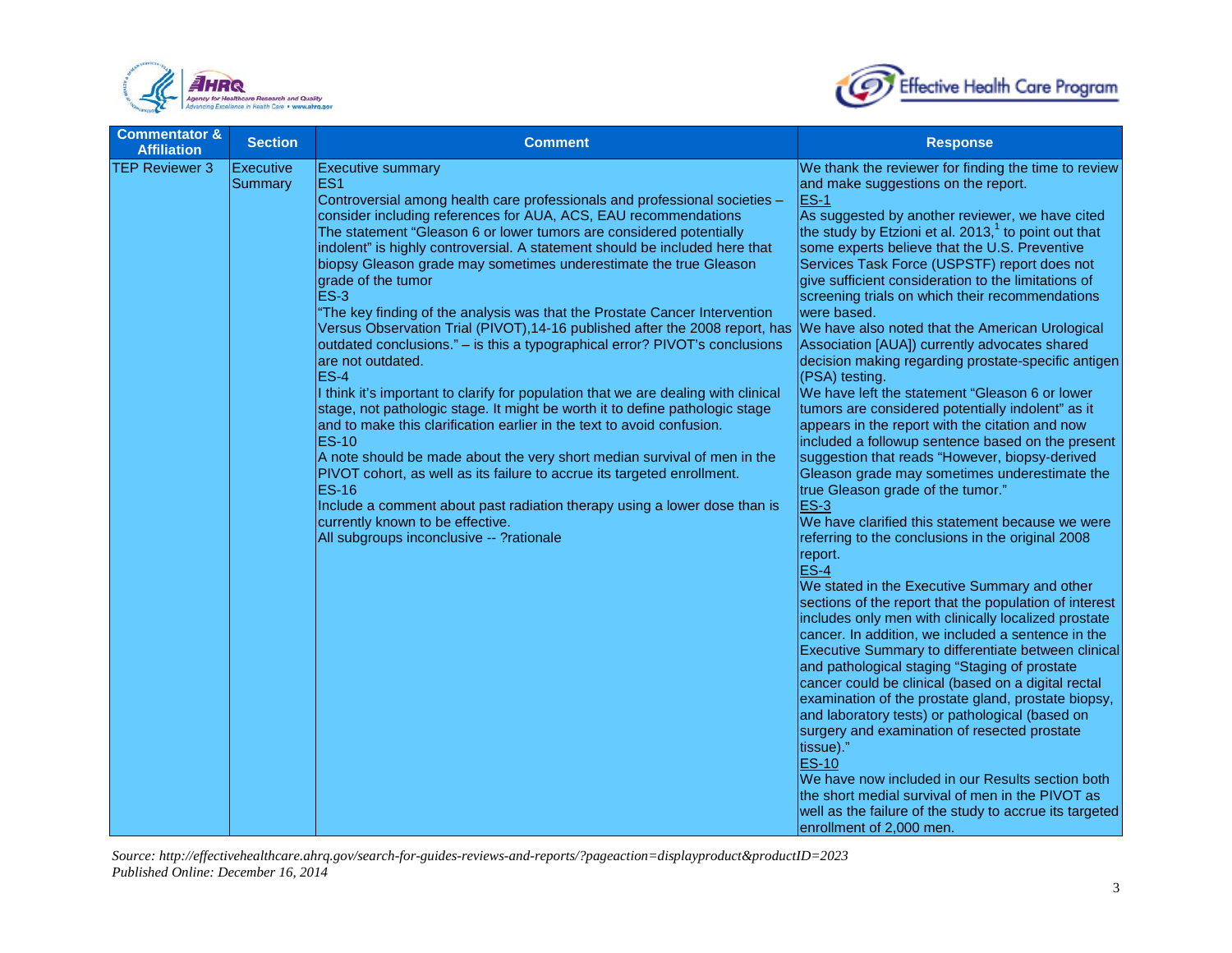



| <b>Commentator &amp;</b><br><b>Affiliation</b> | <b>Section</b>              | <b>Comment</b>                                                                                                                                                                                                                                                                                                                                                                                                       | <b>Response</b>                                                                                                                                                                                                                                                                                                                                                                                                                                                                                                                                                                    |
|------------------------------------------------|-----------------------------|----------------------------------------------------------------------------------------------------------------------------------------------------------------------------------------------------------------------------------------------------------------------------------------------------------------------------------------------------------------------------------------------------------------------|------------------------------------------------------------------------------------------------------------------------------------------------------------------------------------------------------------------------------------------------------------------------------------------------------------------------------------------------------------------------------------------------------------------------------------------------------------------------------------------------------------------------------------------------------------------------------------|
|                                                |                             |                                                                                                                                                                                                                                                                                                                                                                                                                      | (continued)<br><b>ES-16</b><br>We have now included that several studies<br>reported using a lower radiation dose than is<br>currently known to be effective.<br>Subgroup analyses were often not pre-specified in<br>the study protocol, were often underpowered to<br>detect differences between treatments, and<br>generally should be considered as hypothesis-<br>generating rather than definitive analyses when<br>they are post hoc.                                                                                                                                       |
| <b>TEP Reviewer 4</b>                          | <b>Executive</b><br>Summary |                                                                                                                                                                                                                                                                                                                                                                                                                      | We thank the reviewer for finding the time to review<br>and make suggestions on the report.                                                                                                                                                                                                                                                                                                                                                                                                                                                                                        |
| <b>TEP Reviewer 5</b>                          | Executive<br>Summary        |                                                                                                                                                                                                                                                                                                                                                                                                                      | We thank the reviewer for finding the time to review<br>and make suggestions on the report.                                                                                                                                                                                                                                                                                                                                                                                                                                                                                        |
| <b>TEP Reviewer 6</b>                          | Executive<br>Summary        | Nice                                                                                                                                                                                                                                                                                                                                                                                                                 | We thank the reviewer for finding the time to review<br>and make suggestions on the report.                                                                                                                                                                                                                                                                                                                                                                                                                                                                                        |
| <b>ITEP Reviewer 7</b>                         | Executive<br>Summary        |                                                                                                                                                                                                                                                                                                                                                                                                                      | We thank the reviewer for finding the time to review<br>and make suggestions on the report.                                                                                                                                                                                                                                                                                                                                                                                                                                                                                        |
| Peer Reviewer 1                                | <b>Introduction</b>         | See General comments.                                                                                                                                                                                                                                                                                                                                                                                                |                                                                                                                                                                                                                                                                                                                                                                                                                                                                                                                                                                                    |
| Peer Reviewer 2                                | Introduction                | Well stated                                                                                                                                                                                                                                                                                                                                                                                                          | Thank you.                                                                                                                                                                                                                                                                                                                                                                                                                                                                                                                                                                         |
| Peer Reviewer 3                                | Introduction                | The introduction appropriately places the review in context, including<br>identifying important clinical and research issues and addressing the need<br>for an update (publication of PIVOT results, longer-term SPCG-4 results).                                                                                                                                                                                    | Thank you.                                                                                                                                                                                                                                                                                                                                                                                                                                                                                                                                                                         |
| TEP Reviewer 1                                 | Introduction                | No comments.                                                                                                                                                                                                                                                                                                                                                                                                         |                                                                                                                                                                                                                                                                                                                                                                                                                                                                                                                                                                                    |
| <b>TEP Reviewer 2</b>                          | Introduction                | See General comments section.                                                                                                                                                                                                                                                                                                                                                                                        |                                                                                                                                                                                                                                                                                                                                                                                                                                                                                                                                                                                    |
| <b>TEP Reviewer 3</b>                          | Introduction                | Very good and clear. Perhaps too much of a focus on the lack of evidence<br>for PSA screening in this document which is meant to focus on treatment of<br>those already with a prostate cancer diagnosis.<br>Pg 1. After declining incidence, should also note declining mortality.<br>Pg. 3 Much clearer discussion of clinical versus pathologic staging. This<br>would be good for the executive summary as well. | Thank you.<br>We provided some background information on PSA<br>screening based on suggestions from other clinical<br>experts and we believe that this information is<br>relevant to this report.<br>Pg. 1<br>We have now added "decline in mortality"<br>Pg. 3<br>We have included "staging of prostate cancer could<br>be clinical (based on a digital rectal examination of<br>the prostate gland, prostate biopsy, and laboratory<br>tests) or pathological (based on surgery and<br>examination of resected prostate tissue)" to<br>differentiate between both staging types. |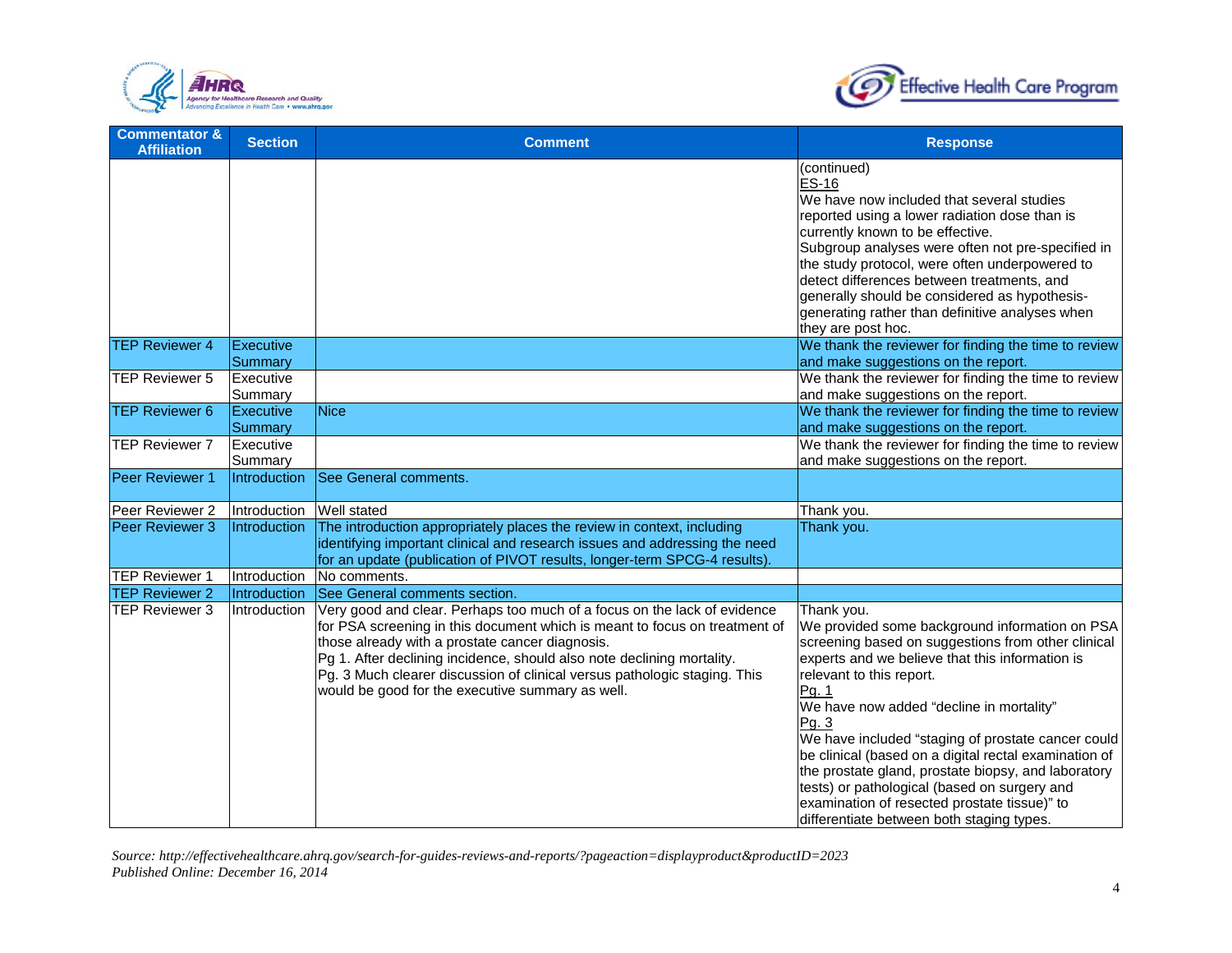



| <b>Commentator &amp;</b><br><b>Affiliation</b> | <b>Section</b>                    | <b>Comment</b>                                                                                                                                                                                                                                                                                                                                                                                                                                                                              | <b>Response</b>                                                                                                                        |
|------------------------------------------------|-----------------------------------|---------------------------------------------------------------------------------------------------------------------------------------------------------------------------------------------------------------------------------------------------------------------------------------------------------------------------------------------------------------------------------------------------------------------------------------------------------------------------------------------|----------------------------------------------------------------------------------------------------------------------------------------|
| <b>TEP Reviewer 4</b>                          | Introduction                      | States what it intends to do well.                                                                                                                                                                                                                                                                                                                                                                                                                                                          | Thank you                                                                                                                              |
| <b>TEP Reviewer 5</b>                          | Introduction                      | The results of the 2008 report are summarized and the additional information Thank you.<br>available to support the timing of this updated analysis are well described.<br>The overall methodology is likewise well summarized.                                                                                                                                                                                                                                                             |                                                                                                                                        |
| <b>TEP Reviewer 6</b>                          | <i><u><b>Introduction</b></u></i> | Introduction: good background – might have gone into a bit more detail on<br>the 3 prior rct's attempted to compare fundamentally different studies.<br>1987 trial of XRT vs RP<br>SPIRIT trial in the 1990's<br>the NCIC trial of immediate versus deferred treatment.<br>All failed to accrue                                                                                                                                                                                             | Thank you. We have now added more discussion<br>about the challenges in achieving target<br>lenrollments in RCTs.                      |
| <b>TEP Reviewer 7</b>                          | Introduction                      | Disagree that recommendation against PSA testing is "controversial". No<br>organization (including the AUA) currently recommends PSA testing. At most We have noted that the American Urological<br>organizations recommend patients be informed about the low likelihood of<br>benefit (1/1000 or less) and high likelihood of harms, and that no man should decision making regarding prostate-specific antigen<br>be screened without knowledge of this information and then requesting. | We have deleted the term "controversial."<br>Association [AUA]) currently advocates shared<br>(PSA) testing to our background section. |
| <b>Peer Reviewer 1</b>                         | <b>Methods</b>                    | See general comments.                                                                                                                                                                                                                                                                                                                                                                                                                                                                       |                                                                                                                                        |
| <b>Peer Reviewer 2</b>                         | <b>Methods</b>                    | The RCT's are limited but appropriately defined. One may wish to qualify that We have added these suggestions to the<br>PC death is subject to ascertainment bias and so all cause death which is<br>not subject to ascertainment is a more reliable and robust endpoint. The<br>issue with all cause death is quantifying comorbidity using a validated metric<br>which has not been done to date prior to randomization in any RCT.                                                       | Limitations of the Evidence Base section in the<br>report.                                                                             |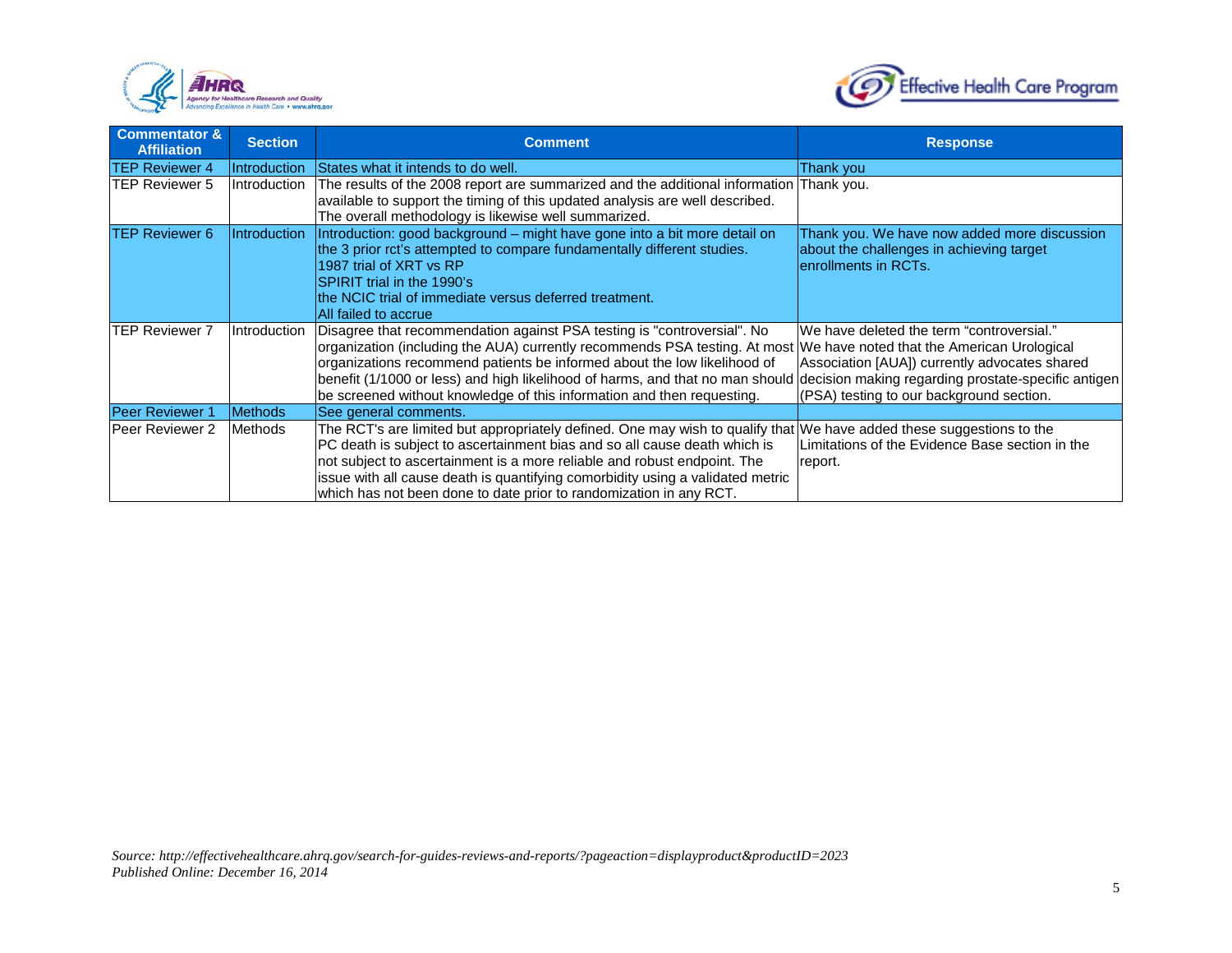



| <b>Commentator &amp;</b><br><b>Affiliation</b> | <b>Section</b> | <b>Comment</b>                                                                                                                                                                                                                                                                                                                                                                                                                                                                                                                                                                                                                                                                                                                                                                                                                                                                                                                                       | <b>Response</b>                                                                                                                                                                                                                                                                                                                                                                                                                                                                                                                                                                                                                                                                                                                                                                                                                                                                                                                                                                                                                                                                                                                                                                                                                                                                                                                                                              |
|------------------------------------------------|----------------|------------------------------------------------------------------------------------------------------------------------------------------------------------------------------------------------------------------------------------------------------------------------------------------------------------------------------------------------------------------------------------------------------------------------------------------------------------------------------------------------------------------------------------------------------------------------------------------------------------------------------------------------------------------------------------------------------------------------------------------------------------------------------------------------------------------------------------------------------------------------------------------------------------------------------------------------------|------------------------------------------------------------------------------------------------------------------------------------------------------------------------------------------------------------------------------------------------------------------------------------------------------------------------------------------------------------------------------------------------------------------------------------------------------------------------------------------------------------------------------------------------------------------------------------------------------------------------------------------------------------------------------------------------------------------------------------------------------------------------------------------------------------------------------------------------------------------------------------------------------------------------------------------------------------------------------------------------------------------------------------------------------------------------------------------------------------------------------------------------------------------------------------------------------------------------------------------------------------------------------------------------------------------------------------------------------------------------------|
| Peer Reviewer 3                                | <b>Methods</b> | P 14. One concern is that observational studies are uniformly considered to<br>be at high-risk for bias because treatment assignment was not random and<br>outcome assessors were not blinded. I think there are important qualitative<br>differences in study validity that are glossed over by these criteria. For<br>example, an observational study that randomly sampled population cohorts<br>and used statistical techniques to adjust for selection bias represents a less-<br>biased design than a single center study that used simple multivariable<br>regression analyses. Lack of blinding is less concerning for studies relying<br>on vital statistics or self-reported quality of life outcomes. Given the<br>challenges in conducting RCT of the various treatment modalities,<br>observational studies potentially have an important role in comparative<br>effectiveness research--which the EHC review systematically downplays. | Thank you for your feedback. Observational studies<br>will always tend to be rated as having a higher risk<br>of bias relative to RCTs. We did rate studies that<br>used instrumental variable analysis as superior to<br>studies that used other statistical methods to adjust<br>for selection bias. Also, the limitations of studies in<br>the evidence base is not the only factor considered<br>in the strength of evidence assessment. Other<br>factors include the consistency of findings across<br>studies, the precision of the effect estimate, and the<br>directness of the evidence in terms of the<br>comparison and outcomes. A strong dose-<br>response relationship and a large magnitude of<br>effect can increase the strength of the evidence,<br>even if it comes from observational studies. We<br>agree that aspects of design of observational<br>studies can improve the risk of bias of individual<br>studies, and that well-designed observational<br>studies have an important role in comparative<br>effectiveness research. We have also revised the<br>future research section in an attempt to provide<br>equal emphasis for RCTs and nonRCTs that are<br>appropriately designed to minimize the risk of<br>selection bias. We believe that information from<br>both study designs may be useful to guide future<br>clinical decisionmaking. |
| <b>TEP Reviewer 1</b>                          | Methods        | I agree with the inclusion/exclusion criteria and search strategies. Outcomes<br>extracted are appropriate. I have a question about the ratings of risk of<br>biassee Methods.                                                                                                                                                                                                                                                                                                                                                                                                                                                                                                                                                                                                                                                                                                                                                                       | Thank you.                                                                                                                                                                                                                                                                                                                                                                                                                                                                                                                                                                                                                                                                                                                                                                                                                                                                                                                                                                                                                                                                                                                                                                                                                                                                                                                                                                   |
| <b>TEP Reviewer 2</b>                          | Methods        | See General comments section.                                                                                                                                                                                                                                                                                                                                                                                                                                                                                                                                                                                                                                                                                                                                                                                                                                                                                                                        |                                                                                                                                                                                                                                                                                                                                                                                                                                                                                                                                                                                                                                                                                                                                                                                                                                                                                                                                                                                                                                                                                                                                                                                                                                                                                                                                                                              |
| <b>TEP Reviewer 3</b>                          | Methods        | It seems that a huge number of studies were excluded in order to arrive at<br>the best evidence. While I agree that it is important to perform an analysis of<br>only the best, I think there would be some value to analyzing some of the<br>other studies to see whether there is any particularly important information to We included any study that compared RP to<br>be found there. For instance, the 12 RCTs with <100 patients per treatment<br>arm might contain useful information which can be weighted less to reflect<br>the small numbers of patients, without excluding them altogether.<br>Pg. 11 What is the rationale for excluding KQ3 analyses for radiation<br>therapy?                                                                                                                                                                                                                                                        | The RCTs you are referring to were excluded for<br>reasons other than sample size.<br>Pg. 11<br>another treatment of interest, addressed the KQ<br>and reported efficacy of treatment on a measure of<br>survival. We did not identify any studies since the<br>2008 report that addressed KQ3.                                                                                                                                                                                                                                                                                                                                                                                                                                                                                                                                                                                                                                                                                                                                                                                                                                                                                                                                                                                                                                                                              |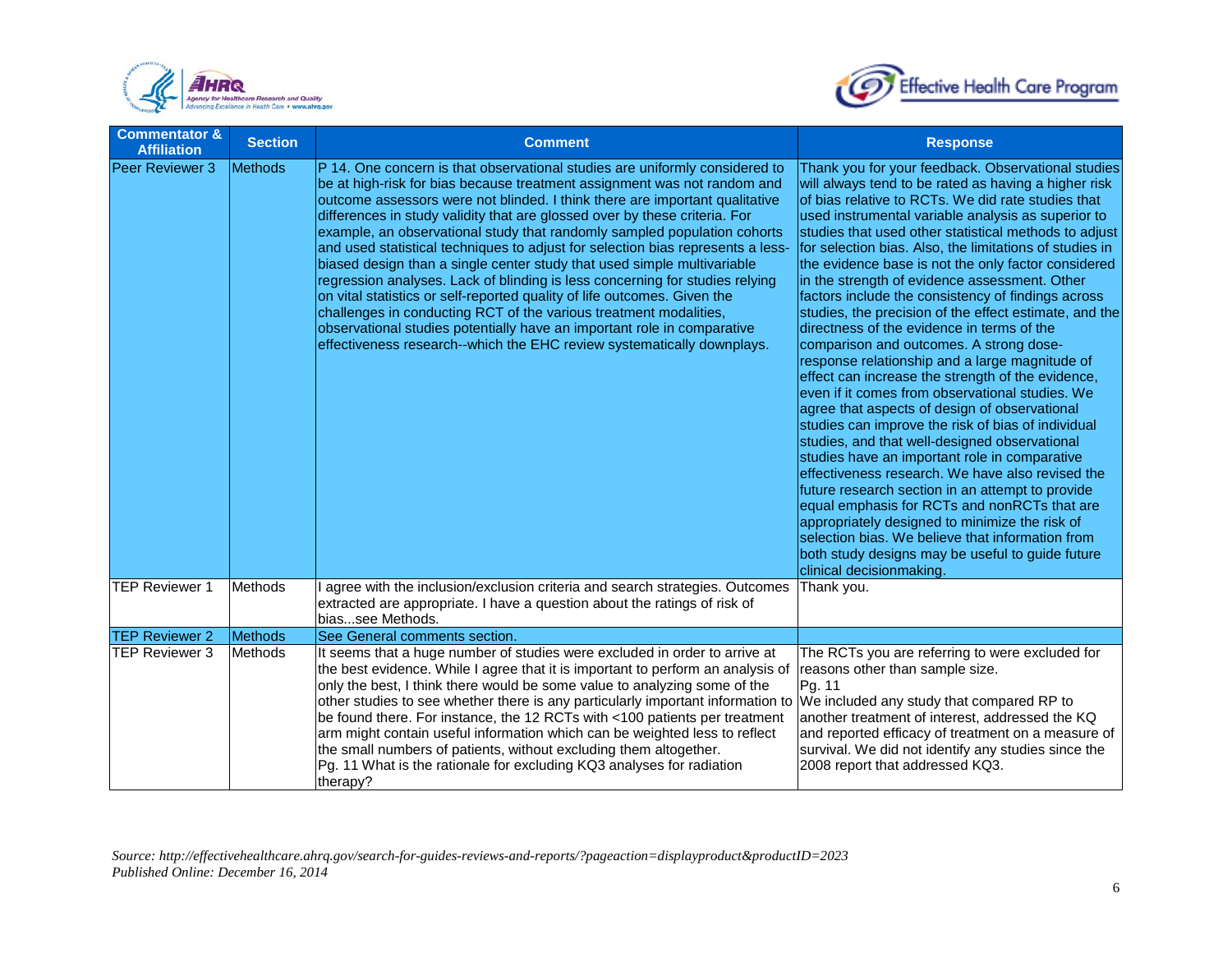



| <b>Commentator &amp;</b><br><b>Affiliation</b> | <b>Section</b> | <b>Comment</b>                                                                                                                                                                                                                                                                                                                                                                                                                                                                                                                                                                                                                                                                                                                                                                                                                                                                                                               | <b>Response</b>                                                                                                                                                                                                                                                                                                                                                                                                                                                                                                                                                                                                                                                                                                                                                                                                                                                                                                                                                                                                                                                                                                                                                                               |
|------------------------------------------------|----------------|------------------------------------------------------------------------------------------------------------------------------------------------------------------------------------------------------------------------------------------------------------------------------------------------------------------------------------------------------------------------------------------------------------------------------------------------------------------------------------------------------------------------------------------------------------------------------------------------------------------------------------------------------------------------------------------------------------------------------------------------------------------------------------------------------------------------------------------------------------------------------------------------------------------------------|-----------------------------------------------------------------------------------------------------------------------------------------------------------------------------------------------------------------------------------------------------------------------------------------------------------------------------------------------------------------------------------------------------------------------------------------------------------------------------------------------------------------------------------------------------------------------------------------------------------------------------------------------------------------------------------------------------------------------------------------------------------------------------------------------------------------------------------------------------------------------------------------------------------------------------------------------------------------------------------------------------------------------------------------------------------------------------------------------------------------------------------------------------------------------------------------------|
| <b>TEP Reviewer 4</b>                          | <b>Methods</b> | Are the inclusion and exclusion criteria justifiable? No. when only 1% of<br>publications are valid, the rules for the study limit the applicability of the<br>conclusions, since such conclusions are limited to so few studies.<br>Are the search strategies explicitly stated and logical? Yes, given the rules of sections of the study selection criteria based on<br>the study.<br>Are the definitions or diagnostic criteria for the outcome measures<br>appropriate? Yes Are the statistical methods used appropriate? Yes                                                                                                                                                                                                                                                                                                                                                                                           | The inclusion and exclusion criteria were adapted<br>from the original 2008 report and were extensively<br>discussed during the TEP calls. We updated some<br>input from TEP members.<br>After discussions and recommendations from TEP<br>members, we decided to include and focus only on<br>men with clinically localized prostate cancer clinical<br>stage T1 through T3a) in the report. Studies that<br>included a mixed population of patients with T1, T2,<br>T3, or T4 cancers must have provided separate<br>data for T1 through T3a or a subset of those<br>patients.<br>We have now reported that apart from RCTs, well-<br>designed observational studies are needed to<br>provide a useful body of evidence.                                                                                                                                                                                                                                                                                                                                                                                                                                                                    |
| <b>TEP Reviewer 5</b>                          | Methods        | The inclusion criteria are justified, but it is not clear why an upper limit of T2<br>disease was placed. Similarly, the staging errors are not adequately<br>addressed (obviously not an issue in RCT's), but important when trying to<br>potentially identify cohorts of patients who could benefit from treatment.<br>Missing in the analysis, are the statistical analysis plans for the RCT trials<br>considered, as many did not achieve their stated accrual targets (PIVOT<br>being a key example) and the fact that they failed to meet their primary<br>endpoint was not surprising. Table 13 is an example of the diversity of the<br>endpoints being considered, many of which, e.g. biochemical progression,<br>are clinically irrelevant in terms of metastasis free, symptom free, and overall<br>survival. Also, if these trials were considered in contemporary terms, many<br>would NOT have been started. | Thank you.<br>After discussions and recommendations from TEP<br>members, we decided to include and focus only on<br>men with clinically localized prostate cancer (T1<br>throughT2); since this review the protocol was<br>modified to also include men with stage T3a in the<br>report. Studies that included a mixed population of<br>patients with T1, T2, T3, or T4 cancers must have<br>provided separate data for T1 through T3a or a<br>subset of these patients.<br>We note in the Discussion that failure to achieve<br>stated accrual targets limited the statistical power<br>of RCTs such as PIVOT to detect differences in<br>clinical endpoints, and therefore limited the strength<br>of evidence.<br>We note that both Table 13 (RCTs) and Table 14<br>(nonRCTs) considered many endpoints that are<br>clinically irrelevant in terms of metastases,<br>symptom-free survival, and overall survival. Based<br>on this premise, we made the decision to report all<br>outcomes in our major findings table but only<br>provide SOE grades for all-cause mortality, overall<br>survival, prostate cancer-specific mortality,<br>progression to metastases, and quality of life. |
| <b>TEP Reviewer 6</b>                          | Methods        | Very appropriate                                                                                                                                                                                                                                                                                                                                                                                                                                                                                                                                                                                                                                                                                                                                                                                                                                                                                                             | Thank you.                                                                                                                                                                                                                                                                                                                                                                                                                                                                                                                                                                                                                                                                                                                                                                                                                                                                                                                                                                                                                                                                                                                                                                                    |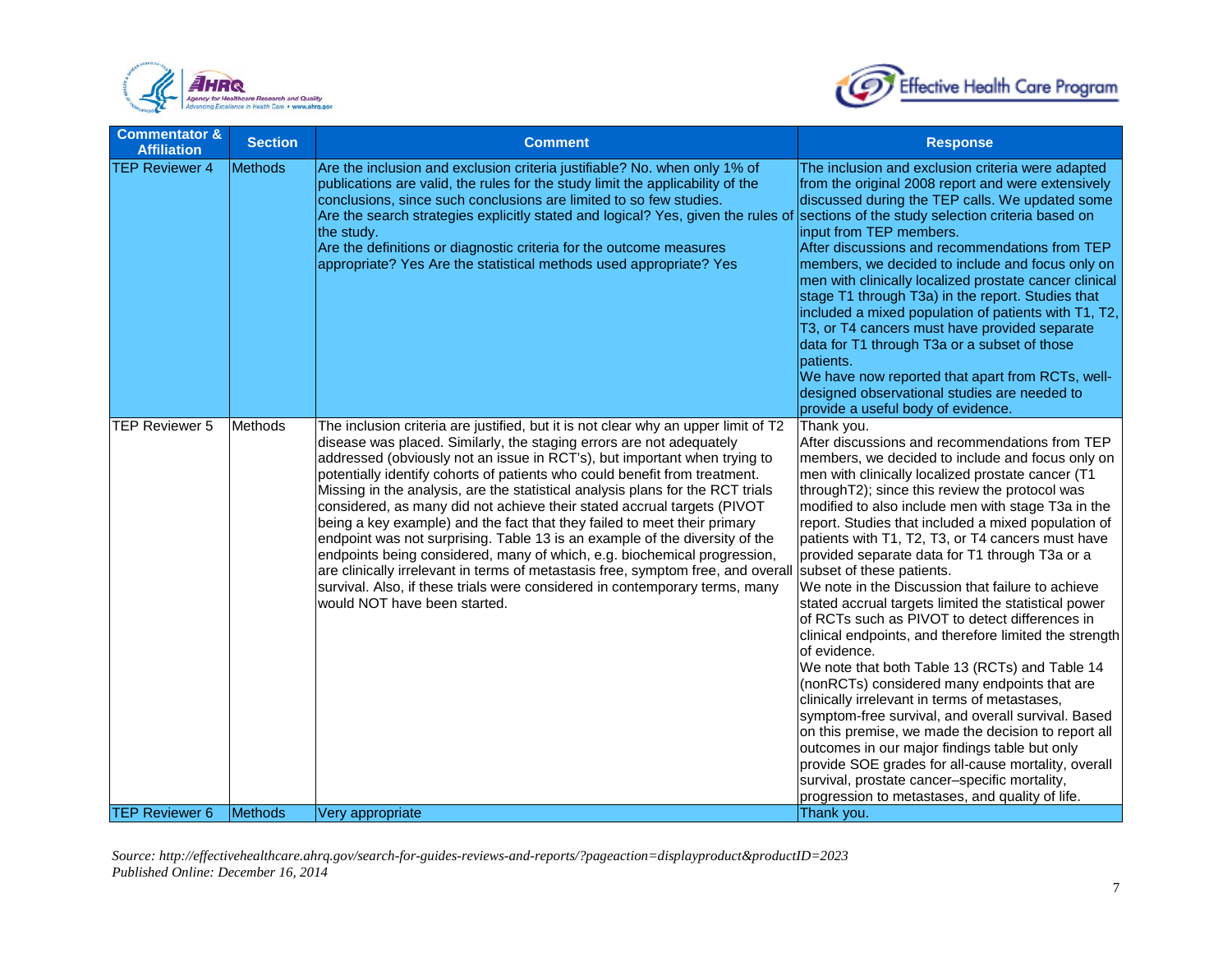



| Commentator &<br><b>Affiliation</b> | <b>Section</b> | <b>Comment</b>                                                                                                                                                                                                                                                                                                                                                                                                                                                                                                                                                                                     | <b>Response</b>                                                                                                                                                                                                                                                                                                                                                                                                                                                                                                                                                                                                                                                                                                                                                                |
|-------------------------------------|----------------|----------------------------------------------------------------------------------------------------------------------------------------------------------------------------------------------------------------------------------------------------------------------------------------------------------------------------------------------------------------------------------------------------------------------------------------------------------------------------------------------------------------------------------------------------------------------------------------------------|--------------------------------------------------------------------------------------------------------------------------------------------------------------------------------------------------------------------------------------------------------------------------------------------------------------------------------------------------------------------------------------------------------------------------------------------------------------------------------------------------------------------------------------------------------------------------------------------------------------------------------------------------------------------------------------------------------------------------------------------------------------------------------|
| <b>ITEP Reviewer 7</b>              | <b>Methods</b> | Little statistical methods required. I believe that lumping PIVOT and SPCG-4<br>and calling this inconclusive because SPCG-4 had a stat significant benefit<br>and PIVOT did not misses some of the complexity of the studies. PIVOT<br>conducted in the US and primarily involved men with PSA detected tumors.<br>CaP mortality in observation arm very low and more consistent with men<br>currently detected (likely even higher than men currently detected). SPCG-4<br>conducted in absence of PSA testing, had much higher CaP mortality rates.<br>Any benefit was limited to men age > 65. | Because of the differences in study designs,<br>treatments, patient and tumor characteristics,<br>outcomes reporting, and suggestions from<br>Technical Expert Panel (TEP) members we did not<br>pool the Prostate Cancer Intervention Versus<br>Observation Trial (PIVOT) and Scandinavian<br>Prostate Cancer Group-4 (SPCG-4) studies. We<br>performed only qualitative analysis in this update.<br>We have used the term inconclusive because<br>"Inconclusive" means that the strength of evidence<br>is too weak for us to tell whether there is a<br>difference (favoring one or the other intervention) or<br>not. We have emphasized that a potential<br>explanation for the difference between the two<br>studies is the difference in population<br>characteristics. |
| <b>Peer Reviewer 1</b>              | <b>Results</b> | <b>ISee General comments.</b>                                                                                                                                                                                                                                                                                                                                                                                                                                                                                                                                                                      |                                                                                                                                                                                                                                                                                                                                                                                                                                                                                                                                                                                                                                                                                                                                                                                |
| Peer Reviewer 2                     | Results        | Well done                                                                                                                                                                                                                                                                                                                                                                                                                                                                                                                                                                                          | Thank you.                                                                                                                                                                                                                                                                                                                                                                                                                                                                                                                                                                                                                                                                                                                                                                     |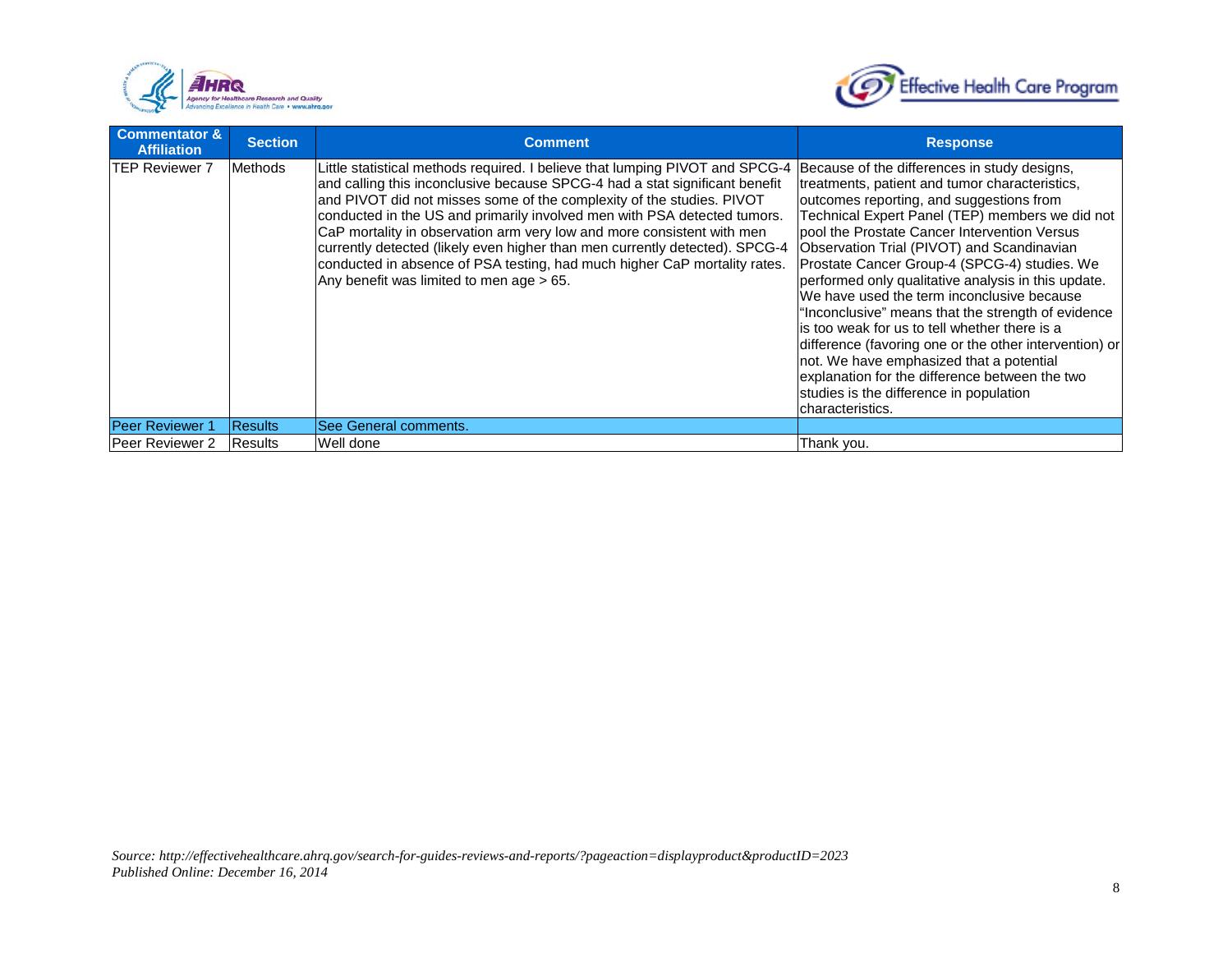



| <b>Commentator &amp;</b><br><b>Affiliation</b> | <b>Section</b> | <b>Comment</b>                                                                                                                                                                                                                                                                                                                                                                                                                                                                                                                                                                                                                                                                                                                                                                                                                                                                                                                                                                                                                                                                                                                                                                                                                                                                                                                                                                                                                                                                                                                                                                                                                                                                                                                                                                                                                                                  | <b>Response</b>                                                                                                                                                                                                                                                                                                                                                                                                                                                                                                                                                                                                                                                                                                                                |
|------------------------------------------------|----------------|-----------------------------------------------------------------------------------------------------------------------------------------------------------------------------------------------------------------------------------------------------------------------------------------------------------------------------------------------------------------------------------------------------------------------------------------------------------------------------------------------------------------------------------------------------------------------------------------------------------------------------------------------------------------------------------------------------------------------------------------------------------------------------------------------------------------------------------------------------------------------------------------------------------------------------------------------------------------------------------------------------------------------------------------------------------------------------------------------------------------------------------------------------------------------------------------------------------------------------------------------------------------------------------------------------------------------------------------------------------------------------------------------------------------------------------------------------------------------------------------------------------------------------------------------------------------------------------------------------------------------------------------------------------------------------------------------------------------------------------------------------------------------------------------------------------------------------------------------------------------|------------------------------------------------------------------------------------------------------------------------------------------------------------------------------------------------------------------------------------------------------------------------------------------------------------------------------------------------------------------------------------------------------------------------------------------------------------------------------------------------------------------------------------------------------------------------------------------------------------------------------------------------------------------------------------------------------------------------------------------------|
| Peer Reviewer 3                                | <b>Results</b> | The amount of detail presented is appropriate. Study characteristics are well<br>described. Key messages are explicit and applicable. Figures, tables, and<br>appendices are adequate and descriptive. P 58 (and discussion). The<br>comment that the benefit of surgery for men with low-risk cancers differed<br>between PIVOT and SPCG-4 seems misleading. I don't consider the low-risk and progression to distant metastases to Table 27<br>PIVOT subjects--the majority of whom were PSA-detected--to be<br>comparable to the low-risk SPCG-4 subjects. Nearly 80% of SPCG-4<br>subjects had T2 (palpable) tumors vs. only about 45% in PIVOT.<br>P 59. Text and Table 27. PIVOT also looked at PCSM and distant<br>metastases for outcomes.<br>2 recent observational publications from the Prostate Cancer Outcomes<br>Study to include:<br>1) Daskivich TJ, et al. Effect of age, tumor risk, and comorbidity on<br>competing risks for survival in a US population-based cohort of men with<br>prostate cancer. Ann Intern Med 2013; 158:709.<br>2) Hoffman RM, et al. Mortality after radical prostatectomy or external beam<br>radiotherapy for localized prostate cancer. J Natl Cancer Inst 2013;105:711.<br>Other observational studies to consider:<br>1. Sanda MG, et al. Quality of life and satisfaction with outcome among<br>prostate-cancer survivors. New Engl J Med 2008; 358:1250.<br>2. Cooperberg M, et al. Comparative risk-adjusted mortality outcomes after<br>primary surgery, radiotherapy, or androgen-deprivation therapy for localized<br>prostate cancer. Cancer 2010;116:5226.<br>Before final publication, you should determine whether Widmark A, et al.<br>have published the survival results for their comparison of EBRT vs. watchful<br>waiting (so far, abstract only): http://www.medscape.com/viewarticle/750994 | We have added additional text about the<br>differences in the populations in the SPCG-4 and<br><b>PIVOT</b> studies.<br>We have added prostate cancer-specific mortality<br>We thank the reviewer for providing the four listed<br>studies for inclusion. Of these four studies, three<br>were included and one was excluded.<br>Included<br>Hoffman et al. $2013^2$<br>Sanda et al. 2008 <sup>3</sup><br>Cooperberg et al. 2010 <sup>4</sup><br>Excluded<br>Daskivich et al. 2013, <sup>5</sup> excluded as a nonRCT with<br>a mixed population and no separate results for<br>patients with T1 through T3a or a subset of those<br>patients.<br>We will continue to be on the lookout for the<br>publication by Widmark et al. as suggested. |
| <b>TEP Reviewer 1</b>                          | <b>Results</b> | As the SPCG-4 and PIVOT studies are the only cross-primary-treatment<br>comparisons, their results and ratings of strength of evidence are particularly<br>important. SPCG-4 receives a "low" overall risk of bias score, while PIVOT<br>receives a "medium" risk of bias score (Table 46). The only difference in the<br>data elements appears to be that 85% of enrolled patients were said to have<br>provided data at the time of interest in SPCG-4. Yet median follow-up for<br>SPCG-4 was 12.8 years in the most recent analysis published in 2011. It<br>doesn't seem possible, then, that 85% of SPCG-4 participants could have<br>contributed results at 15 years. If so, then shouldn't the SPCG-4 risk of bias<br>be "medium" at 15 years as well?                                                                                                                                                                                                                                                                                                                                                                                                                                                                                                                                                                                                                                                                                                                                                                                                                                                                                                                                                                                                                                                                                                  | In our instrument rating scale that was used to<br>assess the risk of bias for individual studies, we<br>made an error in our response to Item 6 on the<br>instrument. You are correct - fewer than 85 percent<br>of the enrolled patients provided data at the<br>followup of 15 years. This has changed the risk of<br>bias from low to medium.                                                                                                                                                                                                                                                                                                                                                                                              |
| <b>TEP Reviewer 2</b>                          | <b>Results</b> | See General comments section.                                                                                                                                                                                                                                                                                                                                                                                                                                                                                                                                                                                                                                                                                                                                                                                                                                                                                                                                                                                                                                                                                                                                                                                                                                                                                                                                                                                                                                                                                                                                                                                                                                                                                                                                                                                                                                   |                                                                                                                                                                                                                                                                                                                                                                                                                                                                                                                                                                                                                                                                                                                                                |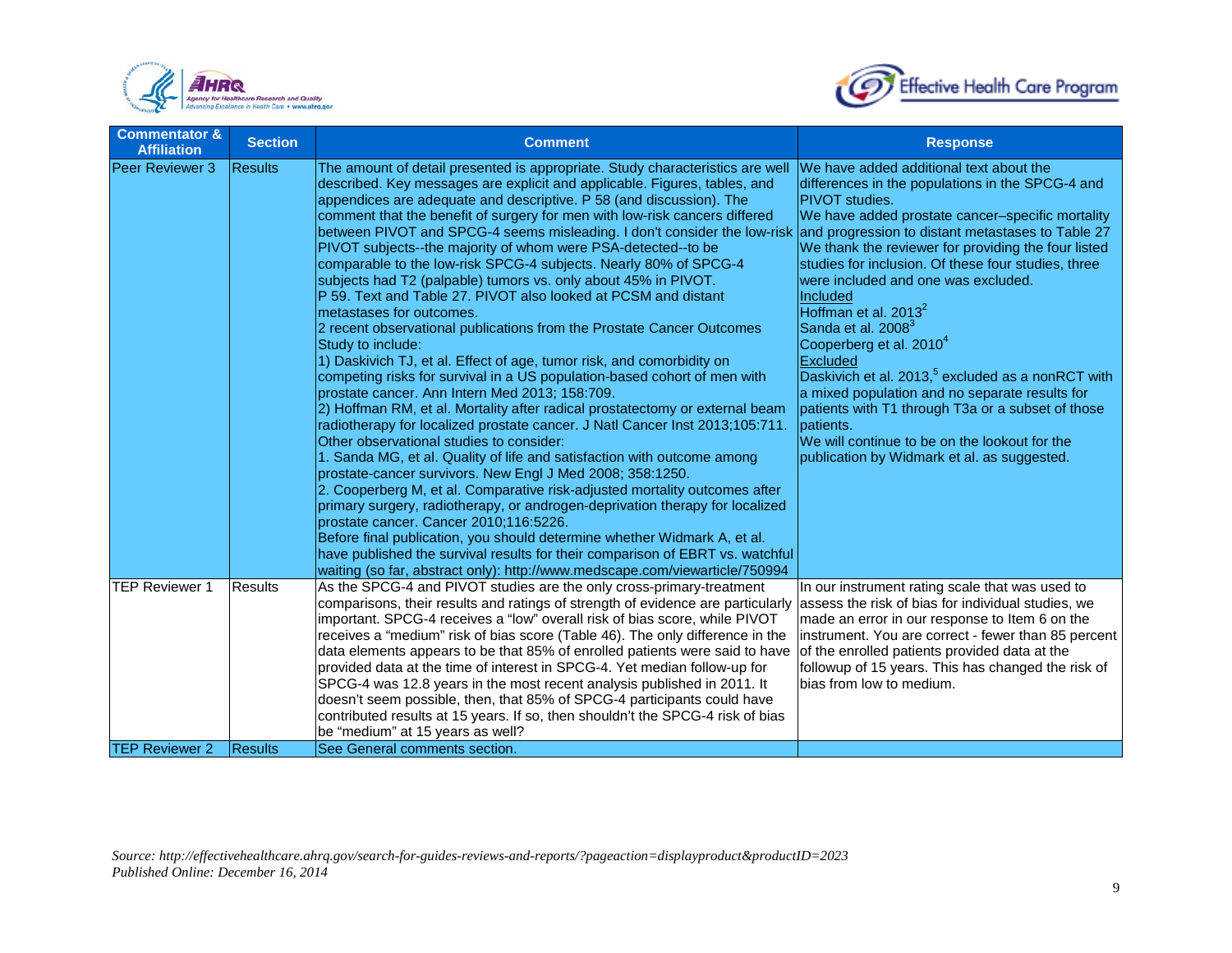



| <b>Commentator &amp;</b><br><b>Affiliation</b> | <b>Section</b> | <b>Comment</b>                                                                                                                                                                                                                                                                                                                                                                                                                                                                                                                                                                                                                                                                                                                                                                                                                                                                                                                                                                                                                                                                                                                                                                                                                                                                                                                                                                                                                                                                                                                                                                                                                                                                                                                                                                                                                                                                                                                                                                                | <b>Response</b>                                                                                                                                                                                                                                                                                                                                                                                                                                                                                                                                                                                                                                                                                                                                                                                                                                                                                                                                                                                                                                                                                                                                                                                                                                                                                                                                                                                                                                                                                                                                                                                                                                                                                                 |
|------------------------------------------------|----------------|-----------------------------------------------------------------------------------------------------------------------------------------------------------------------------------------------------------------------------------------------------------------------------------------------------------------------------------------------------------------------------------------------------------------------------------------------------------------------------------------------------------------------------------------------------------------------------------------------------------------------------------------------------------------------------------------------------------------------------------------------------------------------------------------------------------------------------------------------------------------------------------------------------------------------------------------------------------------------------------------------------------------------------------------------------------------------------------------------------------------------------------------------------------------------------------------------------------------------------------------------------------------------------------------------------------------------------------------------------------------------------------------------------------------------------------------------------------------------------------------------------------------------------------------------------------------------------------------------------------------------------------------------------------------------------------------------------------------------------------------------------------------------------------------------------------------------------------------------------------------------------------------------------------------------------------------------------------------------------------------------|-----------------------------------------------------------------------------------------------------------------------------------------------------------------------------------------------------------------------------------------------------------------------------------------------------------------------------------------------------------------------------------------------------------------------------------------------------------------------------------------------------------------------------------------------------------------------------------------------------------------------------------------------------------------------------------------------------------------------------------------------------------------------------------------------------------------------------------------------------------------------------------------------------------------------------------------------------------------------------------------------------------------------------------------------------------------------------------------------------------------------------------------------------------------------------------------------------------------------------------------------------------------------------------------------------------------------------------------------------------------------------------------------------------------------------------------------------------------------------------------------------------------------------------------------------------------------------------------------------------------------------------------------------------------------------------------------------------------|
| <b>TEP Reviewer 3</b>                          | Results        | The detail in the results section is appropriate. The tables are quite clear,<br>albeit somewhat too plentiful to follow!<br>Page 14 - What is the reference for the method to determine the risk of bias<br>of a given study? Can it be referenced in the text (even if it is only a<br>reference to the previous report) as the authors do for strength of evidence in "Assessing the risk of bias of individual studies<br>the subsequent section?<br>Page 15 - Did lowering the evidence grade by one level as described here<br>actually affect any of the outcomes listed in the report? If it never did, this<br>should be described as a strength. If it did change the outcome of the review, It did not affect any of the outcomes listed in the<br>it should be highlighted.<br>Page 18 - It seems that a huge number of studies were excluded in order to<br>arrive at the best evidence. While I agree that it is important to perform an<br>analysis of only the best, I think there would be some value to analyzing<br>some of the other studies to see whether there is any particularly important<br>information to be found there. For instance, the 12 RCTs with <100 patients<br>per treatment arm might contain useful information which can be weighted<br>less to reflect the small numbers of patients, without excluding them<br>altogether.<br>Page 36 - Clearly the non-randomized comparative studies all have some<br>degree of bias in their reported outcomes, but, clearly, these studies are not<br>all created equal. Can this review either assess or simply document the<br>measures used to account for bias? – instrumental variables, propensity<br>score matching, multivariable adjustment, stratification, etc. Otherwise, the<br>review makes it seem as though they are all equivalent (and not useful).<br>It might be helpful to summarize early on any substantive differences in<br>findings between the current report and the 2008 report. | Thank you.<br>Pg. 14<br>We cited the EPC Methods guidance for the<br>assessment of individual study risk of bias:<br>when comparing medical interventions" in the<br>"Methods Guide." <sup>6</sup><br>Pg. 15<br>strength of evidence grade table.<br>Pg. 18<br>RCTs were not excluded based on number of<br>subjects enrolled. These studies were excluded for<br>other reasons including: dose escalation study; $^{7,8}$<br>no outcome of interest; <sup>9-13</sup> no comparison of<br>interest; <sup>14-17</sup> biochemically relapsed prostate<br>cancer, <sup>18</sup> immediate surgery vs. delayed surgery <sup>19</sup> ;<br>trial was abruptly ended; <sup>20</sup> men had a past history<br>of Transurethral resection of the prostate done<br>already. <sup>21</sup> If needed, we can send a table<br>summarizing the reasons for excluding these<br>studies.<br>Pg. 36<br>We already included in our study selection criteria<br>(see Table 6 in the report) that "For any<br>nonrandomized comparative studies, we included<br>only those that used an analytic method to address<br>selection bias, such as intentional baseline<br>matching on multiple characteristics, propensity<br>scoring, or other analytic approach. The treatments<br>being compared must have been administered<br>during the same time period, so that any observed<br>difference between outcomes were not attributable<br>to differential time frames." In addition, we have<br>now rated studies that used instrumental variable<br>analysis as superior to studies that used other<br>statistical methods to adjust for confounders.<br>We have now added findings from the current<br>report and 2008 report. |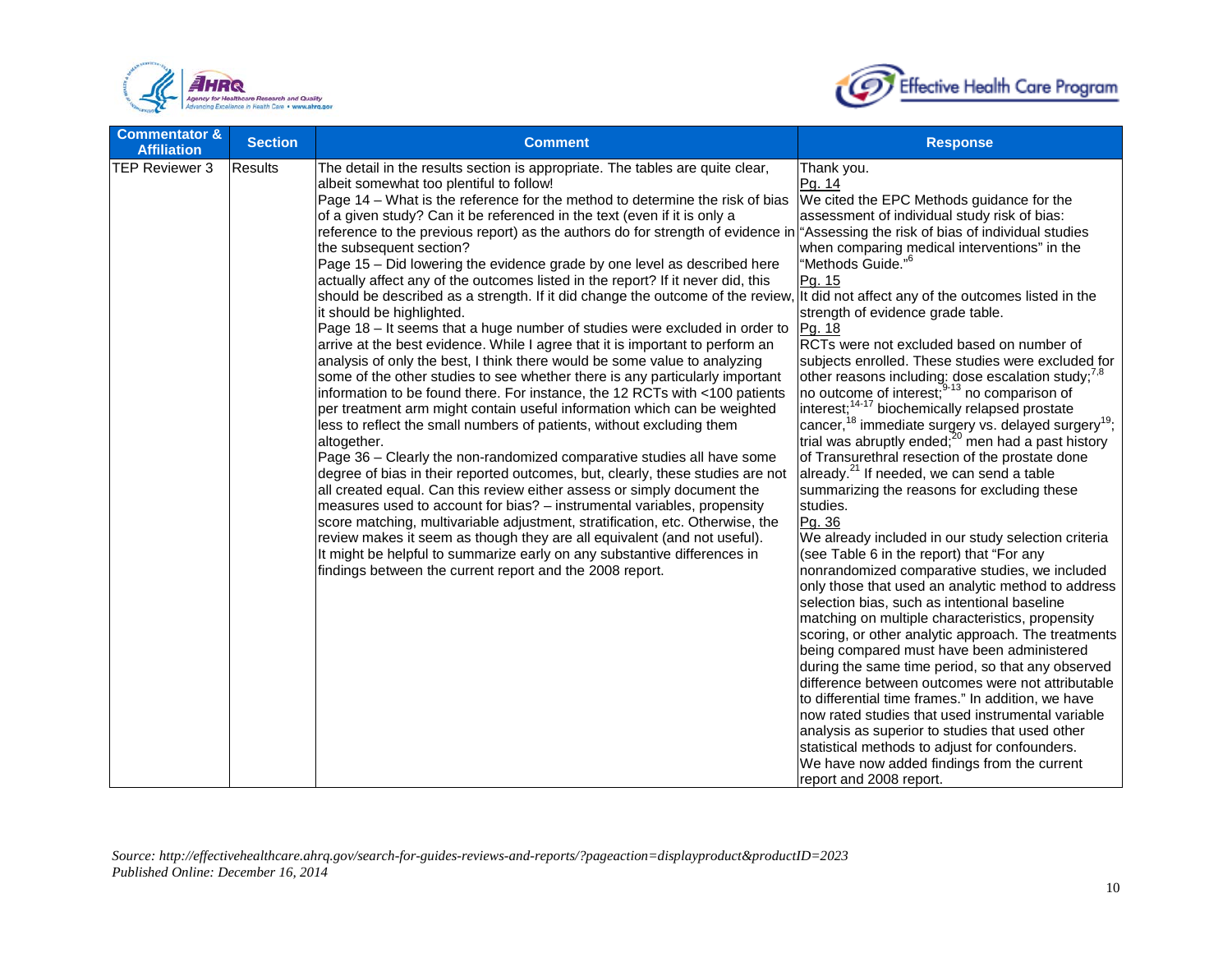



| <b>Commentator &amp;</b><br><b>Affiliation</b> | <b>Section</b> | <b>Comment</b>                                                                                                                                                                                                                                                                                                                                                                                                                                                                                                                                                                                                                                                                                                                                                                                                                                                                                                                                                                                                                                                                                                                                                                                                                                                                                                                                                                                                                                                                                                                                                                                                                                                                                                                                                                                                                                                                                                                                                                                                                                                                                                                                                                                                                                                                                                                                                                                                                                                                   | <b>Response</b>                                                                                                                                                                                                                                                                                                                                                                                                                                                                                                                                                                                                                                                                                                                                                                                                                                                                                                                                                                                                                                                                                                                                                                                                                                                                                                                                                                                                                                                                                                                                                                                                                                                                                                                                   |
|------------------------------------------------|----------------|----------------------------------------------------------------------------------------------------------------------------------------------------------------------------------------------------------------------------------------------------------------------------------------------------------------------------------------------------------------------------------------------------------------------------------------------------------------------------------------------------------------------------------------------------------------------------------------------------------------------------------------------------------------------------------------------------------------------------------------------------------------------------------------------------------------------------------------------------------------------------------------------------------------------------------------------------------------------------------------------------------------------------------------------------------------------------------------------------------------------------------------------------------------------------------------------------------------------------------------------------------------------------------------------------------------------------------------------------------------------------------------------------------------------------------------------------------------------------------------------------------------------------------------------------------------------------------------------------------------------------------------------------------------------------------------------------------------------------------------------------------------------------------------------------------------------------------------------------------------------------------------------------------------------------------------------------------------------------------------------------------------------------------------------------------------------------------------------------------------------------------------------------------------------------------------------------------------------------------------------------------------------------------------------------------------------------------------------------------------------------------------------------------------------------------------------------------------------------------|---------------------------------------------------------------------------------------------------------------------------------------------------------------------------------------------------------------------------------------------------------------------------------------------------------------------------------------------------------------------------------------------------------------------------------------------------------------------------------------------------------------------------------------------------------------------------------------------------------------------------------------------------------------------------------------------------------------------------------------------------------------------------------------------------------------------------------------------------------------------------------------------------------------------------------------------------------------------------------------------------------------------------------------------------------------------------------------------------------------------------------------------------------------------------------------------------------------------------------------------------------------------------------------------------------------------------------------------------------------------------------------------------------------------------------------------------------------------------------------------------------------------------------------------------------------------------------------------------------------------------------------------------------------------------------------------------------------------------------------------------|
| <b>TEP Reviewer 4</b>                          | <b>Results</b> | Are figures, tables and appendices adequate and descriptive? Yes Did the<br>investigators overlook any studies that ought to have been included or<br>conversely did they include studies that ought to have been excluded?<br>Several large multi-institutional Phase III trials for the treatment of prostate<br>cancer involving radiation therapy are excluded. As a result the conclusions<br>are based only upon 3 randomized trials with RT (Jones et al NEJM,<br>D'Amico et al JAMA, and Widmark et al Lancet Oncology).<br>There are at least 7 trials that evaluated RT plus or minus ADT RTOG 8531<br>RTOG 8610 EORTC Bolla 1 trial D'Amico Study (noted) RTOG 9408 (noted)<br>TROG 9601 Casodex 150 trial<br>In addition, a number of trials tested the duration/timing of ADT RTOG 9413<br>EORTC Bolla #2 trial Canadian trial of 3 vs. 8 months TROG 9601<br>Two published trials evaluated ADT plus or minus ADT Widmark trial (as<br>noted) NCIC trial<br>Finally, 3 trials assessed the role of RT after RP with high risk pathalogic<br>features SWOG EORTC German<br>As a result this report seems to indicate that the role of radiation is evaluated and/or T2 or T3a, which is the focus of the report.<br>with a very small number of randomized trials when instead it has been<br>evaluated with a very large number of phase 3 trials that are not indicated.<br>The most recent relevant publications include:<br>1. Postoperative radiotherapy after radical prostatectomy for high-risk<br>prostate cancer: long-term results of a randomised controlled trial (EORTC<br>trial 22911).<br>Bolla M, van Poppel H, Tombal B, Vekemans K, Da Pozzo L, de Reijke TM,<br>Verbaeys A, Bosset JF, van Velthoven R, Colombel M, van de Beek C,<br>Verhagen P, van den Bergh A, Sternberg C, Gasser T, van Tienhoven G,<br>Scalliet P, Haustermans K, Collette L; European Organisation for Research<br>and Treatment of Cancer, Radiation Oncology and Genito-Urinary Groups.<br>2. External irradiation with or without long-term androgen suppression for<br>prostate cancer with high metastatic risk: 10-year results of an EORTC<br>randomised study.<br>Bolla M, Van Tienhoven G, Warde P, Dubois JB, Mirimanoff RO, Storme G,<br>Bernier J, Kuten A, Sternberg C, Billiet I, Torecilla JL, Pfeffer R, Cutajar CL,<br>Van der Kwast T, Collette L.<br>Lancet Oncol. 2010 Nov;11(11):1066-73. doi: 10.1016/S1470-<br>2045(10)70223-0. Epub 2010 Oct 7. | As stated above, the report focused only on men<br>with clinically localized prostate cancer (T1 through<br>T3a). Studies that included a mixed population of<br>patients with T1, T2, T3, and T4 cancers must have<br>provided separate data for T1 through T3a or a<br>subset of those patients.<br>We have reviewed all the studies suggested by the<br>reviewer and found they did not meet the inclusion<br>criteria for the report.<br>Below are the reasons for excluding the following<br>studies:<br>Bolla et al. 2012; <sup>22</sup> Bolla et al. 2010; <sup>23</sup> Bolla et al.<br> 2009; <sup>24</sup> Warde et al. 2011; <sup>25</sup> and Horwitz et al.<br>2008. <sup>26</sup> —all these studies included men with more<br>than 15% T3 and/or T4 populations and none of<br>them provided separate results for men with T1<br>These studies are all outside the scope of the<br>report. Future reports that address men with T3b<br>and T4 may include these studies.<br>We acknowledge that patients with clinically<br>localized prostate cancer undergoing radiation<br>therapy as primary therapy are likely to be<br>understaged, and further, that a fair comparison of<br>radiation with or without androgen deprivation to<br>RP might best be done in a population with<br>nonmetastatic disease. However, that was not the<br>population specified in our review protocol. Until<br>staging systems reframe prostate cancer staging in<br>this way, we believe that evaluation of this<br>comparison will be difficult. At present there is a<br>need to define which patients are most appropriate<br>for watchful waiting, active surveillance, or<br>therapies such as surgery, radiation. or hormonal<br>therapy. |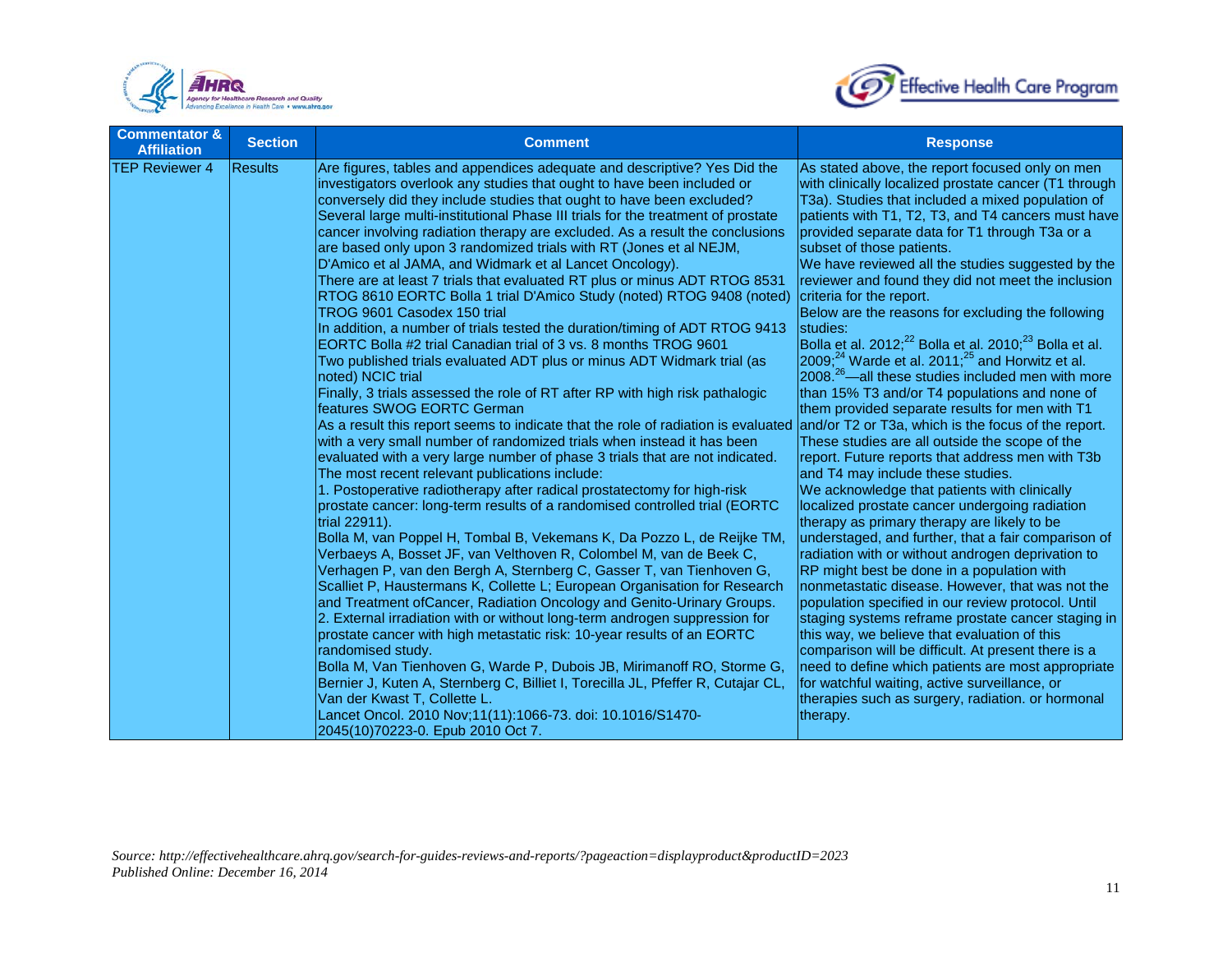



| <b>Commentator &amp;</b><br><b>Affiliation</b> | <b>Section</b> | <b>Comment</b>                                                                                                                                                                                                                                                                                                                                                                                                                                                                                                                                                                                                                                                                                                                                                                                                                                                                                                                                                                                                                                                                                                                                                                                                                                                                                                                                                                                               | <b>Response</b>                                                                                                                                                                                                                                                                                                                                                                                                                                                    |
|------------------------------------------------|----------------|--------------------------------------------------------------------------------------------------------------------------------------------------------------------------------------------------------------------------------------------------------------------------------------------------------------------------------------------------------------------------------------------------------------------------------------------------------------------------------------------------------------------------------------------------------------------------------------------------------------------------------------------------------------------------------------------------------------------------------------------------------------------------------------------------------------------------------------------------------------------------------------------------------------------------------------------------------------------------------------------------------------------------------------------------------------------------------------------------------------------------------------------------------------------------------------------------------------------------------------------------------------------------------------------------------------------------------------------------------------------------------------------------------------|--------------------------------------------------------------------------------------------------------------------------------------------------------------------------------------------------------------------------------------------------------------------------------------------------------------------------------------------------------------------------------------------------------------------------------------------------------------------|
|                                                |                | (continued)<br>3. Duration of androgen suppression in the treatment of prostate cancer.<br>Bolla M, de Reijke TM, Van Tienhoven G, Van den Bergh AC, Oddens J,<br>Poortmans PM, Gez E, Kil P, Akdas A, Soete G, Kariakine O, van der Steen-<br>Banasik EM, Musat E, Piérart M, Mauer ME, Collette L; EORTC Radiation<br>Oncology Group and Genito-Urinary Tract Cancer Group.<br>N Engl J Med. 2009 Jun 11;360(24):2516-27. doi: 10.1056/NEJMoa0810095.<br>4. Combined androgen deprivation therapy and radiation therapy for locally<br>advanced prostate cancer: a randomised, phase 3 trial.<br>Warde P, Mason M, Ding K, Kirkbride P, Brundage M, Cowan R,<br>Gospodarowicz M, Sanders K, Kostashuk E, Swanson G, Barber J, Hiltz A,<br>Parmar MK, Sathya J, Anderson J, Hayter C, Hetherington J, Sydes MR,<br>Parulekar W; NCIC CTG PR.3/MRC UK PR07 investigators.<br>Lancet. 2011 Dec 17;378(9809):2104-11. doi: 10.1016/S0140-<br>6736(11)61095-7. Epub 2011 Nov 2.<br>5. Ten-year follow-up of radiation therapy oncology group protocol 92-02: a<br>phase III trial of the duration of elective androgen deprivation in locally<br>advancedprostate cancer.<br>Horwitz EM, Bae K, Hanks GE, Porter A, Grignon DJ, Brereton HD,<br>Venkatesan V, Lawton CA, Rosenthal SA, Sandler HM, Shipley WU.<br>J Clin Oncol. 2008 May 20;26(15):2497-504. doi:<br>10.1200/JCO.2007.14.9021. Epub 2008 Apr 14 |                                                                                                                                                                                                                                                                                                                                                                                                                                                                    |
| <b>TEP Reviewer 5</b>                          | <b>Results</b> | The results are indeed comprehensive and essentially show that the level of<br>evidence for treatment very limited. In short, similar to the 2008 results. A<br>key issue is how can the results of the present analysis be used to insure<br>that future trials ask clinically relevant questions for which answers can be<br>obtained. Consider the incredible waste of resources this effort summarizes.<br>which simply has to end. This Reviewer would be very interested in how the<br>unique expertise of this group can be channeled to guide the research<br>community on what to avoid when designing future trials. Given the<br>morbidities that can result from overtreatment, and the economic impact, it is for better prognostic surrogate markers to predict<br>essential that this cycle of "doing trials because we can" simply has to end.                                                                                                                                                                                                                                                                                                                                                                                                                                                                                                                                               | Thank you.<br>We have included in our Research Gaps section<br>some of our suggestions that can be implemented<br>to guide future study investigators embarking on<br>new trials. Some of our suggestions include (1)<br>Information on how better-quality observational<br>studies can be conducted to adjust for baseline<br>differences between study groups and (2) the need<br>the risk of recurrence among men with clinically<br>localized prostate cancer. |
| TEP Reviewer 6                                 | <b>Results</b> | Nice balance of data. Good evidence tables                                                                                                                                                                                                                                                                                                                                                                                                                                                                                                                                                                                                                                                                                                                                                                                                                                                                                                                                                                                                                                                                                                                                                                                                                                                                                                                                                                   | Thank you.                                                                                                                                                                                                                                                                                                                                                                                                                                                         |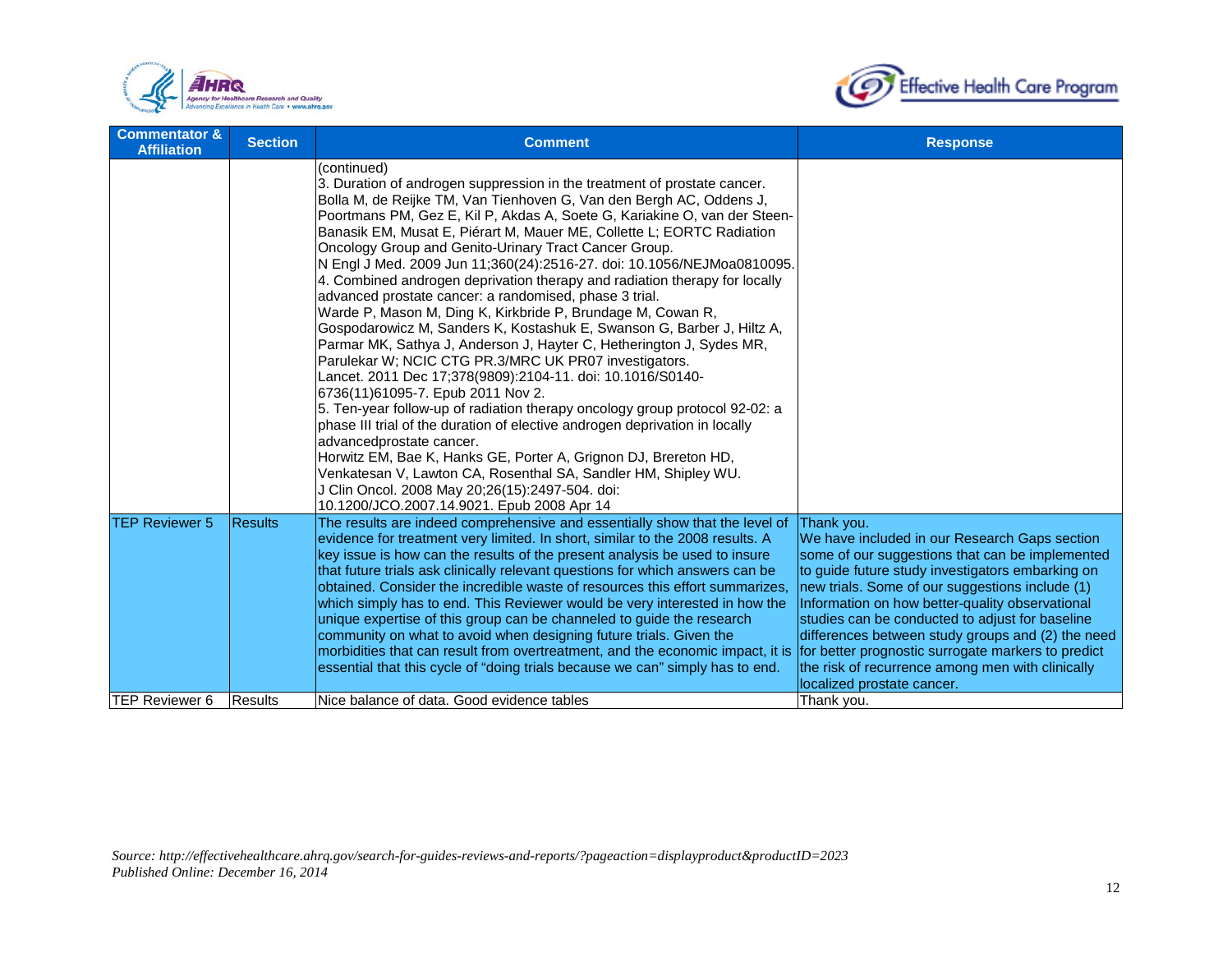



| <b>Commentator &amp;</b><br><b>Affiliation</b> | <b>Section</b> | <b>Comment</b>                                                                                                                                                                                                                                                                                                                                                                                                                                                                                                                                                                                                                                                                                                                                                                                                                                                                                                                                                                                                                                                                                                                                                                                                                                                                                                                                                                                                                                                                                                                                                                                                                                                                                                                                                                                                                                                                                                                                                                                                                                                         | <b>Response</b>                                                                                                                                                                                                                                                                                                                                                                                                                                                                                                                                                                                                                                                                                                                                                                                                                                                                                                                                                                                                                                                                                                                                                                                                                                                                                                                                                                                                                                                                                                                                                                                                                                                                                                                                                                                                                                                         |
|------------------------------------------------|----------------|------------------------------------------------------------------------------------------------------------------------------------------------------------------------------------------------------------------------------------------------------------------------------------------------------------------------------------------------------------------------------------------------------------------------------------------------------------------------------------------------------------------------------------------------------------------------------------------------------------------------------------------------------------------------------------------------------------------------------------------------------------------------------------------------------------------------------------------------------------------------------------------------------------------------------------------------------------------------------------------------------------------------------------------------------------------------------------------------------------------------------------------------------------------------------------------------------------------------------------------------------------------------------------------------------------------------------------------------------------------------------------------------------------------------------------------------------------------------------------------------------------------------------------------------------------------------------------------------------------------------------------------------------------------------------------------------------------------------------------------------------------------------------------------------------------------------------------------------------------------------------------------------------------------------------------------------------------------------------------------------------------------------------------------------------------------------|-------------------------------------------------------------------------------------------------------------------------------------------------------------------------------------------------------------------------------------------------------------------------------------------------------------------------------------------------------------------------------------------------------------------------------------------------------------------------------------------------------------------------------------------------------------------------------------------------------------------------------------------------------------------------------------------------------------------------------------------------------------------------------------------------------------------------------------------------------------------------------------------------------------------------------------------------------------------------------------------------------------------------------------------------------------------------------------------------------------------------------------------------------------------------------------------------------------------------------------------------------------------------------------------------------------------------------------------------------------------------------------------------------------------------------------------------------------------------------------------------------------------------------------------------------------------------------------------------------------------------------------------------------------------------------------------------------------------------------------------------------------------------------------------------------------------------------------------------------------------------|
| <b>TEP Reviewer 7</b>                          | <b>Results</b> | 1) PIVOT vs. SPCG-4: likely little difference in management approaches in<br>the observation arm. I recommend minimizing discussion hereboth<br>designed as pragmatic trials to minimize definitive intervention or treatments<br>for asymptomatic disease-given this report is for US and current practice<br>perhaps increase emphasis on US trials and those conducted in PSA era<br>2) Do not believe data support statement that evidence indicates that<br>outcomes favor RP over observation (especially in men with PSA detected<br>disease)<br>3) Additional comment on outcomes among men currently detected by PSA<br>testing would indicate that risk of cancer mortality through 12 years with<br>observation is low and unlikely to be reduced by early intervention (in PIVOT<br>< 10% and among men with "definite death due to prostate cancer"<br>difference between RP and WW were $<$ 1%)<br>4) ARD in PIVOT for CaP and all-cause mortality were < 3% and NS (not a<br>trend as noted)<br>5) Outcomes according to Comorbidity and Gleason scores reported in<br>PIVOT and not provided here<br>6) Data do not support statement that outcomes are improved with "newer"<br>technologies as authors report. Several papers have addressed this and<br>especially for men with low PSA/low risk disease outcomes NOT superior to<br>WW and are more expensive and increase harms<br>7) Scandinavian trial of WW vs. EBRT reported at meeting and abstract-<br>agree not published but authors could comment (results NS for mortality)<br>8) Ongoing UK trial of RP vs. EBRT vs. AS (ProtecT) could be mentioned<br>9) Additional data on periprocedure harms could be emphasized (esp for RP) in our Results section and also provided the SOE<br>10) mets not described in ES<br>11) A greater discussion/display of the absolute findings would be of value in<br>the ES<br>12) Given the relatively few of RCTs I believe it might be more useful to<br>display event rates and ARD differences and perhaps minimize space used<br>for nonRCT. | 1) Based on our review, we believe that there are<br>enough differences in the management approach in<br>the observation arms of PIVOT and SPCG-4 to be<br>worth noting in the discussion.<br>2) Based on the data reported in the SPCG-4 trial,<br>the effect size for both all-cause mortality and<br>prostate cancer-specific mortality favored men who<br>underwent radical prostatectomy (RP) compared<br>with observation. We understand that this may<br>apply only to men without PSA-detected disease,<br>and have noted the differences in patient<br>populations in our Discussion section. Regardless,<br>the strength of evidence (SOE) was graded as<br>insufficient for both outcome measures.<br>3). As mentioned, we have noted the specific<br>characteristics of patients in PIVOT and how this<br>may have affected outcomes, but in any case the<br>evidence was insufficient for a conclusion.<br>4). We have removed the word "trend" and simply<br>noted that this was a nonsignificant difference.<br>5) We have included Charlson score along with<br>other subgroups such as race, age, and self-<br>reported performance score in Table C of the<br>Executive Summary. We discussed all subgroups<br>grading for each subgroup in Table 24 of the report.<br>6) We have deleted this suggestion and noted<br>under Limitations that newer technologies have not<br>been adequately addressed in RCTs.<br>7) We thank the reviewer for providing information<br>reporting that results were nonspecific for mortality<br>in the Scandinavian trial of WW vs. EBRT that was<br>reported in a meeting abstract. However, we do not<br>comment on meeting abstracts or unpublished data<br>in the report.<br>8) The ProtecT study described in Table 69 in<br>Appendix H of the report has now been included in<br>our discussion as suggested. |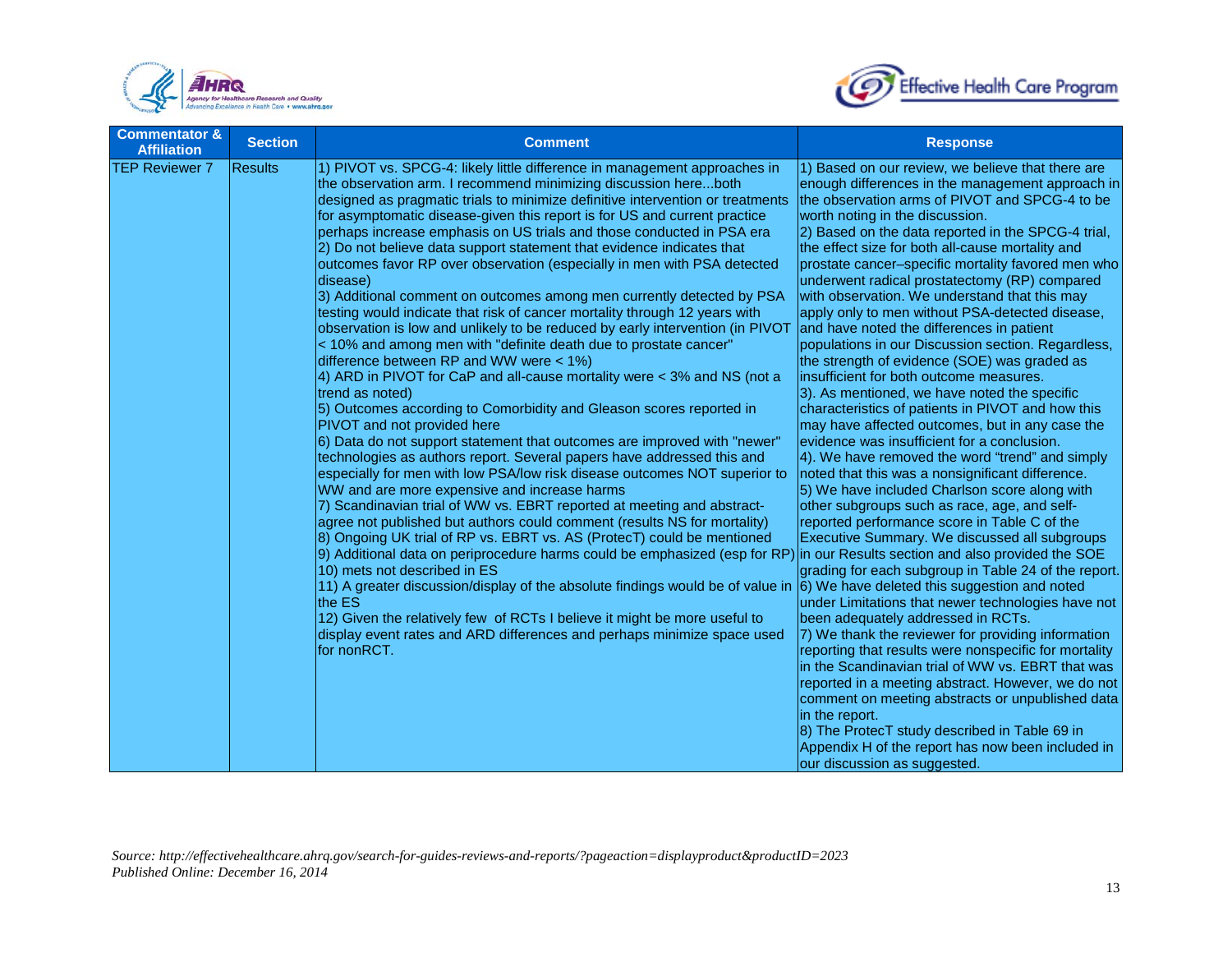



| <b>Commentator &amp;</b><br><b>Affiliation</b> | <b>Section</b>                          | <b>Comment</b>                                                                                                                                                                                                                                                                                                                                                                                                                                                                                                                                                                                                                                                                                                                                                                                                                                                                                                                                                                                                                                                                                                                                                                                                                                                                                                                                                                                  | <b>Response</b>                                                                                                                                                                                                                                                                                                                                                                                                                                                                                                                                                                                                                                                                                                                                                                                                                                                                                                                                    |
|------------------------------------------------|-----------------------------------------|-------------------------------------------------------------------------------------------------------------------------------------------------------------------------------------------------------------------------------------------------------------------------------------------------------------------------------------------------------------------------------------------------------------------------------------------------------------------------------------------------------------------------------------------------------------------------------------------------------------------------------------------------------------------------------------------------------------------------------------------------------------------------------------------------------------------------------------------------------------------------------------------------------------------------------------------------------------------------------------------------------------------------------------------------------------------------------------------------------------------------------------------------------------------------------------------------------------------------------------------------------------------------------------------------------------------------------------------------------------------------------------------------|----------------------------------------------------------------------------------------------------------------------------------------------------------------------------------------------------------------------------------------------------------------------------------------------------------------------------------------------------------------------------------------------------------------------------------------------------------------------------------------------------------------------------------------------------------------------------------------------------------------------------------------------------------------------------------------------------------------------------------------------------------------------------------------------------------------------------------------------------------------------------------------------------------------------------------------------------|
|                                                |                                         |                                                                                                                                                                                                                                                                                                                                                                                                                                                                                                                                                                                                                                                                                                                                                                                                                                                                                                                                                                                                                                                                                                                                                                                                                                                                                                                                                                                                 | 9) We have added the following information to our<br>Discussion section: "Urinary incontinence, bowel<br>incontinence, and erectile dysfunction were mostly<br>reported among men who underwent RP.<br>Conversely, genitourinary toxicity, gastrointestinal<br>toxicity, and erectile dysfunction were reported<br>among men who received radiation therapy."<br>10, 11, 12) We have now added data on<br>metastases, more data on event rates and absolute<br>risk difference (when reported by study<br>investigators) to the RCT data summary tables in<br>the Executive Summary. We have also minimized<br>the amount of data on nonrandomized studies in<br>the Executive Summary.                                                                                                                                                                                                                                                            |
| Peer Reviewer 1                                | <b>Discussion</b><br>land<br>Conclusion | See General comments.                                                                                                                                                                                                                                                                                                                                                                                                                                                                                                                                                                                                                                                                                                                                                                                                                                                                                                                                                                                                                                                                                                                                                                                                                                                                                                                                                                           |                                                                                                                                                                                                                                                                                                                                                                                                                                                                                                                                                                                                                                                                                                                                                                                                                                                                                                                                                    |
| Peer Reviewer 2                                | Discussion<br>and<br>Conclusion         | one meta-analysis of 6 vs 3 or 4 mos of HT for men treated with EBRT is<br>worth considering b/c it suggests for men with Gleason 7 PC that 6 is better<br>than 3 or 4 mos.                                                                                                                                                                                                                                                                                                                                                                                                                                                                                                                                                                                                                                                                                                                                                                                                                                                                                                                                                                                                                                                                                                                                                                                                                     | We considered studies which compared variants of<br>the same treatment as out of scope for this report.                                                                                                                                                                                                                                                                                                                                                                                                                                                                                                                                                                                                                                                                                                                                                                                                                                            |
| Peer Reviewer 3                                | Discussion<br>land<br>Conclusion        | The review presents an understandably bleak view of the literature. The few<br>RCT report on outmoded diagnostic strategies and treatments.<br>Observational studies have a high risk for being biased. However,<br>concluding that we need rigorously designed RCT seems disingenuous. RCT<br>have had challenges achieving target enrollments and been unable to<br>compare different modalities with the exception of surgery vs. watchful<br>waiting. This suggests comparative effectiveness research to guide<br>treatment decisions will likely require well-designed observational studies. I'd<br>like to see the review address strategies for ensuring that observational<br>studies appropriately attempt to minimize bias, e.g., prospective population-<br>based cohorts, use of propensity-score or instrumental variables, use of<br>validated quality of life measures.<br>I also think that there is substantial evidence that men with low-risk screen-<br>detected cancers are not likely to benefit from active treatments--suggesting<br>that RCT for such patients should focus on various strategies of active<br>surveillance. RCT comparing active treatments should be conducted just in<br>men with higher-risk cancers. The review could also note the need for better<br>prognostic surrogate markers--biochemical progression has limited<br>discriminant value. | Thank you for your feedback.<br>We have now revised the future research section in<br>an attempt to provide equal emphasis for RCTs<br>and nonRCTs that are appropriately designed to<br>minimize the risk of selection bias. We believe that<br>information from both study designs may be useful<br>to guide future clinical decision-making.<br>We have also added to the Research Gaps section<br>the need for better prognostic surrogate markers to<br>predict the risk of recurrence among men with<br>clinically localized prostate cancer and among men<br>that are being managed by active surveillance.<br>We have now added that future RCTs should place<br>more emphasis on different approaches of treating<br>patients who have clinically localized prostate<br>cancer (particularly low-risk patients) using active<br>surveillance. We agree that this is one of the areas<br>where future RCTs might provide the most benefit. |
| <b>TEP Reviewer 1</b>                          | Discussion<br>and<br>Conclusion         | Yes, clearly stated. The list of ongoing trials is valuable.                                                                                                                                                                                                                                                                                                                                                                                                                                                                                                                                                                                                                                                                                                                                                                                                                                                                                                                                                                                                                                                                                                                                                                                                                                                                                                                                    | Thank you.<br>We have also updated this list based on new<br>searches conducted in March 2014.                                                                                                                                                                                                                                                                                                                                                                                                                                                                                                                                                                                                                                                                                                                                                                                                                                                     |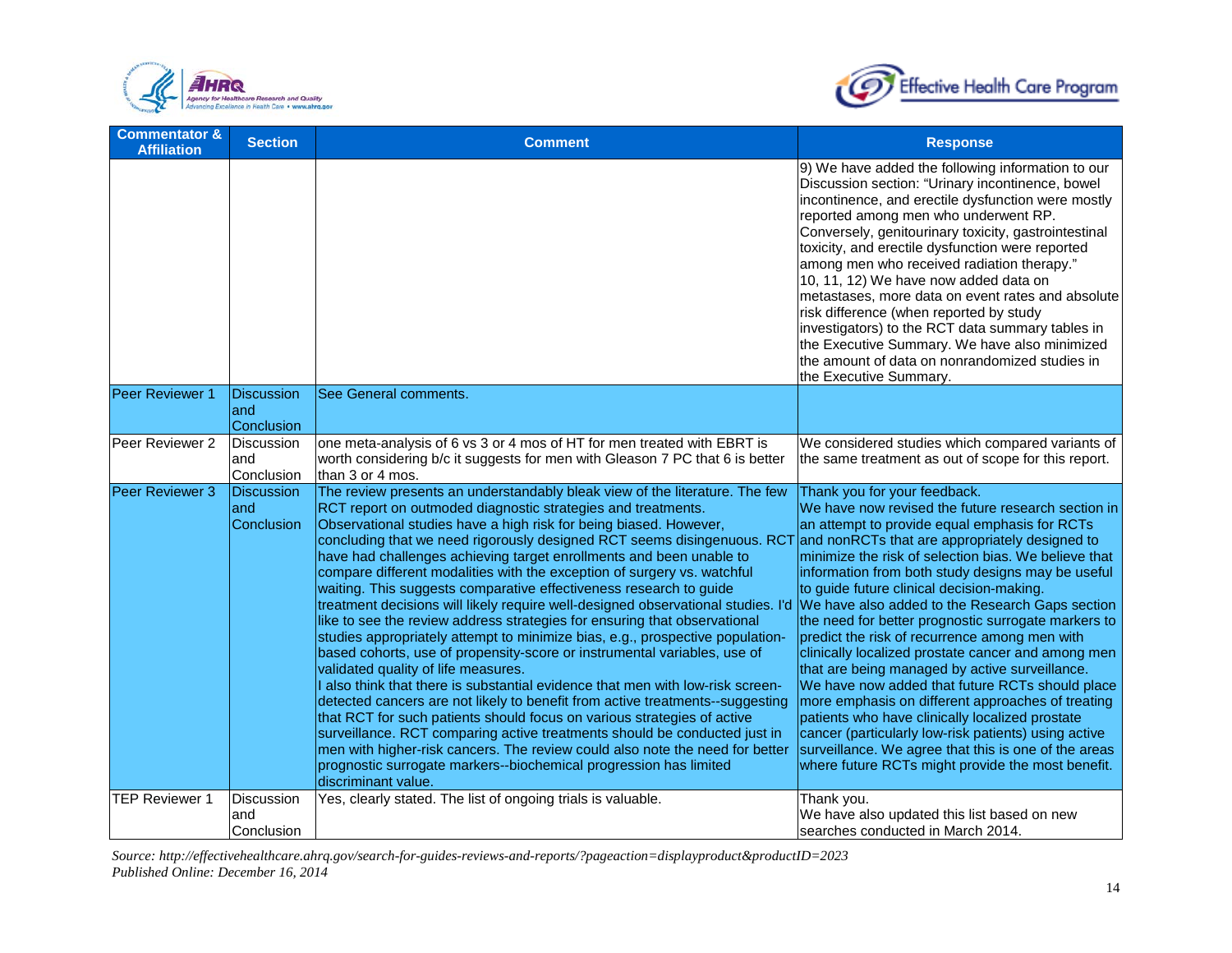



| <b>Commentator &amp;</b><br><b>Affiliation</b> | <b>Section</b>                                 | <b>Comment</b>                                                                                                                                                                                                                                                                                                                                                                                                                                                                                                                                                                                                                                               | <b>Response</b>                                                                                                                                                                                                                                                                                                                                                                                                                                                                                                                                                                                                                                                                                   |
|------------------------------------------------|------------------------------------------------|--------------------------------------------------------------------------------------------------------------------------------------------------------------------------------------------------------------------------------------------------------------------------------------------------------------------------------------------------------------------------------------------------------------------------------------------------------------------------------------------------------------------------------------------------------------------------------------------------------------------------------------------------------------|---------------------------------------------------------------------------------------------------------------------------------------------------------------------------------------------------------------------------------------------------------------------------------------------------------------------------------------------------------------------------------------------------------------------------------------------------------------------------------------------------------------------------------------------------------------------------------------------------------------------------------------------------------------------------------------------------|
| <b>TEP Reviewer 2</b>                          | <b>Discussion</b><br>land<br><b>Conclusion</b> | See General comments section.                                                                                                                                                                                                                                                                                                                                                                                                                                                                                                                                                                                                                                |                                                                                                                                                                                                                                                                                                                                                                                                                                                                                                                                                                                                                                                                                                   |
| <b>TEP Reviewer 3</b>                          | <b>Discussion</b><br>land<br>Conclusion        | Yes, the implications for policy makers are clear. Future research is<br>addressed<br>Page 78 and 82 – It might be useful to call for the inclusion of more African<br>American patients into randomized trials of prostate cancer therapy.<br>Page 83 -- Also, the lack of demonstrated efficacy at 12 years between<br>treatment methods is noted often throughout the text as well as the<br>demonstrated benefit at 15 years. This should be no surprise given the<br>protracted course of most prostate cancers. This should be noted so that the<br>observation does not appear to discredit the 15 year findings, but rather add<br>credence to them. | Thank you.<br>Pg. 78 and 82<br>We have added a suggestion to the Research<br>Gaps section in the report about the need for more<br>participation of African Americans in future studies.<br>Pg. 83<br>We agree and have noted this in the Discussion.                                                                                                                                                                                                                                                                                                                                                                                                                                             |
| <b>TEP Reviewer 4</b>                          | <b>Discussion</b><br>land<br>Conclusion        | Are the implications of the major findings clearly stated? Yes Are the<br>limitations of the review/studies described adequately? Yes In the<br>discussion, did the investigators omit any important literature? Yes Is the<br>future research section clear and easily translated into new research? Yes                                                                                                                                                                                                                                                                                                                                                    | Thank you.                                                                                                                                                                                                                                                                                                                                                                                                                                                                                                                                                                                                                                                                                        |
| <b>TEP Reviewer 5</b>                          | Discussion<br>land<br>Conclusion               | Continuing the theme above, it is not enough to outline the questions, which<br>based on the results of the analysis have not changed. "Suggestive<br>evidence" of benefit is inadequate and insufficient. The central issue is are<br>these questions in fact answerable, and if so how. This is not well<br>addressed. An additional suggestion would be to detail some of the<br>systematic methodologic errors in trial design as a check list for Investigators should use standardized or validated methods to<br>and Reviewers so that the chance of answering a question is increased.                                                               | We acknowledge that it will be difficult to find a<br>definitive answer to these questions. The best that<br>can be done is for investigators to continue<br>performing long-term followup studies that are well<br>designed and completed as intended. The RCTs<br>determine patient outcomes and have adequate<br>power to detect significant treatment effect. Better-<br>quality observational studies (e.g., cancer registries<br>and large, prospective, population-based cohort<br>studies, use of instrumental variables, use of<br>validated quality-of-life measures) may also provide<br>useful evidence, particularly in cases in which large<br>differences in outcomes might exist. |
| <b>TEP Reviewer 6</b>                          | <b>Discussion</b><br>land<br>Conclusion        | The only question is whether the report should stress that there should be a<br>national dialogue to attempt to re-try a true RCT for 2-3 treatments for<br>localized prostate cancer. We've tried, on 3 occasions, and failed, generally<br>because physicians won't participate.                                                                                                                                                                                                                                                                                                                                                                           | We believe that it is beyond the purview of this<br>report to call for a national dialogue on this issue.                                                                                                                                                                                                                                                                                                                                                                                                                                                                                                                                                                                         |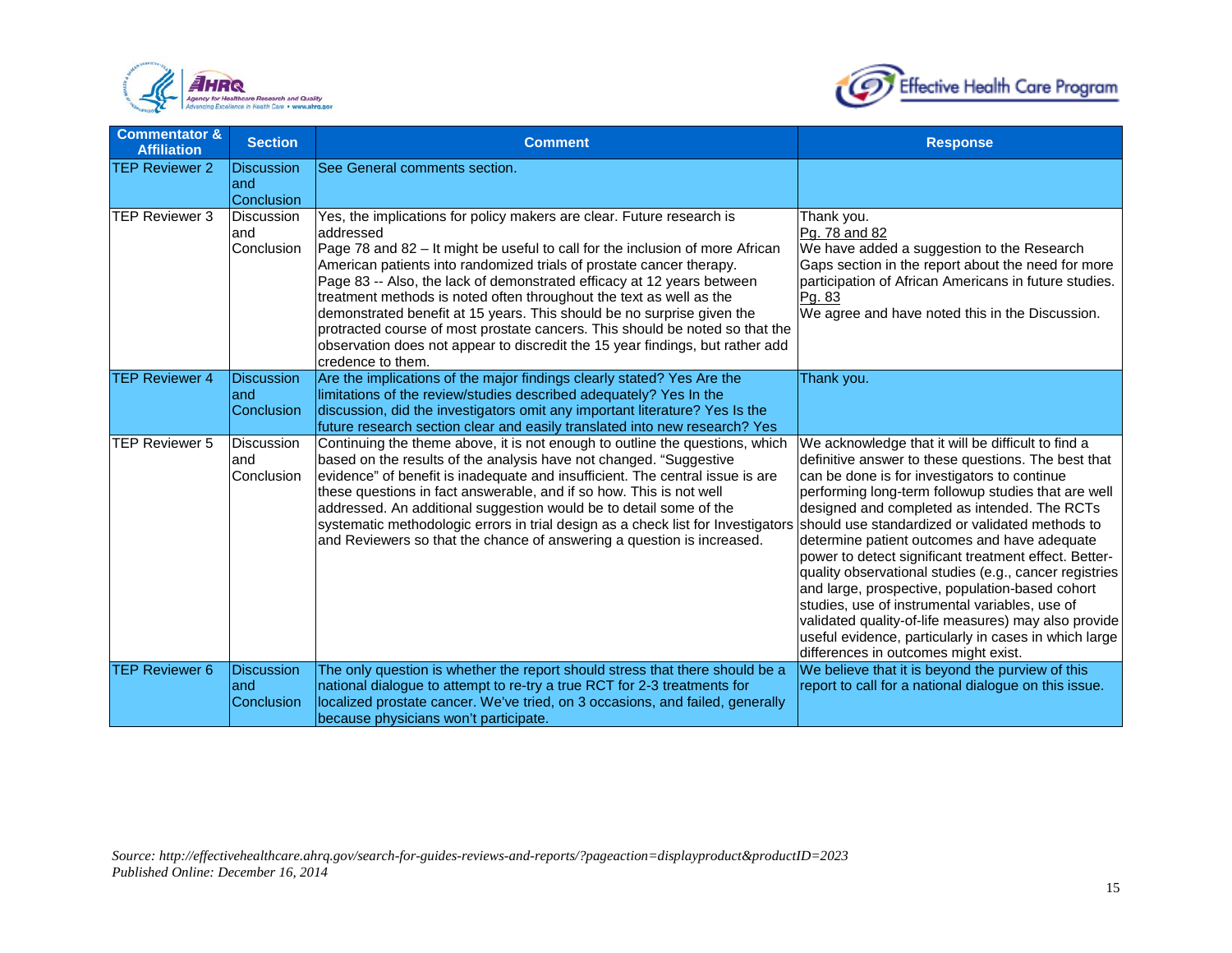



| <b>Commentator &amp;</b><br><b>Affiliation</b> | <b>Section</b>                           | <b>Comment</b>                                                                                                                                                                                                                                                                                                                                                                                                                                                                                                                                                                                                                                                                                                                                                                                                                                                                                                                                                                                                                                                                                                                                                                                                                                                                                                                                                                                                                                                                                                                                                                                                                                                                                                                                                                                                                                                                                                                                                                                                                                                                                                                     | <b>Response</b>                                                                                                                                                                                                                                                                                                                                                                                                                                                                                                                                                                                                                                                                                                                                                                                                                                                                                                                                              |
|------------------------------------------------|------------------------------------------|------------------------------------------------------------------------------------------------------------------------------------------------------------------------------------------------------------------------------------------------------------------------------------------------------------------------------------------------------------------------------------------------------------------------------------------------------------------------------------------------------------------------------------------------------------------------------------------------------------------------------------------------------------------------------------------------------------------------------------------------------------------------------------------------------------------------------------------------------------------------------------------------------------------------------------------------------------------------------------------------------------------------------------------------------------------------------------------------------------------------------------------------------------------------------------------------------------------------------------------------------------------------------------------------------------------------------------------------------------------------------------------------------------------------------------------------------------------------------------------------------------------------------------------------------------------------------------------------------------------------------------------------------------------------------------------------------------------------------------------------------------------------------------------------------------------------------------------------------------------------------------------------------------------------------------------------------------------------------------------------------------------------------------------------------------------------------------------------------------------------------------|--------------------------------------------------------------------------------------------------------------------------------------------------------------------------------------------------------------------------------------------------------------------------------------------------------------------------------------------------------------------------------------------------------------------------------------------------------------------------------------------------------------------------------------------------------------------------------------------------------------------------------------------------------------------------------------------------------------------------------------------------------------------------------------------------------------------------------------------------------------------------------------------------------------------------------------------------------------|
| <b>TEP Reviewer 7</b>                          | <b>IDiscussion</b><br>land<br>Conclusion | Given the uncertainty and concern re: ROB for nonRCTs and 2 AHRQ<br>funded CER noting limitations of nonRCTs do not believe that emphasis<br>should be placed on future research that includes nonRCT.<br>Agree that current RCTs were initiated many years ago and there has been<br>evolution in diagnosis and treatment. Given detection of smaller volume<br>tumors and histologic upgrading the long term outcomes of detected CaP in<br>men managed with observation (or not detected) are likely much better than<br>when these studies initiated and the risk of overdiagnosis and overtreatment<br>greater (this includes the harms of AS with biopsies and<br>infection/hospitalziation). Any benefit of early interventino likely to be smaller<br>in absolute terms and require longer to accruethus any harms would weigh<br>even more importantlythis should be discussed.<br>Given low CaP mortality in men in PIVOT (early PSA era) the likelihood of<br>any greater than a small mortality benefit for early intervetnion esp in men<br>with low PSA /low risk disease is very low-and it causes harm and costs<br>more (mutliple decision and cost analyses have demonstrated this)this<br>could be discussed at greater length. A major research need is 1) avoiding<br>overdiagnosis and overtreatment 2) implement and disseminate these<br>findings to enhance use of observation rather than early inteventions in men<br>with PSA detected, esp low PSA/low risk diseaseor reducing costly use of<br>expensive interventions (robot, proton, IMRT etc) esp in men wiht low<br>PSA/low risk disease3) future RCTs. of early intervenion should target<br>higher PSA/higher risk disease as CER or vs. AS (given that the benefits in<br>this group are 10% or less through 12 years). 4) Consideration of<br>multiparametric MRI (mpMRI) as a tool to enhance use of observation or AS<br>5) or consideration of the need for high quality studies limitation in approval<br>of interventions before the wide spread use of interventions of high costs and<br>harms with little to no evidence of benefit. | We have revised the future research section in an<br>attempt to provide equal emphasis for RCTs and<br>nonRCTs that are appropriately designed to<br>minimize the risk of selection bias. We believe that<br>information from both study designs may be useful<br>to guide future clinical decisionmaking.<br>We have also added to our discussion section as<br>suggested to report low rates of prostate cancer-<br>specific mortality in men in PIVOT (early PSA era)<br>and the low likelihood of any more than a small<br>mortality benefit for early intervention, especially in<br>men with low PSA/low-risk disease, and that early<br>intervention causes harms. We did not discuss<br>costs because cost analyses issues are outside the<br>scope of the report.<br>Finally, we thank the reviewer for all the<br>suggestions and have adapted and included the<br>major research needs as listed by the reviewer in<br>our Research Gaps section. |
| Peer Reviewer 1                                | <b>Clarity and</b><br><b>Usability</b>   | <b>See General comments.</b>                                                                                                                                                                                                                                                                                                                                                                                                                                                                                                                                                                                                                                                                                                                                                                                                                                                                                                                                                                                                                                                                                                                                                                                                                                                                                                                                                                                                                                                                                                                                                                                                                                                                                                                                                                                                                                                                                                                                                                                                                                                                                                       |                                                                                                                                                                                                                                                                                                                                                                                                                                                                                                                                                                                                                                                                                                                                                                                                                                                                                                                                                              |
| Peer Reviewer 2                                | Clarity and<br>usability                 | Well presented and well qualified.                                                                                                                                                                                                                                                                                                                                                                                                                                                                                                                                                                                                                                                                                                                                                                                                                                                                                                                                                                                                                                                                                                                                                                                                                                                                                                                                                                                                                                                                                                                                                                                                                                                                                                                                                                                                                                                                                                                                                                                                                                                                                                 | Thank you.                                                                                                                                                                                                                                                                                                                                                                                                                                                                                                                                                                                                                                                                                                                                                                                                                                                                                                                                                   |
| Peer Reviewer 3                                | <b>Clarity and</b><br><b>Usability</b>   | The report is well structured and organized with clearly presented main<br>points. I think the report could go further in informing policy and practice<br>decisions by emphasizing how new technologies (e.g. robotic surgery,<br>stereotactic radiotherapy, proton beam therapy) are being widely adopted<br>and then reimbursed at substantially higher rates than older modalities--<br>despite the absence of convincing evidence for greater efficacy. This<br>message should be clearly spelled out for patients considering treatment<br>options and for the government and commercial entities whose financial<br>support for these new technologies is driving up health care costs without a<br>clear commensurate increase in health care quality.                                                                                                                                                                                                                                                                                                                                                                                                                                                                                                                                                                                                                                                                                                                                                                                                                                                                                                                                                                                                                                                                                                                                                                                                                                                                                                                                                                     | Thank you. We have noted that newer technologies<br>have not been adequately evaluated in well-<br>designed studies in the Discussion, and suggested<br>that future studies are needed for these<br>interventions.                                                                                                                                                                                                                                                                                                                                                                                                                                                                                                                                                                                                                                                                                                                                           |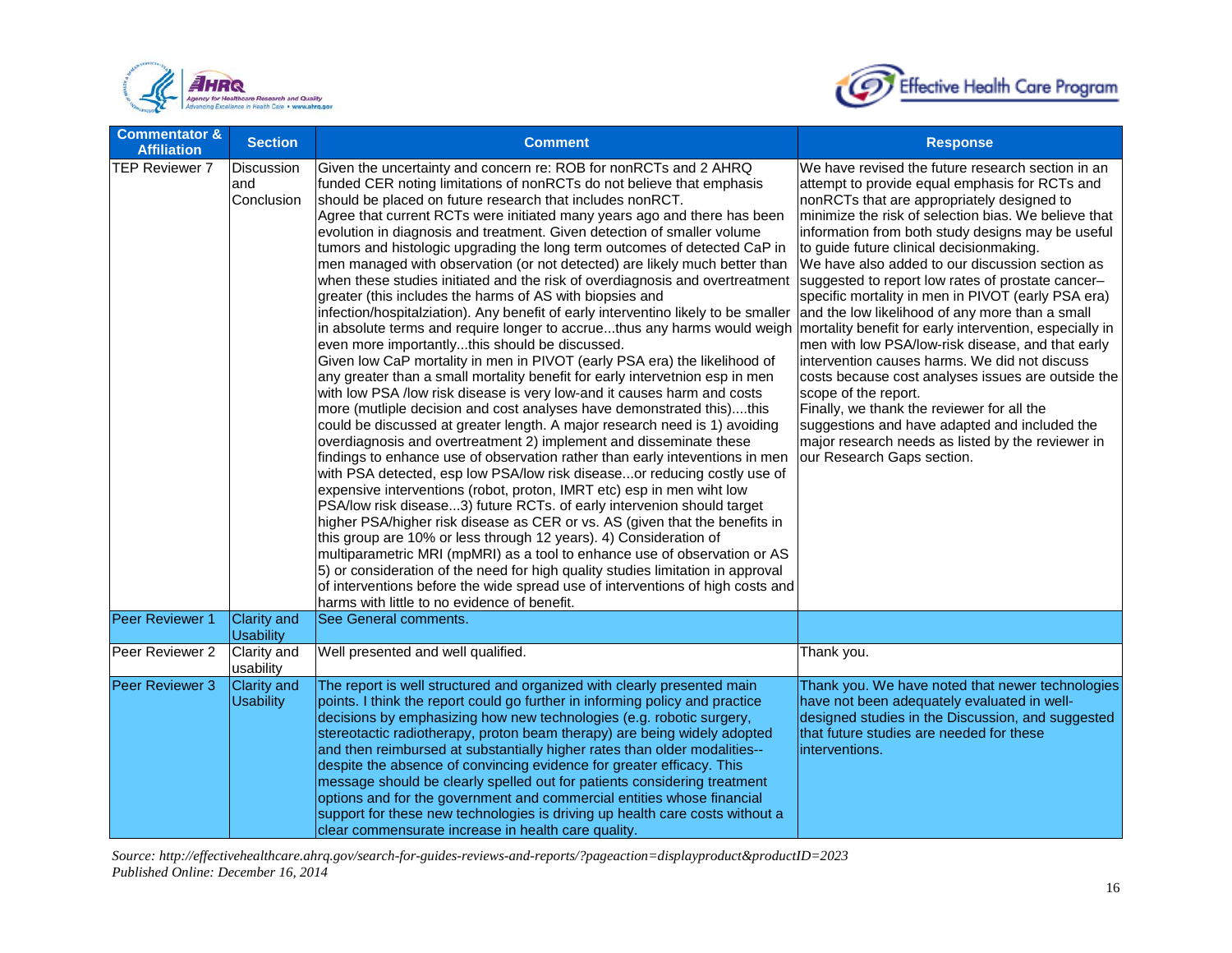



| <b>Commentator &amp;</b><br><b>Affiliation</b> | <b>Section</b>                  | <b>Comment</b>                                                                                                                                                                                                                     | <b>Response</b>                                                                                                                                            |
|------------------------------------------------|---------------------------------|------------------------------------------------------------------------------------------------------------------------------------------------------------------------------------------------------------------------------------|------------------------------------------------------------------------------------------------------------------------------------------------------------|
| <b>TEP Reviewer 1</b>                          | Clarity and<br>Usability        | Yes.                                                                                                                                                                                                                               | Thank you.                                                                                                                                                 |
| <b>TEP Reviewer 2</b>                          | Clarity and<br>Usability        | See General comments section.                                                                                                                                                                                                      |                                                                                                                                                            |
| <b>TEP Reviewer 3</b>                          | <b>Clarity and</b><br>Usability | Yes, the organization of the report, tables and executive summary is<br>excellent                                                                                                                                                  | Thank you.                                                                                                                                                 |
| <b>TEP Reviewer 4</b>                          | Clarity and<br><b>Usability</b> | Is the report well structured and organized? Yes Are the main points clearly<br>presented? Yes Can the conclusions be used to inform policy and/or practice will be better informed once it is possible to better<br>decisions? No | Thank you. Perhaps policy and practice decisions<br>define those subpopulations likely to benefit from<br>radiation therapy, surgery, or hormonal therapy. |
| <b>TEP Reviewer 5</b>                          | Clarity and<br><b>Usability</b> | The report is well organized and exhausting to read. The points are clearly<br>presented but the analysis can be improved.                                                                                                         | Thank you.<br>We have reworded our entire qualitative analysis<br>throughout the report for better clarity.                                                |
| <b>TEP Reviewer 6</b>                          | Clarity and<br>Usability        | Useful. Nice executive summary                                                                                                                                                                                                     | Thank you.                                                                                                                                                 |
| <b>TEP Reviewer 7</b>                          | Clarity and<br><b>Usability</b> | See Discussion and Conclusion Section                                                                                                                                                                                              |                                                                                                                                                            |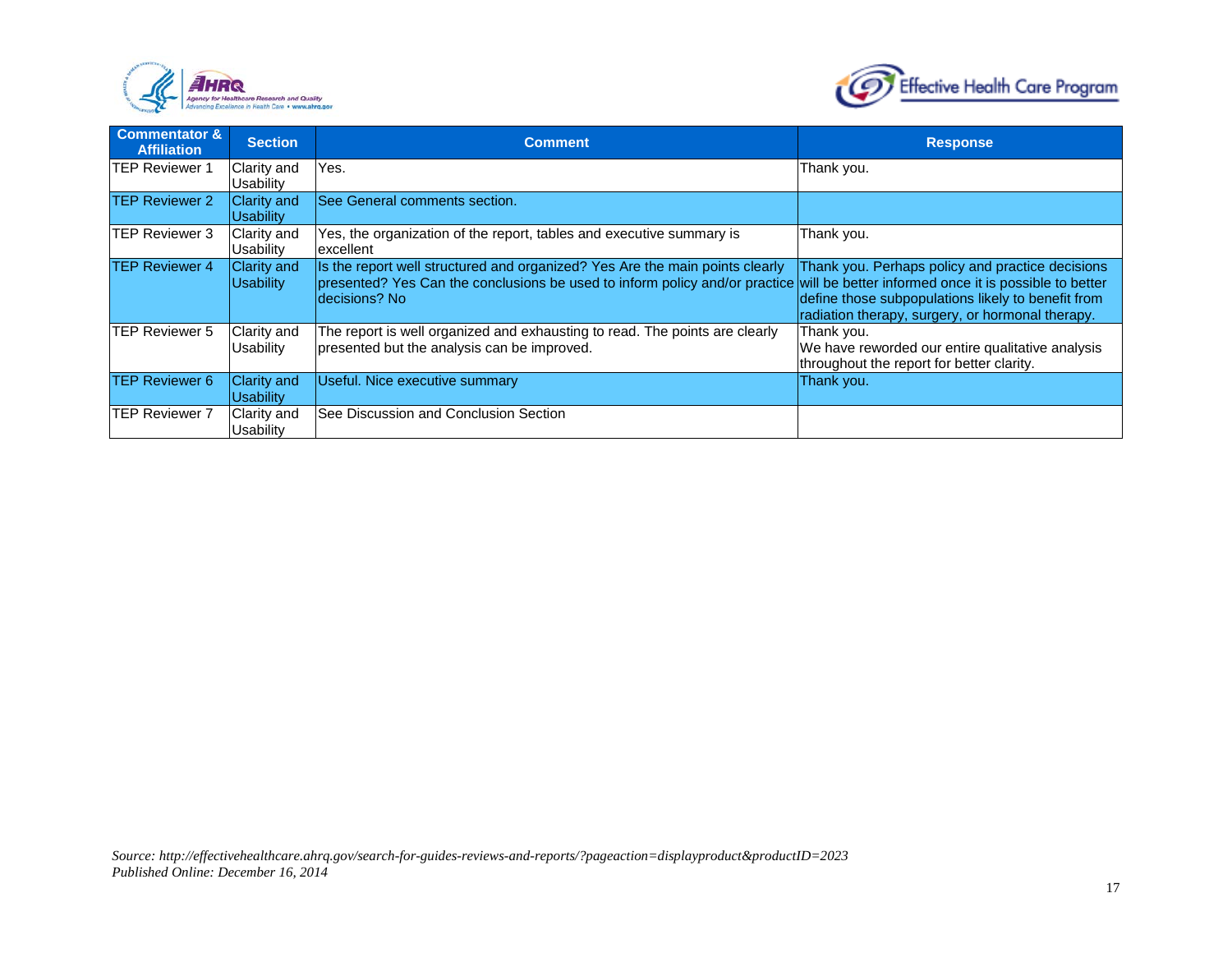



| <b>Commentator &amp;</b><br><b>Affiliation</b> | <b>Section</b> | <b>Comment</b>                                                                                                                                                                                                                                                                                                                                                                                                                                                                                                                                                                                                                                                                                                                                                                                                                                                                                                                                                                                                                                                                                                                                                                                                                                                                                                                                                                                                                                                                                                                                                                                                                                                                                                                                                                                                                                                                                                                                                                                                                                                                                                                                                                                                                                                                                                                                                                                                                                                                                                                                                                                                                                                                                                                                                                                                                                                                                                                                                                                                                                       | <b>Response</b>                                                                                                                                                                                                                                                                                                                                                                                                                                                                                                                                                                                                                                                                                                                                                                                                                                                                                                                                                                                                                                                                                                                                                                                                                                                                                                                                                                                                                                                                                                                                                                                                                                                                                                                                                                                                                                                                         |
|------------------------------------------------|----------------|------------------------------------------------------------------------------------------------------------------------------------------------------------------------------------------------------------------------------------------------------------------------------------------------------------------------------------------------------------------------------------------------------------------------------------------------------------------------------------------------------------------------------------------------------------------------------------------------------------------------------------------------------------------------------------------------------------------------------------------------------------------------------------------------------------------------------------------------------------------------------------------------------------------------------------------------------------------------------------------------------------------------------------------------------------------------------------------------------------------------------------------------------------------------------------------------------------------------------------------------------------------------------------------------------------------------------------------------------------------------------------------------------------------------------------------------------------------------------------------------------------------------------------------------------------------------------------------------------------------------------------------------------------------------------------------------------------------------------------------------------------------------------------------------------------------------------------------------------------------------------------------------------------------------------------------------------------------------------------------------------------------------------------------------------------------------------------------------------------------------------------------------------------------------------------------------------------------------------------------------------------------------------------------------------------------------------------------------------------------------------------------------------------------------------------------------------------------------------------------------------------------------------------------------------------------------------------------------------------------------------------------------------------------------------------------------------------------------------------------------------------------------------------------------------------------------------------------------------------------------------------------------------------------------------------------------------------------------------------------------------------------------------------------------------|-----------------------------------------------------------------------------------------------------------------------------------------------------------------------------------------------------------------------------------------------------------------------------------------------------------------------------------------------------------------------------------------------------------------------------------------------------------------------------------------------------------------------------------------------------------------------------------------------------------------------------------------------------------------------------------------------------------------------------------------------------------------------------------------------------------------------------------------------------------------------------------------------------------------------------------------------------------------------------------------------------------------------------------------------------------------------------------------------------------------------------------------------------------------------------------------------------------------------------------------------------------------------------------------------------------------------------------------------------------------------------------------------------------------------------------------------------------------------------------------------------------------------------------------------------------------------------------------------------------------------------------------------------------------------------------------------------------------------------------------------------------------------------------------------------------------------------------------------------------------------------------------|
| Peer Reviewer 1                                | General        | This report addresses a clinically significant issue - management of non -<br>metastatic prostate cancer, a significant public health concern given it<br>incidence, concerns about over - detection and - treatment, the costs of<br>care (financial, physical and psychological) and inconsistent evidence of the<br>benefits of one treatment (or non – treatment in some cases) approach as<br>compared to another. It is a significant undertaking - very well written,<br>excellent methods which very well described. The summary and limitations<br>sections are excellent and inclusive. Despite the acknowledged limitations of<br>the research to date, the report is clear and will be of considerable value to a<br>wide variety of readers.<br>I have the following comments.<br>1. Page - 12, Line 28 - what constitutes a "normal" PSA is, in itself. A<br>subject of much debate (i.e. uniform cut point, age stratified testing, etc.)<br>2. For both the Executive summary and full report it might be of value to note<br>that the TNM staging system is likely to be revised shortly. In addition, the<br>risk assessment scheme described, although commonly used, has<br>significant limitations is assessing those in the intermediate and high – risk<br>groups. It would be worthwhile to describe other risk assessment schemes<br>that have been developed, validated across populations and associate with<br>both overall - and - cause specific survival (Eur Urol. 2013 Apr 8. doi:pii:<br>S0302-2838(13)00352-7. 10.1016/j.eururo.2013.03.058. BJU Int. 2013<br>Mar;111(3):427-36. doi: 10.1111/j.1464-410X.2012.11400.x. Epub 2012 Aug<br>9. Review. Urol Int. 2012;89(1):45-51. D. Radiother Oncol. 2011<br>Dec;101(3):513-20. doi: 10.1016/j.radonc.2011.05.080. Epub 2011 Jun<br>22. PMID:21703711, etc). it would also be advisable to highlight that such risk at surgery.<br>assessment tools are likely to be improved with the use of biomarkers (J Clin 5. We did not include this as an outcome because<br>Oncol. 2013 Apr 10;31(11):1428-34. doi: 10.1200/JCO.2012.46.4396. Epub<br>2013 Mar 4.PMID:23460710)<br>3. Both sections say AS should be offered to men with "low risk" disease.<br>However, it is becoming increasingly clear that some in the "intermediate<br>risk" category may be candidates for such and approach (pointing to the<br>limitations of the risk assessment scheme described). Indeed some of the<br>trials you describe support the notion that treatment of some men with<br>intermediate risk disease may have little to no impact on prostate cancer<br>specific survival compared to observation (Abdollah et al)<br>4. I am not sure why men with T3 disease were excluded form analysis<br>5. Should freedom form hormonal therapy, known to be associated with<br>significant side effects, be included as an outcome or at least mentioned as<br>something to be considered, in the absence of well documented literature on<br>this event (II Analytic, Table 6) | We thank the reviewer for all suggestions.<br>1. We agree that the cutpoint for "normal" PSA is<br>debatable and have now noted this in the<br>Background.<br>2. We have also updated the Background section<br>throughout the entire report with more information<br>on other risk assessments described in the report.<br>We have added a statement on The Cancer of the<br><b>Prostate Risk Assessment (CAPRA) with all</b><br>appropriate citations suggested by reviewer. We<br>have also added a statement about biomarkers.<br>3. We have added a statement to Research Gaps<br>indicating future trials of AS are warranted in<br>intermediate-risk patients.<br>4. The report focuses only on T1 through T3a<br>cancers. We had numerous discussions with TEP<br>members and decided to keep the population<br>consistent with the original report (T1 and/or T2<br>patients). T3a has since been added based on the<br>recent NCCN guideline. <sup>27</sup> The population with >T3a<br>locally advanced or regionally advanced but<br>nonmetastatic disease is a different population. We<br>recognize that some patients thought to have T2<br>disease are found to have more advanced disease<br>we already included adverse events of any kind, so<br>any increase in adverse events with hormonal<br>therapy should appear under adverse events.<br>Freedom from hormonal therapy does not tell us<br>how many patients would have experienced side<br>effects if they had been prescribed or continued<br>this therapy.<br>6. As suggested by the reviewer, we have cited the<br>study by Etzioni et al. 2013, <sup>1</sup> to point out that some<br>experts believe that the U.S. Preventive Services<br>Task Force (USPSTF) report does not give<br>sufficient consideration to the limitations of<br>screening trials on which their recommendations<br>were based. |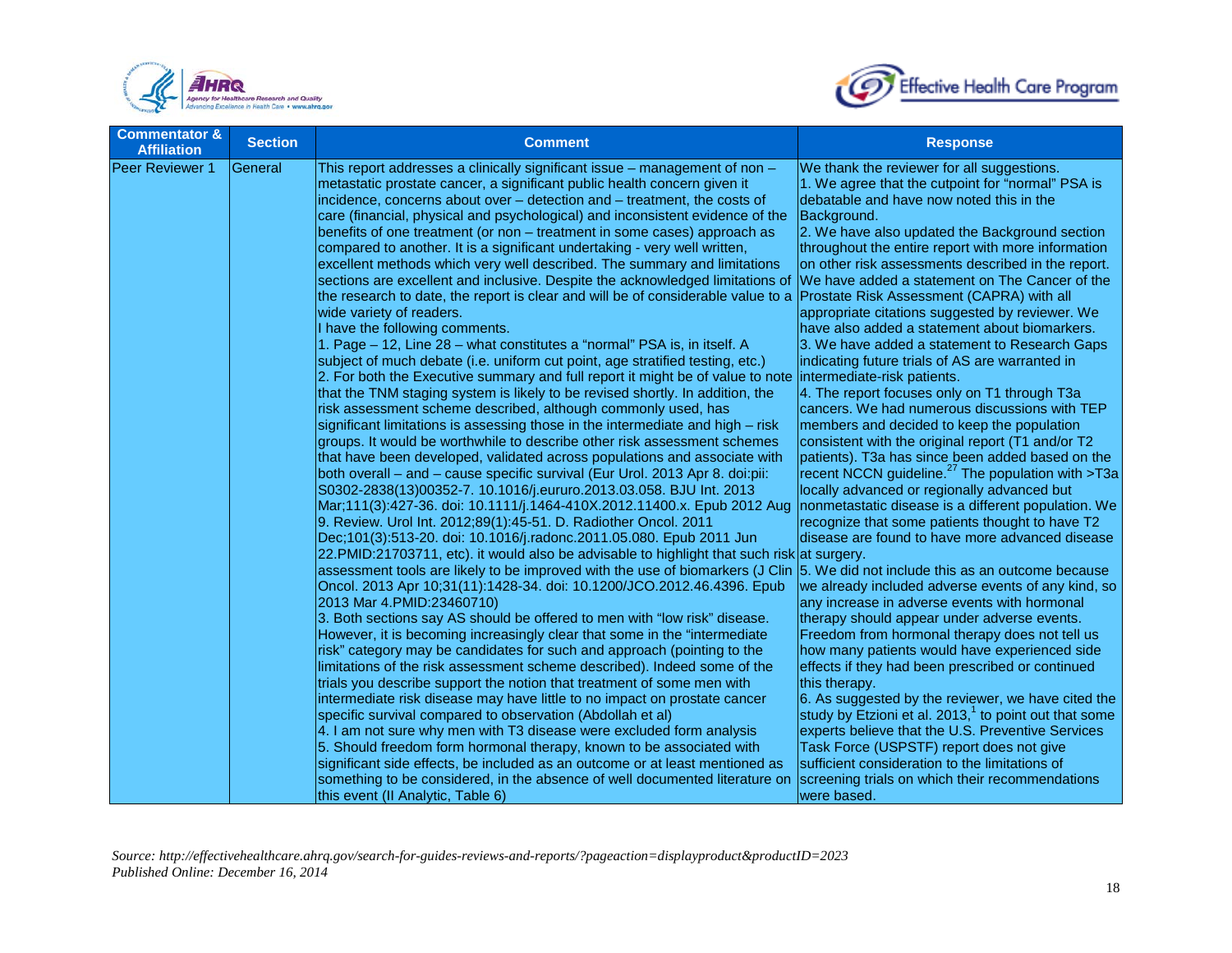



| <b>Commentator &amp;</b><br><b>Affiliation</b> | <b>Section</b> | <b>Comment</b>                                                                                                                                                                                                                                                                                                                                                                                                                                                                                                                                                                                                                                                                                                                                                                                                                                                                                                                                                                                                                                                                                                                                                                                                                                                      | <b>Response</b>                                                                                                                                                                                                                                                                                                                                                                                                                                                                                                                                                                                                                |
|------------------------------------------------|----------------|---------------------------------------------------------------------------------------------------------------------------------------------------------------------------------------------------------------------------------------------------------------------------------------------------------------------------------------------------------------------------------------------------------------------------------------------------------------------------------------------------------------------------------------------------------------------------------------------------------------------------------------------------------------------------------------------------------------------------------------------------------------------------------------------------------------------------------------------------------------------------------------------------------------------------------------------------------------------------------------------------------------------------------------------------------------------------------------------------------------------------------------------------------------------------------------------------------------------------------------------------------------------|--------------------------------------------------------------------------------------------------------------------------------------------------------------------------------------------------------------------------------------------------------------------------------------------------------------------------------------------------------------------------------------------------------------------------------------------------------------------------------------------------------------------------------------------------------------------------------------------------------------------------------|
|                                                |                | (continued)<br>6. I think it would be important to point out that many feel that the USPTF's<br>report is misleading on several points. I think that if you are going to give<br>estimates based on the report, it would be important to point out that others<br>think they have underestimated the effects of PSA testing (Med Care. 2013<br>Apr;51(4):295-300. doi: 10.1097/MLR.0b013e31827da979)<br>7. With regard to KQ 3, there is a growing concern that financial incentives (a<br>provider characteristic) drive treatment selection and costs<br>(http://www.gao.gov/assets/660/656026.pdf). Given the diverse readership of<br>this report, should this be referenced at least somewhere in the document?                                                                                                                                                                                                                                                                                                                                                                                                                                                                                                                                                | (continued)<br>7. Based on the suggestion by the reviewer, for<br>Key Question 3, we have added a statement about<br>the Government Accountability Office report that<br>notes the financial incentives issue. <sup>28</sup>                                                                                                                                                                                                                                                                                                                                                                                                   |
| Peer Reviewer 2                                | General        | The report is clinically meaningful but highlights the limited amount of level 1<br>evidence in this area.<br>(1) Re: RCT's of RP vs WW - it is important to note that the subgroup<br>analyses of PIVOT that suggest benefit in men with PSA > 10 or int risk dz is<br>c/w the Swedish study where most of their cohort comprised such men.<br>Taking together this may increase the SOE in this subgroup.<br>(2) When seeing the the HR for PCSM are similar between the PIVOT and<br>Swedish study but that the HR for ACM was higher in PIVOT then the<br>Swedish study suggests that PC death in the PIVOT study was diluted by<br>deaths from other causes or competing risks which speaks to the underlying<br>health of the men in the 2 RCT's being different and questioning whether the<br>PIVOT data can apply to a healthy cohort - this is detailed in a report by<br>Aizer et al in BJU Int. 2013 Mar 8.<br>(3) Re: the RCT's of EBRT +/- HT, it appears that int risk appears to benefit<br>from 4 to 6 mos of HT but these studies could not address the issue of $3 + 4$<br>$vs$ 4 + 3 or the impact of pecent + biopsies > 50% or tertiary grade 5 on the<br>study endpoints where longer term HT may be needed and this should be<br>mentioned. | Thank you.<br>1) We have noted in the Discussion that there is<br>overlap in this subgroup, although we believe that<br>there is still too much uncertainty to warrant<br>increasing the SOE.<br>2). We have noted in the Discussion that the<br>underlying health of men in SPCG-4 and PIVOT<br>may have been different. The Aizer et al. 2013<br>study compared patients treated with curative<br>versus non-curative treatments which were broad<br>categories not considered in this report.<br>3). We have noted in the Discussion that for higher<br>risk patients, longer term HT may be needed to<br>detect a benefit, |
| Peer Reviewer 3                                | General        | The report is clinically meaningful, with well-described target populations and Thank you.<br>target audiences. The key questions, which were previously used in the 2008<br>report, remain appropriate.                                                                                                                                                                                                                                                                                                                                                                                                                                                                                                                                                                                                                                                                                                                                                                                                                                                                                                                                                                                                                                                            |                                                                                                                                                                                                                                                                                                                                                                                                                                                                                                                                                                                                                                |
| <b>TEP Reviewer 1</b>                          | General        | Yes, I think the report overall is thorough and adequately defines the limits of Thank you.<br>the available evidence. The target population and audience are defined<br>appropriately. The key questions are the right ones.                                                                                                                                                                                                                                                                                                                                                                                                                                                                                                                                                                                                                                                                                                                                                                                                                                                                                                                                                                                                                                       |                                                                                                                                                                                                                                                                                                                                                                                                                                                                                                                                                                                                                                |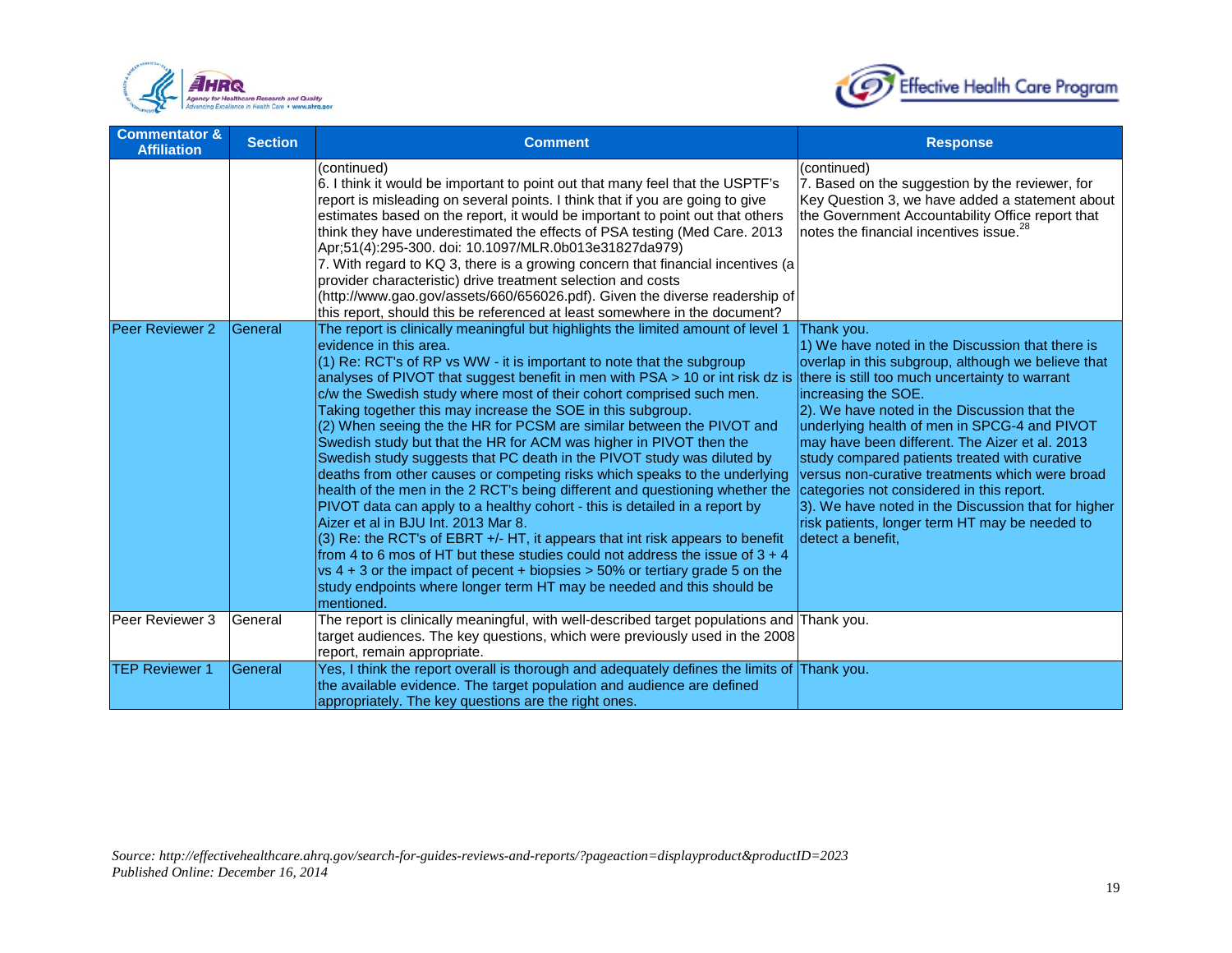



| <b>Commentator &amp;</b><br><b>Affiliation</b> | <b>Section</b> | <b>Comment</b>                                                                                                                                                                                                                                                                                                                                                                                                                                                                                                                                                                                                                                                                                                                                                                                                                                                                                                                                                                                                                                                                                                                                                                                                                                                                                                                                                                                                                                                                                                                                                                                                                                                                                                                                                                                                                                                                                                                                                                                                                                                                                                                                                                                                                                                                                                                                                                                                                                                                                                                                                                                                                                                                                                                                                                                                                                                | <b>Response</b>                                                                                                                                                                                                                                                                                                                                                                                                                                                                                                                                                                                                                                                                                                                                                                                                                                                                                                                                                                                                                                                                                                                                                                                                                                                                                                                                                                                                                                                                                           |
|------------------------------------------------|----------------|---------------------------------------------------------------------------------------------------------------------------------------------------------------------------------------------------------------------------------------------------------------------------------------------------------------------------------------------------------------------------------------------------------------------------------------------------------------------------------------------------------------------------------------------------------------------------------------------------------------------------------------------------------------------------------------------------------------------------------------------------------------------------------------------------------------------------------------------------------------------------------------------------------------------------------------------------------------------------------------------------------------------------------------------------------------------------------------------------------------------------------------------------------------------------------------------------------------------------------------------------------------------------------------------------------------------------------------------------------------------------------------------------------------------------------------------------------------------------------------------------------------------------------------------------------------------------------------------------------------------------------------------------------------------------------------------------------------------------------------------------------------------------------------------------------------------------------------------------------------------------------------------------------------------------------------------------------------------------------------------------------------------------------------------------------------------------------------------------------------------------------------------------------------------------------------------------------------------------------------------------------------------------------------------------------------------------------------------------------------------------------------------------------------------------------------------------------------------------------------------------------------------------------------------------------------------------------------------------------------------------------------------------------------------------------------------------------------------------------------------------------------------------------------------------------------------------------------------------------------|-----------------------------------------------------------------------------------------------------------------------------------------------------------------------------------------------------------------------------------------------------------------------------------------------------------------------------------------------------------------------------------------------------------------------------------------------------------------------------------------------------------------------------------------------------------------------------------------------------------------------------------------------------------------------------------------------------------------------------------------------------------------------------------------------------------------------------------------------------------------------------------------------------------------------------------------------------------------------------------------------------------------------------------------------------------------------------------------------------------------------------------------------------------------------------------------------------------------------------------------------------------------------------------------------------------------------------------------------------------------------------------------------------------------------------------------------------------------------------------------------------------|
| <b>TEP Reviewer 2</b>                          | General        | General Comments: Currently written, this guideline adds no value to the<br>current literature and if published will significantly harm scientific progress to<br>date by significantly clouding the outcomes. The key questions asked are do<br>not focus on the clinically important questions, the literature search has failed guideline developers.<br>to identify key articles and the summary of articles doesn't provide any clarity This update examined the same 4 key questions as<br>(despite multiple RCTs all showing similar direction and magnitude of<br>benefit).<br>This review has probably failed in that tried to address the entire spectrum of<br>prostate cancer management when really low, intermediate, high-risk and<br>metastatic disease are all separate clinical entities.<br>Unfortunately, I cannot endorse the guideline as currently written.<br>My main criticisms/concerns are:<br>the key questions are too broad and therefore not clinical applicable. For<br>example, KQ1 is: "What are the comparative risks and benefits of the<br>following therapies for clinically localized prostate cancer?" Very low, low,<br>intermediate and high-risk localized prostate cancer are considered separate linterventions.<br>clinicopathologic entities yet the outcomes for all these patients for all the<br>treatments of interest are considered together. To illustrate my point, the 5-<br>year biochemical disease-free survivals range from 34 - 99% depending on<br>the initial management approach and risk.<br>Suggested key questions might be: is there evidence of improved outcomes<br>with radical treatment of very-low or low risk prostate cancer versus<br>conservative strategies (active surveillance or watchful waiting - these could<br>be considered separate if desired)<br>What are the comparative risks and benefits for intermediate-risk prostate<br>cancer (rP vs RALRP vs brachy vs brachy/EBRT vs Cryo vs HIFU etc). Care<br>will have to be taken to ensure the same population is in both treatment<br>cohorts (ie., patients that could have surgery or brachy in one example).<br>Pairwise comparisons should be done for each of the interventions (unless<br>the study has more than two interventions, although there exist very few of<br>these that would meet your search criteria to my knowledge)<br>For high risk prostate cancer, what are the comparative risk / benefits of: i)<br>EBRT/ADT over ADT alone; ii) EBRT vs long-term ADT; iii) EBRT + short-<br>term ADT vs EBRT + long-term ADT; iv) rP +/- EBRT +/- ADT vs EBRT +<br>ADT; v) whole pelvis RT + ADT vs prostate only RT + ADT; vi) EBRT + ADT<br>vs EBRT + brachy + ADT; vii) $rP$ + observation vs $rP$ + adjuvant RT; viii)<br>salvage RT vs salvage RT +/- ADT; ix) rP vs neoadj chemoADT vs rP alone | We appreciate the new key questions suggested by<br>the reviewer and the entire feedback. While the<br>report is not a quideline, it could be used by<br>the original 2008 report on the comparative<br>effectiveness of treatments for clinically localized<br>prostate cancer.<br>This update summarizes the more recent evidence<br>comparing the relative effectiveness and safety of<br>treatment options for clinically localized prostate<br>cancer.<br>Key question 4 attempted to address the issue of<br>whether differences in tumor risk categories<br>affected clinical outcomes after various<br>We included any comparators that were described<br>in any studies that met our inclusion criteria. This<br>included brachytherapy, as well as a variety of<br>other treatment modalities.<br>The strength of evidence grading was reported only<br>for patient-oriented outcomes. For intermediate<br>outcomes such as biochemical disease free-<br>survival, we reported in Results section only the<br>data from the original studies that met our inclusion<br>criteria.<br>In regard to the comment that other high quality<br>guidelines were not included in the search strategy,<br>we note that this report is not a guideline. Our<br>criteria for evaluating evidence required data from<br>published clinical studies. Guidelines are based on<br>a review of available evidence combined with<br>expert opinion. As such we do not consider them a<br>source of original data. |
|                                                |                |                                                                                                                                                                                                                                                                                                                                                                                                                                                                                                                                                                                                                                                                                                                                                                                                                                                                                                                                                                                                                                                                                                                                                                                                                                                                                                                                                                                                                                                                                                                                                                                                                                                                                                                                                                                                                                                                                                                                                                                                                                                                                                                                                                                                                                                                                                                                                                                                                                                                                                                                                                                                                                                                                                                                                                                                                                                               |                                                                                                                                                                                                                                                                                                                                                                                                                                                                                                                                                                                                                                                                                                                                                                                                                                                                                                                                                                                                                                                                                                                                                                                                                                                                                                                                                                                                                                                                                                           |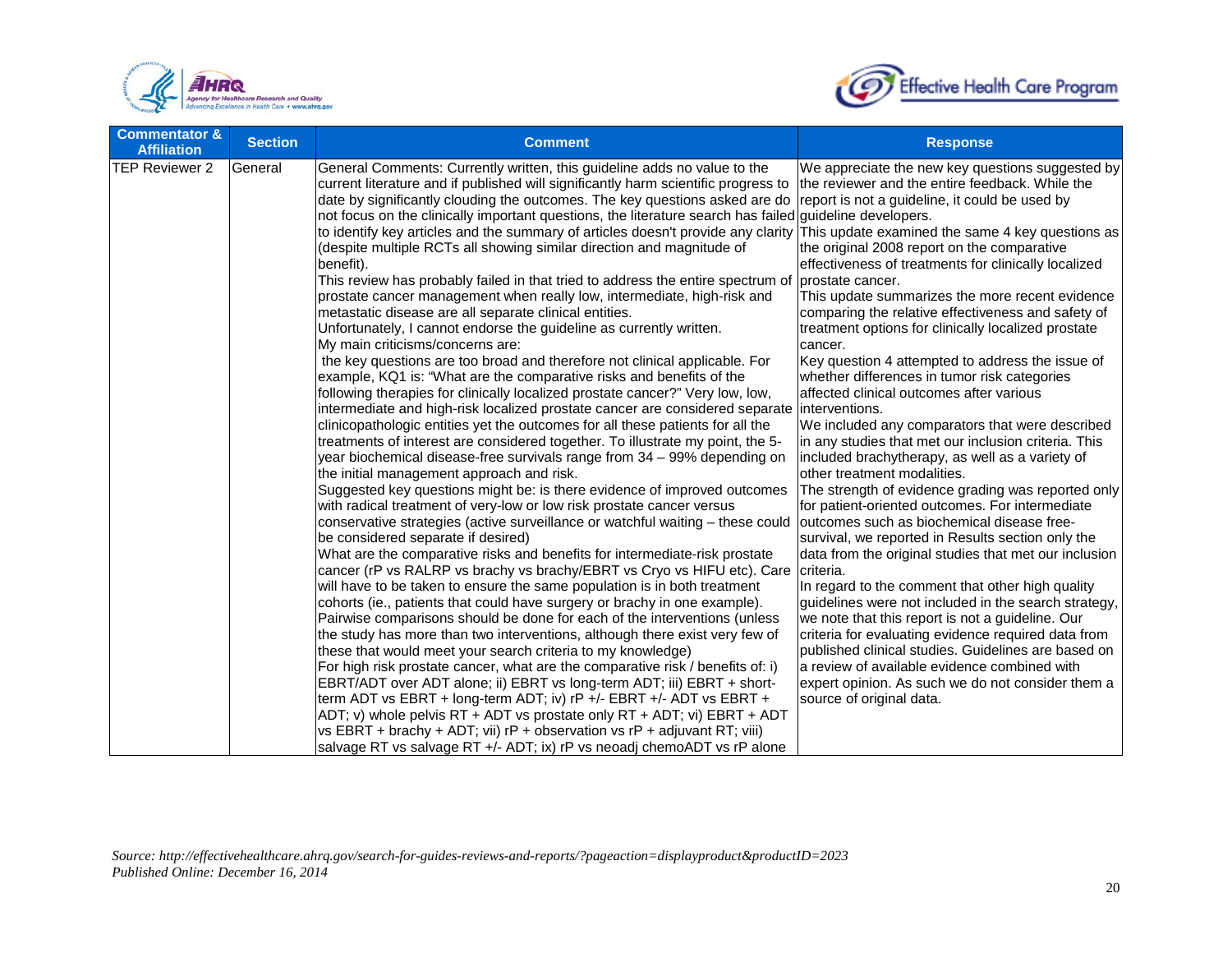



| <b>Commentator &amp;</b><br><b>Affiliation</b> | <b>Section</b> | <b>Comment</b>                                                                                                                                                                                                                                                                                                                                                                                                                                                                                                                                                                                                                                                                                                                                                                                                                                                                                       | <b>Response</b> |
|------------------------------------------------|----------------|------------------------------------------------------------------------------------------------------------------------------------------------------------------------------------------------------------------------------------------------------------------------------------------------------------------------------------------------------------------------------------------------------------------------------------------------------------------------------------------------------------------------------------------------------------------------------------------------------------------------------------------------------------------------------------------------------------------------------------------------------------------------------------------------------------------------------------------------------------------------------------------------------|-----------------|
|                                                | General        | (continued)<br>Many RCTs have been performed (and published) which have shown that<br>higher biological dose equivalents improve biochemical disease-free<br>survival. Yet no acknowledgement of this has been built into the document<br>(that I saw). For example RT should include only "modern" RT doses of 76<br>Gy or greater (EQD2). Large comparative studies of brachy vs EBRT have<br>generally shown better tumor outcomes and similar/lower toxicities. Why isn't<br>brachy the (RT) comparator?<br>There doesn't appear to be other (high quality) guidelines included in the<br>search strategy. This is standard in most other guideline efforts (ASCO,<br>ICCO, Cochrane)<br>I'm not sure whether my feedback is even helpful at this stage. It seems that<br>this project has gone too far "off the tracks" to quickly salvage. I'm happy to<br>help correct the course if desired. |                 |
| <b>ITEP Reviewer 3</b>                         | General        | The key questions are appropriate and explicitly stated. The report is<br>probably more relevant to policy makers and less to clinical decision-makers<br>because it leaves out a great number of observational studies and clinical<br>trials which are often used as the basis for decision-making in the absence of<br>level I evidence.                                                                                                                                                                                                                                                                                                                                                                                                                                                                                                                                                          | Thank you.      |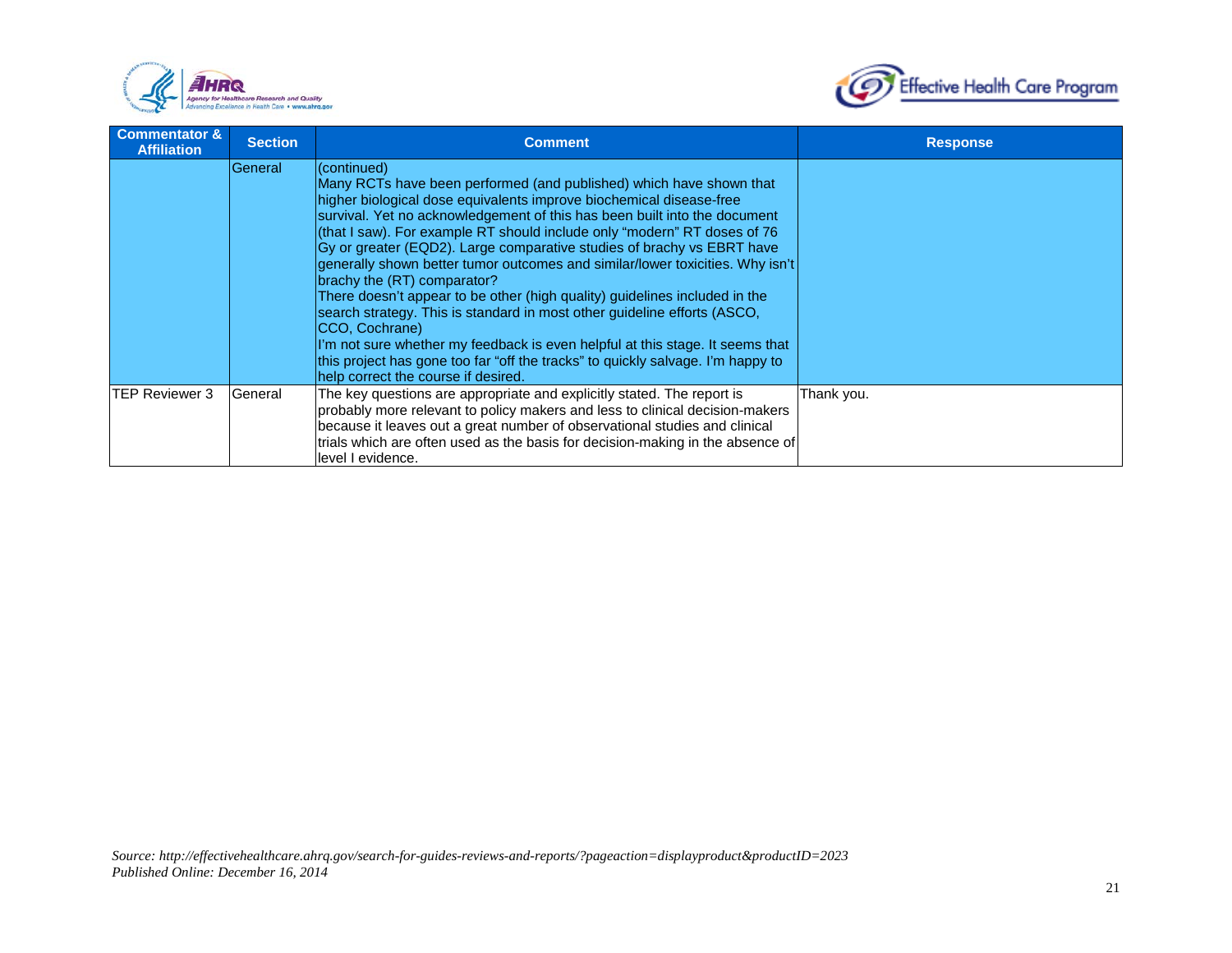



| <b>Commentator &amp;</b><br><b>Affiliation</b> | <b>Section</b> | <b>Comment</b>                                                                                                                                                                                                                                                                                                                                                                                                                                                                                                                                                                                                                                                                                                                                                                                                                                                                                                                                                                                                                                                                                                                                                                                                                                                                                                                                                                                                                                                                                                                                                                                                                                                                                                                                                                                                                                                                                                                                                                                                                                                                                                                                                                                                                                                                                                                                                                                                                                                                                                                                                                                                                                                                                                                                                                                                                                                                                                                 | <b>Response</b>                                                                                                                                                                                                                                                                                                                                                                                                                                                                                                                                                                                                                                                                                                                                                                                                                 |
|------------------------------------------------|----------------|--------------------------------------------------------------------------------------------------------------------------------------------------------------------------------------------------------------------------------------------------------------------------------------------------------------------------------------------------------------------------------------------------------------------------------------------------------------------------------------------------------------------------------------------------------------------------------------------------------------------------------------------------------------------------------------------------------------------------------------------------------------------------------------------------------------------------------------------------------------------------------------------------------------------------------------------------------------------------------------------------------------------------------------------------------------------------------------------------------------------------------------------------------------------------------------------------------------------------------------------------------------------------------------------------------------------------------------------------------------------------------------------------------------------------------------------------------------------------------------------------------------------------------------------------------------------------------------------------------------------------------------------------------------------------------------------------------------------------------------------------------------------------------------------------------------------------------------------------------------------------------------------------------------------------------------------------------------------------------------------------------------------------------------------------------------------------------------------------------------------------------------------------------------------------------------------------------------------------------------------------------------------------------------------------------------------------------------------------------------------------------------------------------------------------------------------------------------------------------------------------------------------------------------------------------------------------------------------------------------------------------------------------------------------------------------------------------------------------------------------------------------------------------------------------------------------------------------------------------------------------------------------------------------------------------|---------------------------------------------------------------------------------------------------------------------------------------------------------------------------------------------------------------------------------------------------------------------------------------------------------------------------------------------------------------------------------------------------------------------------------------------------------------------------------------------------------------------------------------------------------------------------------------------------------------------------------------------------------------------------------------------------------------------------------------------------------------------------------------------------------------------------------|
| <b>TEP Reviewer 4</b>                          | lGeneral       | The report is well written and conforms to the rules it has laid out for itself in<br>terms of literature review, management of bias, interpretation of results and<br>answering of the 4 questions. Yet the report rings hollow given its conclusion<br>that future RCT's remain necessary to answer the question of treatment<br>decision for localized prostate cancer.<br>The report sets up a null hypothesis when reading its intent now or in the<br>future to direct decision making for localized prostate cancer. It rejects and/or members. The report focused only on men with<br>down plays the results of RCT's as 'outdated' given the changes in the<br>diagnosis and natural history of prostate cancer in the PSA era, as well as<br>changes in surgical and radiation technology. The report further suggests<br>that additional trials are necessary to assess the efficacy and safety of<br>emerging technologies, yet to be followed by RCT's comparing different<br>Itreatments.<br>Understanding the 'rules' necessary to present legitimate conclusions, there<br>will always be issues with prostate cancer that may be unique and which will<br>always confound a study such as this. First, the natural history of this<br>disease and the need for protracted follow-up will have trials cross over new<br>treatment technologies, discovery algorithm's and pathologic or laboratory<br>tests. Second, the fact that localized prostate cancer rarely has significant<br>impact on patient population mortality, the power to address mortality (a key<br>question in treatment decision) will always be limited, and lastly, the current<br>political environment in the US and abroad regarding therapy has made and<br>will make participation in appropriate RCT's impossible to achieve.<br>Given these issues linked to a report that fails to provide guidance to the<br>medical community, its applicability is not clear and it offers little value to the<br>end-user. I fear that the report will be used as evidence that comparative<br>effectiveness research is a scam and that its applicability to the 'real world' is<br>distant at best. And keep in mind I am a believer in this effort. And while the<br>conclusions are true that there remains little evidence to help in decision<br>making for men with localized prostate cancer, the political atmosphere<br>around this disease coupled with its high incidence, strong advocacy base,<br>corporate investments in technology and the overall-cost to society of its<br>treatment, I am concerned that this report will be distorted as a governmental<br>boondoggle. Given that the answers to each of the four questions fail to<br>assist with real-life decisions in the clinic, the AHRQ may want to address its<br>'rules' for this evaluation and reconsider a different approach of CER for this<br>disease. | Thank you.<br>As stated above, the inclusion and exclusion<br>criteria were adapted from the original 2008 report<br>and were extensively discussed during the TEP<br>calls. We updated some sections of the study<br>selection criteria based on input from TEP<br>clinically localized prostate cancer (T1 through<br>T3a). Studies that included a mixed population of<br>patients with T1, T2, T3, or T4 cancers must have<br>provided separate data for T1 through T3a or a<br>subset of those patients.<br>We have now reported that apart from RCTs,<br>better-quality observational studies are needed to<br>provide a useful body of evidence.<br>Based on suggestions from other external<br>reviewers, we have added new information<br>addressing many of the issues to the Applicability<br>section of the report. |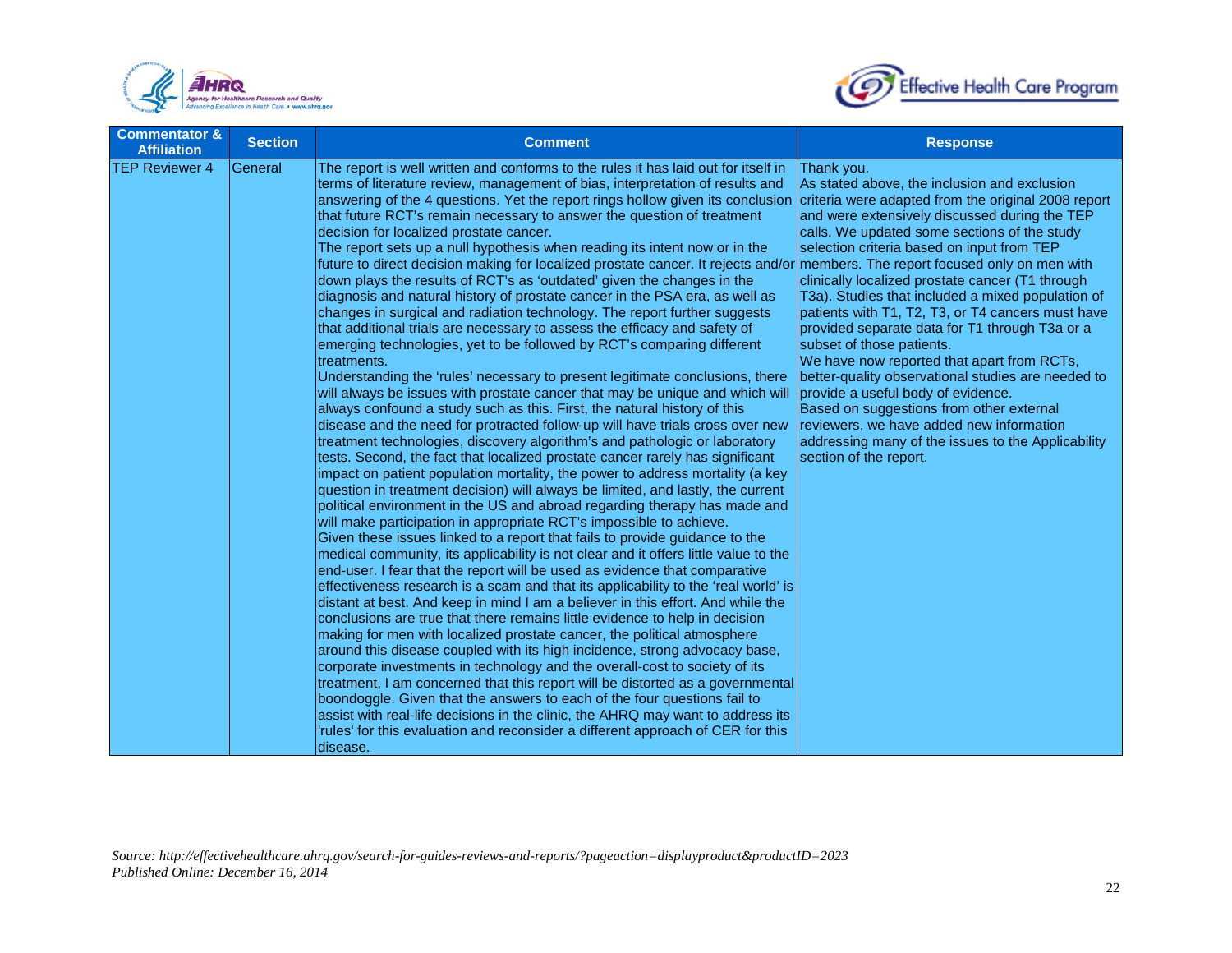



| <b>Commentator &amp;</b><br><b>Affiliation</b>                                                                                                                                                                                                                           | <b>Section</b>       | <b>Comment</b>                                                                                                                                                                                                                                                                                                                                                                                                                                                                                                                                              | <b>Response</b>                                                                                                                                                                                                                                                  |
|--------------------------------------------------------------------------------------------------------------------------------------------------------------------------------------------------------------------------------------------------------------------------|----------------------|-------------------------------------------------------------------------------------------------------------------------------------------------------------------------------------------------------------------------------------------------------------------------------------------------------------------------------------------------------------------------------------------------------------------------------------------------------------------------------------------------------------------------------------------------------------|------------------------------------------------------------------------------------------------------------------------------------------------------------------------------------------------------------------------------------------------------------------|
| TEP Reviewer 5                                                                                                                                                                                                                                                           | General              | The report catalogs the results of trials reporting outcomes in localized<br>prostate cancer defined as clinical T2 or less. The questions that are defined<br>and addressed are of direct clinical relevance to patients considering their<br>treatment options and Physicians who are making treatment<br>recommendations. A weakness is the critical analysis of the results and a<br>statement regarding overall failure of the research community to answer<br>them despite the commitment and utilization of huge patient and financial<br>resources. | Thank you. As noted above, we have reworded our<br>entire qualitative analysis throughout the report for<br>better clarity. Additionally, we have updated our<br>Implications for Clinical and Policy Decisionmaking<br>section to discuss some of these issues. |
| <b>TEP Reviewer 6</b>                                                                                                                                                                                                                                                    | General              | Report is clear, questions are clear.<br>Conclusions are appropriate and useful, given the lack of information upon<br>which to make recommendations                                                                                                                                                                                                                                                                                                                                                                                                        | Thank you.                                                                                                                                                                                                                                                       |
| <b>ITEP Reviewer 7</b>                                                                                                                                                                                                                                                   | General              | Generally clearly written with appropriate focus on PICO of interest. I believe<br>there are some misinterpretations of findings as noted below as well as<br>recommendations for future research needs                                                                                                                                                                                                                                                                                                                                                     | Thank you. The specific concerns about<br>interpretation of findings and the research gaps<br>were addressed above.                                                                                                                                              |
| Public Review 1:<br><b>The Proton</b><br>Therapy<br>Consortium<br><b>The National</b><br><b>Association for</b><br><b>Proton Therapy</b><br><b>The Particle</b><br><b>Therapy Co-</b><br>Operative<br>Group-North<br>America<br><b>The Brotherhood</b><br>of the Balloon | Executive<br>Summary | <b>Quality of report: Good</b>                                                                                                                                                                                                                                                                                                                                                                                                                                                                                                                              | We thank the reviewer for finding the time to review<br>and make suggestions on the report.                                                                                                                                                                      |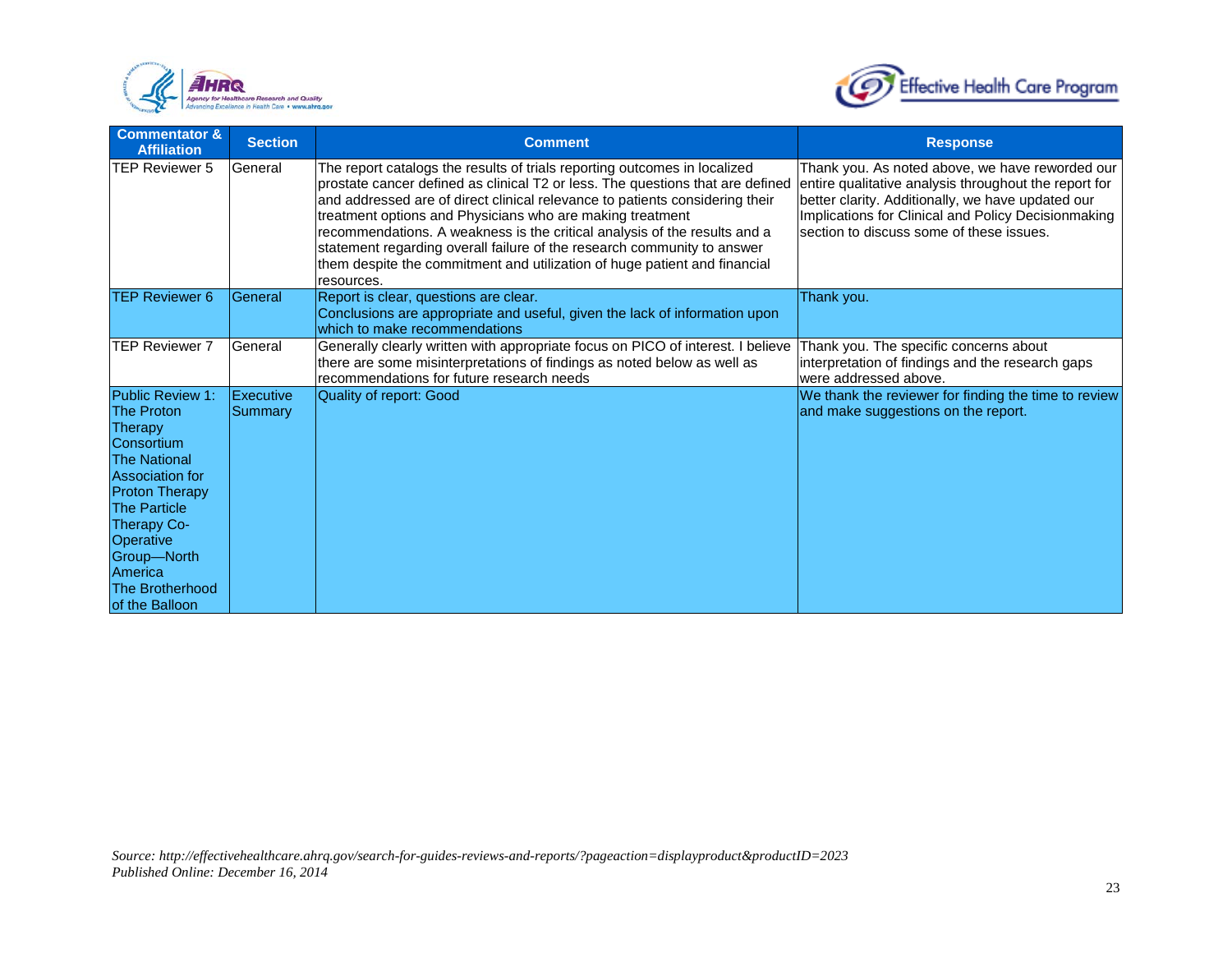



| <b>Commentator &amp;</b><br><b>Affiliation</b> | <b>Section</b> | <b>Comment</b>                                                                                                                                                                                                                                                                                                                                                                                                                                                                                                                                                                                                                                                                                                                                                                                                                                                                                                                                                                                                                                                                                                                                                                                                                                                                                                                                                                                                                                                                                                                                                                                                                                                                                                                                                                                                                                   | <b>Response</b>                                                                                                                                                                                                                                                                                                                                                                                                                                                                                                                                                                                                                                                                                                                                                                                                                                                                                                                                                                                                                                                                                                                                                                                                                                                                                                                                                                                                                                                                                                                                                                                                                                                                                                                                                                                                                                                                                                                                                                                                                                                                                              |
|------------------------------------------------|----------------|--------------------------------------------------------------------------------------------------------------------------------------------------------------------------------------------------------------------------------------------------------------------------------------------------------------------------------------------------------------------------------------------------------------------------------------------------------------------------------------------------------------------------------------------------------------------------------------------------------------------------------------------------------------------------------------------------------------------------------------------------------------------------------------------------------------------------------------------------------------------------------------------------------------------------------------------------------------------------------------------------------------------------------------------------------------------------------------------------------------------------------------------------------------------------------------------------------------------------------------------------------------------------------------------------------------------------------------------------------------------------------------------------------------------------------------------------------------------------------------------------------------------------------------------------------------------------------------------------------------------------------------------------------------------------------------------------------------------------------------------------------------------------------------------------------------------------------------------------|--------------------------------------------------------------------------------------------------------------------------------------------------------------------------------------------------------------------------------------------------------------------------------------------------------------------------------------------------------------------------------------------------------------------------------------------------------------------------------------------------------------------------------------------------------------------------------------------------------------------------------------------------------------------------------------------------------------------------------------------------------------------------------------------------------------------------------------------------------------------------------------------------------------------------------------------------------------------------------------------------------------------------------------------------------------------------------------------------------------------------------------------------------------------------------------------------------------------------------------------------------------------------------------------------------------------------------------------------------------------------------------------------------------------------------------------------------------------------------------------------------------------------------------------------------------------------------------------------------------------------------------------------------------------------------------------------------------------------------------------------------------------------------------------------------------------------------------------------------------------------------------------------------------------------------------------------------------------------------------------------------------------------------------------------------------------------------------------------------------|
|                                                | General        | Thank you for the opportunity to submit comments on the Draft Comparative<br>Effectiveness of Therapies for Clinically Localized Prostate Cancer: An<br>Update of a 2008 Comparative Effectiveness Review (the "Draft Report"). In<br>light of the letter we submitted to the Scientific Resource Center on May<br>28th, 2013 summarizing recent proton beam therapy (PBT) evidence (the<br>"PBT Survey")(Attachment 1), we were disappointed to see that the Draft<br>Report did not (i) incorporate the promising PBT evidenced we included in<br>the PBT Survey, or (ii) acknowledge the methodological flaws of the Sheets<br>et. al. study. Taken together, the evidence summarized in the PBT Survey<br>demonstrates that proton beam therapy:<br>Provides a safe, effective and minimally toxic treatment for certain prostate<br>cancer patients,<br>Achieves the smallest changes in quality of life compared to either IMRT or<br>3DCRT, Achieves quality of life scores similar to men who did not carry a<br>diagnosis of prostate cancer,<br>Reduces the risk of a second malignant neoplasms (SMN) in prostate<br>patients compared with contemporary IMRT, and<br>Does not appear to increase either the risk of hip fracture or hip pain in the<br>first four years of follow-up compared to expected rates in an untreated<br>population of men. DM_US 41582473-1.092385.0011<br>Given the importance of the PBT Survey evidence to patients, physicians,<br>policymakers and other stakeholders, we respectfully request that you<br>reconsider the evidence selection criteria for the final report to include this<br>PBT Survey evidence or, at a minimum, appropriately acknowledge the PBT<br>Survey evidence, promise of the findings and on-going development of the<br>body of published proton beam therapy research. | We thank the reviewer for the comments. All the<br>included studies in the report were based on<br>selection criteria developed after various<br>discussions with TEP members. We provided a list<br>of various treatment options that are used for the<br>management of clinically localized prostate cancer<br>in the report. We also included a list of 8 ongoing<br>clinical trials. Studies that did not meet the inclusion<br>criteria were excluded and reasons are provided<br>below.<br>The Sheets et al. study was included because it<br>met the inclusion criteria for the report and we<br>presented the results as reported by the study<br>investigators. In our Research Gaps we already<br>had highlighted the fact that the included<br>nonrandomized comparative studies were mostly<br>rated as having a high risk of bias based on the<br>methodological criterion presented in our report.<br>We therefore see no need to single out the Sheets<br>et al. study to report specific methodological flaws<br>because the majority of observational studies were<br>deemed to be at high risk of bias. Furthermore, our<br>analysis deemed the evidence for all treatment<br>comparisons in the Sheets et al. study as<br>insufficient to allow conclusions about the<br>comparative effectiveness of these treatments.<br>Additionally, we also suggested that future high-<br>quality studies were preferred to provide better<br>quality of evidence.<br>We thank the reviewer for providing us with a list of<br>suggested studies for consideration. Below we<br>provide the reason for excluding almost all the<br>studies that were sent in the attachment. Apart<br>from the study by Sheets et al. 2012,29 none of<br>these studies met the inclusion criteria. Most were<br>either case series, nonrandomized comparative<br>studies with number of patients fewer than 500,<br>included a mixed population of patients and did not<br>provide any separate results for patients with T1<br>through T3a, did not have any comparison of<br>interest, or were narrative reviews. |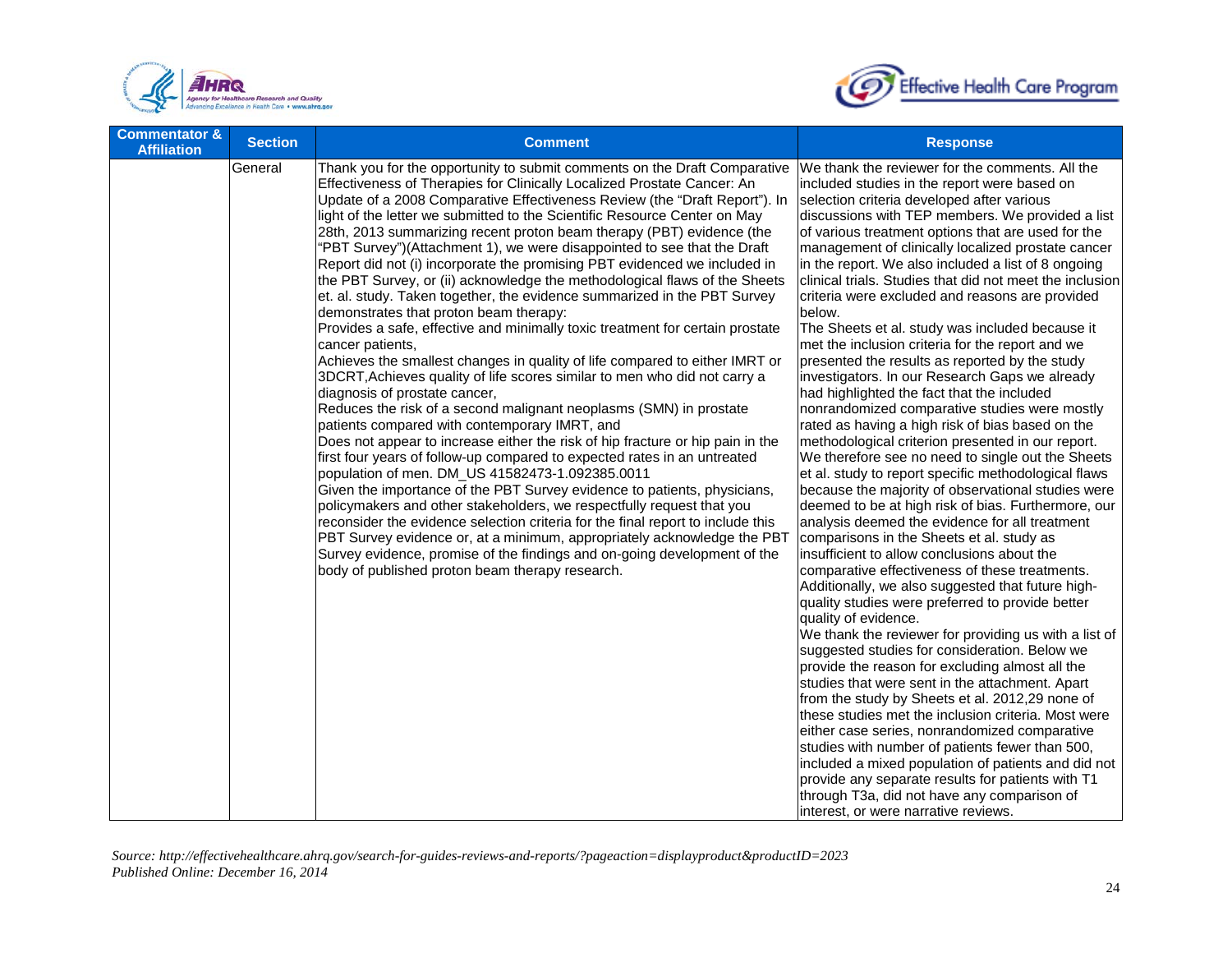



| <b>Commentator &amp;</b><br><b>Affiliation</b> | <b>Section</b> | <b>Comment</b>                                                                                                                                                                                                                                                                                                                                                                                                                                                                                                                                                                                                                                                                                                                                                                                                                                                                                                                                                                                                                                                                                                                                                                                                                                                                                                                                                                                                                                                                                                                                                                                                                                                                                                                                                                                                                                                                                                                                                                                                                                                                                                                                                                                                                                                                                                                                                                                                                                                                                                                                                                                                                                               | <b>Response</b>                                                                                                                                                                                                                                                                                                                                                                                                                                                                                                                                                                                                                                                                                                                                                                                                                                                                                                                                                                                                                                                                                                                                                                                                                                                                                                                                                                                              |
|------------------------------------------------|----------------|--------------------------------------------------------------------------------------------------------------------------------------------------------------------------------------------------------------------------------------------------------------------------------------------------------------------------------------------------------------------------------------------------------------------------------------------------------------------------------------------------------------------------------------------------------------------------------------------------------------------------------------------------------------------------------------------------------------------------------------------------------------------------------------------------------------------------------------------------------------------------------------------------------------------------------------------------------------------------------------------------------------------------------------------------------------------------------------------------------------------------------------------------------------------------------------------------------------------------------------------------------------------------------------------------------------------------------------------------------------------------------------------------------------------------------------------------------------------------------------------------------------------------------------------------------------------------------------------------------------------------------------------------------------------------------------------------------------------------------------------------------------------------------------------------------------------------------------------------------------------------------------------------------------------------------------------------------------------------------------------------------------------------------------------------------------------------------------------------------------------------------------------------------------------------------------------------------------------------------------------------------------------------------------------------------------------------------------------------------------------------------------------------------------------------------------------------------------------------------------------------------------------------------------------------------------------------------------------------------------------------------------------------------------|--------------------------------------------------------------------------------------------------------------------------------------------------------------------------------------------------------------------------------------------------------------------------------------------------------------------------------------------------------------------------------------------------------------------------------------------------------------------------------------------------------------------------------------------------------------------------------------------------------------------------------------------------------------------------------------------------------------------------------------------------------------------------------------------------------------------------------------------------------------------------------------------------------------------------------------------------------------------------------------------------------------------------------------------------------------------------------------------------------------------------------------------------------------------------------------------------------------------------------------------------------------------------------------------------------------------------------------------------------------------------------------------------------------|
|                                                | General        | With respect to the Sheets et. al. study, this study suffered from a number of 2013<br>critical methodological flaws. Notably, a significant number of proton patients<br>actually received 3DCRT with photons to a large whole pelvic field in addition<br>to protons. The use of colonoscopy as a surrogate endpoint also flawed the<br>analysis, particularly when routine prospective toxicity tracking with<br>colonoscopy was used in connection with PBT but was not likely used in the<br>community setting for other therapies. Moreover, no data on actual radiation<br>field sizes or doses were available (but the study's era strongly suggests that Yu et al. 2013 <sup>36</sup> (this nonRCT evaluated a mixed<br>the proton doses were substantially higher). One must also consider that<br>differences may be more pronounced with longer follow-up as late toxicities<br>may not completely manifest for 2-6 years in some cases. In light of these<br>flaws, a diverse group of clinical leaders that offer multiple modalities of<br>treatment to patients (and included the clinical team that treated the vast<br>majority of the patients in proton arm of the Sheets et. al. study) submitted<br>critical analyses to JAMA (letters were submitted by internationally<br>recognized cancer care leaders from The Mayo Clinic, The University of<br>Florida, The Loma Linda University Medical Center and The University of<br>Pennsylvania). See Letters, Radiation Therapy Modalities for Prostate<br>Cancer, Nancy P. Mendenhall, MD; Steven Schild, MD; Jerry Slater, MD:<br>JAMA. 2012;308(5):450. See Also, Letters, Radiation Therapy Modalities for<br>Prostate Cancer, Curtiland Deville, MD; Edgar Ben-Josef, MD; Neha<br>Vapiwala, MD: JAMA. 2012; 308(5): 450.<br>Given the serious methodological flaws of the Sheets et. al. study, we<br>respectfully request that the final report address these flaws or, at a<br>minimum, acknowledge that a number of leading cancer centers that<br>offer multiple treatment modalities for prostate cancer patients<br>have questioned the methodology and validity of the study's<br>conclusions.<br>Ultimately, patients and physicians have a number of options when<br>approaching prostate cancer and we believe that all options, including active<br>treatment options, should be available through an informed decision making<br>process. Thank you again for the opportunity to provide these comments.<br>We look forward to the continued cooperation and dialogue between our<br>organizations and the proton community's world-renowned cancer center<br>leaders. | Henderson et al. $2013^{30}$ (case series, N=171)<br>Valery et al. 2013 <sup>31</sup> (case series, N=382)<br>Gray et al. 2013 <sup>32</sup> (nonRCT, N=371)<br>Efstathiou et al. 2013 <sup>33</sup> (narrative review) and<br>Mouw et al. $2013^{34}$ (narrative review)<br>Mendenhall et al. $2012^{35}$ (case series, N=211)<br>population of patients and did not report exact T<br>stage in its baseline patient characteristics table.<br>We excluded it based on the fact this was a study<br>with a mixed population of prostate cancer patients<br>and did not provide separate results for men with<br>T1 and or T2 prostate cancers)<br>Sheets et al. 2012 <sup>29</sup> (this nonRCT has already<br>been included in the report).<br>Lee et al. $2012^{37}$ (study compared men with<br>prostate cancer vs. men who did not carry a<br>diagnosis of prostate cancer)<br>Coen et al. $2012^{38}$ (nonRCT, N=196)<br>2011<br>Nihei et al. $2011^{39}$ (case series, N=151)<br>2010<br>Talcott et al. 2010 <sup>40</sup> (this study compared two<br>different doses).<br>Yoon et al. $2010^{41}$ (study compared 5 patients with<br>prostate cancer vs. 5 patients with head and neck<br>cancer)<br>2009<br>Fontenott et al. $2009^{42}$ (case series, N=3)<br>2008<br>Vargas et al. $2008^{43}$ (case series, N=10)<br><b>Last page of the document</b><br>Choi et al. $2011^{44}$ (nonRCT, N=15) |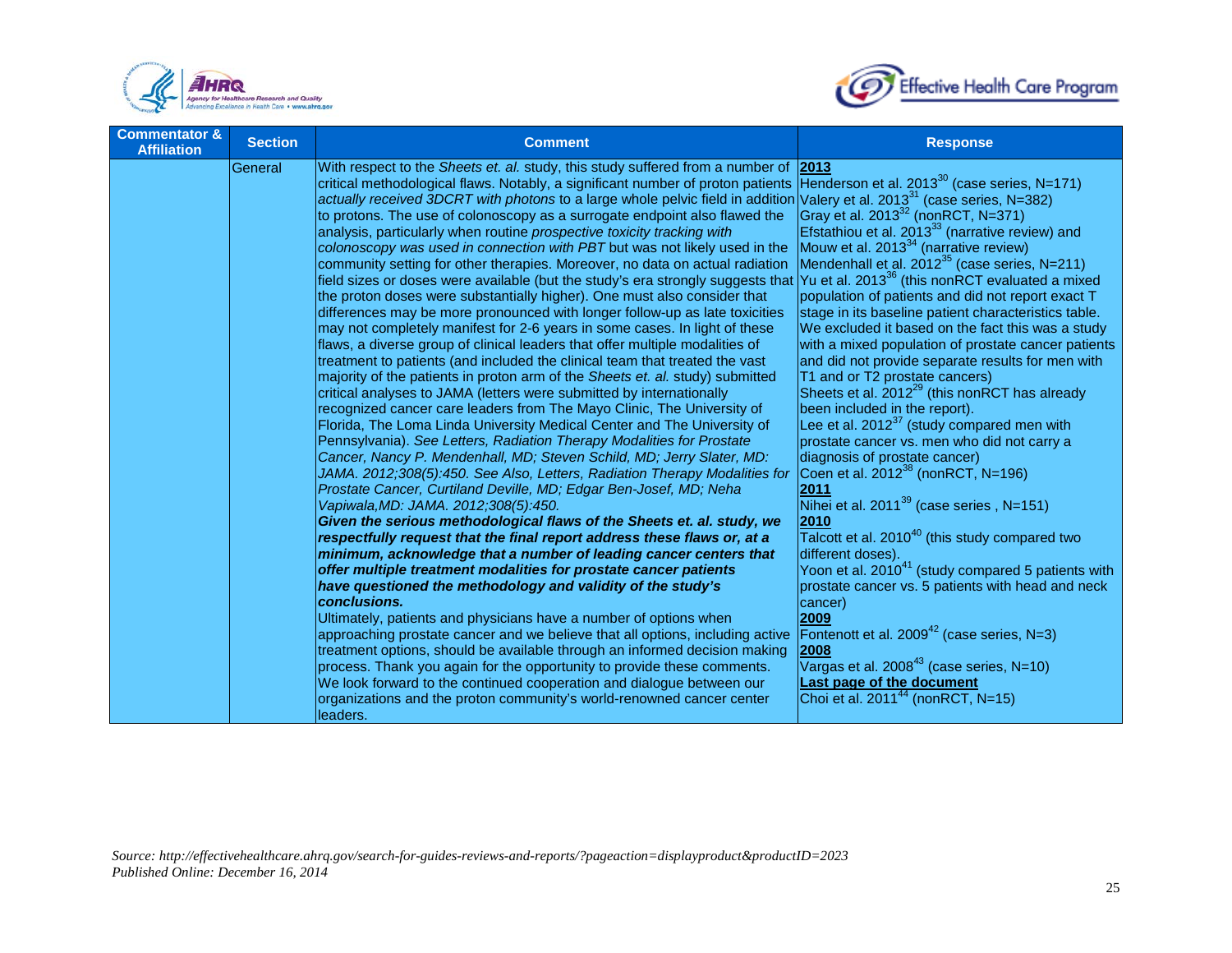

## **References**

- 1. Etzioni R, Gulati R, Cooperberg MR, et al. Limitations of basing screening policies on screening trials: The US Preventive Services Task Force and Prostate Cancer Screening. Med Care. 2013 Apr;51(4):295-300. PMID: 23269114
- 2. Hoffman RM, Koyama T, Fan KH, et al. Mortality after radical prostatectomy or external beam radiotherapy for localized prostate cancer. J Natl Cancer Inst. 2013 May 15;105(10):711-8. PMID: 23615689
- 3. Sanda MG, Dunn RL, Michalski J, et al. Quality of life and satisfaction with outcome among prostate-cancer survivors. N Engl J Med. 2008 Mar 20;358(12):1250-61. PMID: 18354103
- 4. Cooperberg MR, Vickers AJ, Broering JM, et al. Comparative risk-adjusted mortality outcomes after primary surgery, radiotherapy, or androgen-deprivation therapy for localized prostate cancer. Cancer. 2010 Nov 15;116(22):5226-34. PMID: 20690197
- 5. Daskivich TJ, Fan KH, Koyama T, et al. Effect of age, tumor risk, and comorbidity on competing risks for survival in a U.S. population-based cohort of men with prostate cancer. Ann Intern Med. 2013 May 21;158(10):709-17. PMID: 23689764
- 6. Viswanathan M, Ansari MT, Berkman ND, et al. Assessing the risk of bias of individual studies in systematic reviews of health care interventions. [AHRQ Publication No. 12- EGC047-EF]. Rockville (MD): Agency for Healthcare Research and Quality (AHRQ); 2012 Mar. 33 p. (Methods guide for comparative effectiveness reviews; Also available: www.effectivehealthcare.ahrq.gov.
- 7. Kim YJ, Cho KH, Pyo HR, et al. A phase II study of hypofractionated proton therapy for prostate cancer. Acta Oncol. 2013 Apr;52(3):477-85. PMID: 23398594
- 8. Creak A, Hall E, Horwich A, et al. Randomised pilot study of dose escalation using conformal radiotherapy in prostate cancer: long-term follow-up. Br J Cancer. 2013 Aug 6;109(3):651-7. Epub 2013 Jul 23. PMID: 23880826

9. Reed DR, Wallner KE, Merrick GS, et al. A prospective randomized comparison of stranded vs. loose 125I seeds for prostate brachytherapy. Brachytherapy. 2007 Apr-Jun;6(2):129-34. PMID: 17434106

Effective Health Care Program

- 10. Paiva CS, Andreoni C, Cunha GP, et al. Differences among patients undergoing perineal or retropubic radical prostatectomy in pain and perioperative variables: a prospective study. BJU Int. 2009 Nov;104(9):1219-26. PMID: 19389007
- 11. Altinova S, Demirci DA, Ozdemir AT, et al. Incorporation of anterior rectus fascial sling into radical retropubic prostatectomy improves postoperative continence. Urol Int. 2009;83(1):19-21. PMID: 19641353
- 12. Cui X, Li Q, Xu JJ, et al. [Application of neoadjuvant hormonal therapy in (125)I permanent seed implantation for prostate cancer]. Zhonghua Yi Xue Za Zhi. 2012 Oct 16;92(38):2710-2. PMID: 23290112
- 13. Eccles BK, Cross W, Rosario DJ, et al. SABRE 1 (Surgery Against Brachytherapy a Randomised Evaluation): feasibility randomised controlled trial (RCT) of brachytherapy vs radical prostatectomy in low-intermediate risk clinically localised prostate cancer. BJU Int. 2013 Aug;112(3):330-7. PMID: 23826842
- 14. Sooriakumaran P, Coley HM, Fox SB, et al. A randomized controlled trial investigating the effects of celecoxib in patients with localized prostate cancer. Anticancer Res. 2009 May;29(5):1483-8. PMID: 19443354
- 15. Nobes JP, Langley SE, Klopper T, et al. A prospective, randomized pilot study evaluating the effects of metformin and lifestyle intervention on patients with prostate cancer receiving androgen deprivation therapy. BJU Int. 2012 May;109(10):1495-502. PMID: 21933330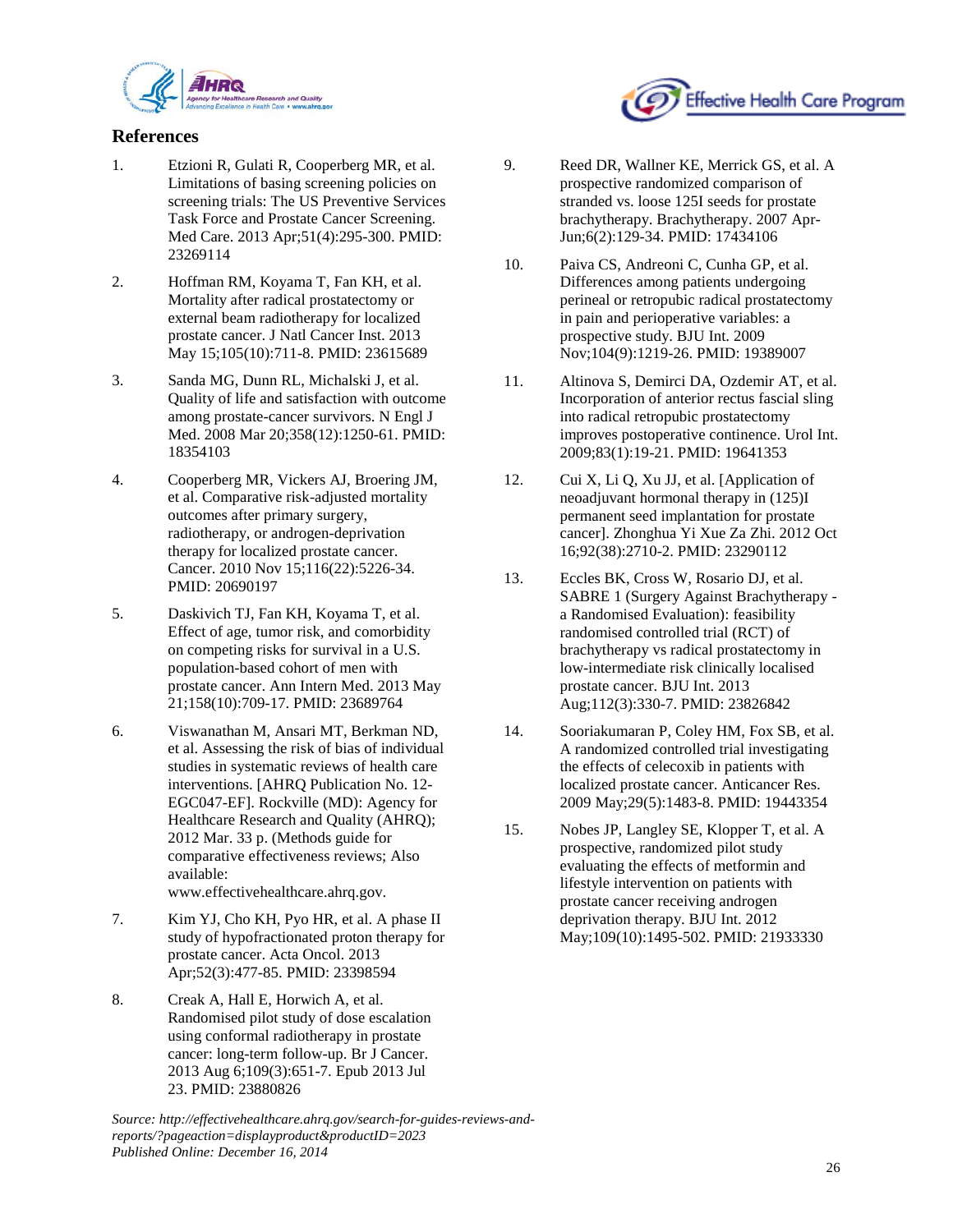

- 16. Kellokumpu-Lehtinen PL, Hjalm-Eriksson M, Thellenberg-Karlsson C, et al. Toxicity in patients receiving adjuvant docetaxel + hormonal treatment after radical radiotherapy for intermediate or high-risk prostate cancer: a preplanned safety report of the SPCG-13 trial. Prostate Cancer Prostatic Dis. 2012 Sep;15(3):303-7. PMID: 22546837
- 17. Robertson NL, Moore CM, Ambler G, et al. MAPPED study design: A 6 month randomised controlled study to evaluate the effect of dutasteride on prostate cancer volume using magnetic resonance imaging. Contemp Clin Trials. 2013 Jan;34(1):80-9. PMID: 23085153
- 18. Keizman D, Zahurak M, Sinibaldi V, et al. Lenalidomide in nonmetastatic biochemically relapsed prostate cancer: results of a phase I/II double-blinded, randomized study. Clin Cancer Res. 2010 Nov 1;16(21):5269-76. PMID: 20978144
- 19. van den Bergh RC, Steyerberg EW, Khatami A, et al. Is delayed radical prostatectomy in men with low-risk screen-detected prostate cancer associated with a higher risk of unfavorable outcomes? Cancer. 2010 Mar 1;116(5):1281-90. PMID: 20066716
- 20. Davis JW, Chang DW, Chevray P, et al. Randomized phase II trial evaluation of erectile function after attempted unilateral cavernous nerve-sparing retropubic radical prostatectomy with versus without unilateral sural nerve grafting for clinically localized prostate cancer. Eur Urol. 2009 May;55(5):1135-43. PMID: 18783876
- 21. Jaffe J, Stakhovsky O, Cathelineau X, et al. Surgical outcomes for men undergoing laparoscopic radical prostatectomy after transurethral resection of the prostate. J Urol. 2007 Aug;178(2):483-7; discussion 487. Epub 2007 Jun 11. PMID: 17561162
- 22. Bolla M, van Poppel H, Tombal B, et al. Postoperative radiotherapy after radical prostatectomy for high-risk prostate cancer: long-term results of a randomised controlled trial (EORTC trial 22911). Lancet. 2012 Dec 8;380(9858):2018-27. PMID: 23084481



- 23. Bolla M, Van Tienhoven G, Warde P, et al. External irradiation with or without longterm androgen suppression for prostate cancer with high metastatic risk: 10-year results of an EORTC randomised study. Lancet Oncol. 2010 Nov;11(11):1066-73. PMID: 20933466
- 24. Bolla M, de Reijke TM, Van Tienhoven G, et al. Duration of androgen suppression in the treatment of prostate cancer. N Engl J Med. 2009 Jun 11;360(24):2516-27. PMID: 19516032
- 25. Warde P, Mason M, Ding K, et al. Combined androgen deprivation therapy and radiation therapy for locally advanced prostate cancer: a randomised, phase 3 trial. Lancet. 2011 Dec 17;378(9809):2104-11. Epub 2011 Nov 2. Also available: http://dx.doi.org/10.1016/S0140- 6736(11)61095-7. PMID: 22056152
- 26. Horwitz EM, Bae K, Hanks GE, et al. Tenyear follow-up of radiation therapy oncology group protocol 92-02: a phase III trial of the duration of elective androgen deprivation in locally advanced prostate cancer. J Clin Oncol. 2008 May 20;26(15):2497-504. PMID: 18413638
- 27. National Comprehensive Cancer Network (NCCN). NCCN clinical practice guidelines in oncology: prostate cancer. V4.2013 [slide set]. Fort Washington (PA): National Comprehensive Cancer Network (NCCN); 2013 Jul 26. 79 p. Also available: http://www.nccn.org/professionals/physician \_gls/pdf/prostate.pdf.
- 28. United States Government Accountability Office. Medicare: higher use of costly prostate cancer treatment by providers who self-refer warrants scrutiny. Report to Congressional Requesters [GAO-13-525]. Washington (DC): United States Government Accountability Office; 2013 Jul. 44 p. Also available: http://www.gao.gov/assets/660/656026.pdf.
- 29. Sheets NC, Goldin GH, Meyer AM, et al. Intensity-modulated radiation therapy, proton therapy, or conformal radiation therapy and morbidity and disease control in localized prostate cancer. JAMA. 2012 Apr 18;307(15):1611-20. PMID: 22511689